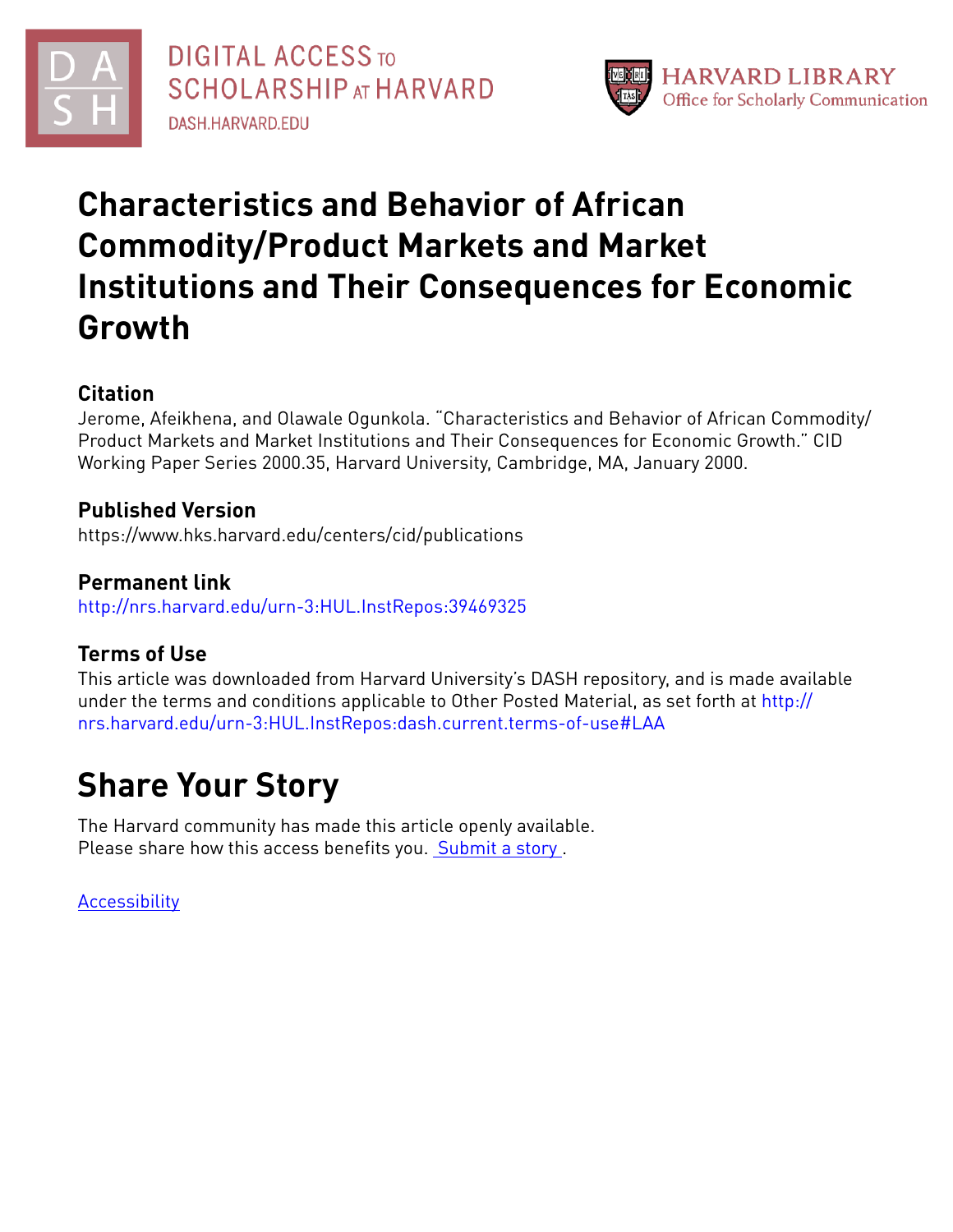# **Characteristics and Behavior of African Commodity/Product Markets and Market Institutions and Their Consequences for Economic Growth**

Afeikhena Jerome and Olawale Ogunkola

CID Working Paper No. 35 January 2000

 Copyright 2000 Afeikhena Jerome and Olawale Ogunkola and the President and Fellows of Harvard College

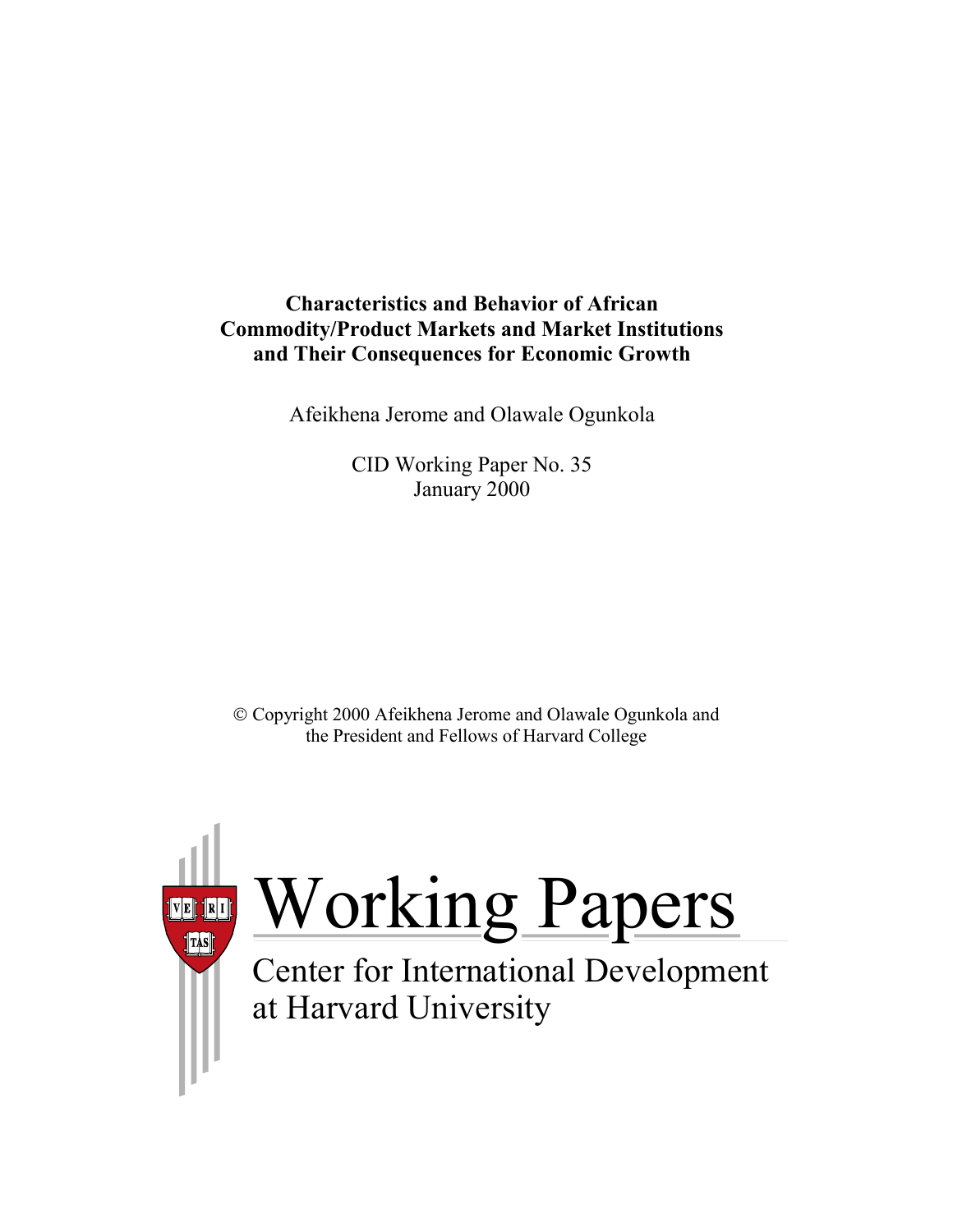# **Characteristics and Behaviour of African Commodity/Product Markets and Market Institutions and their consequences for Economic Growth**

Afeikhena Jerome and Olawale Ogunkola

# **Abstract**

This study examines the characteristics and behaviour of key commodity/product markets and market institutions in Africa and their consequences for economic growth. Their contribution to economic growth appears to have been limited by high transaction costs and weak institutions. Government heavy intervention, persistent shortages of market infrastructure and lack of effective market information system, all contribute to the seemingly high transaction costs in these markets.

**JEL Classification:** F1, L1, N1, N7

**Keywords:** markets, transaction costs, institutions*.*

An earlier version of this paper, as a background paper, was presented at the Workshop on "Explaining African Economic Growth Performance," held at Harvard University, March 26-27, 1999. The workshop was sponsored by the African Economic Research Consortium and the Weatherhead Center for International Affairs.

\_\_\_\_\_\_\_\_\_\_\_\_\_\_\_\_\_\_\_\_\_\_\_\_\_\_\_\_\_\_\_\_\_\_\_\_\_\_\_\_\_\_\_\_\_\_\_\_\_\_\_\_\_\_\_\_\_\_\_\_\_\_\_\_\_\_\_\_\_\_\_\_\_\_\_\_\_\_

**\_\_\_\_\_\_\_\_\_\_\_\_\_\_\_\_\_\_\_\_\_\_\_\_\_\_\_\_\_\_\_\_\_\_\_\_\_\_\_\_\_\_\_\_\_\_\_\_\_\_\_\_\_\_\_\_\_\_\_\_\_\_\_\_\_\_\_\_\_\_\_\_\_\_\_\_\_**

**Afeikhena Jerome** is a Nigerian and holds a Ph.D. in Economics. He is currently a Lecturer in the Department of Economics and Research Fellow, Centre for Econometric and Allied Research University of Ibadan, Ibadan, Nigeria. His research focus is on African Development Issues. Correspondence may be addressed to Afeikhena Jerome, Department of Economics and Centre for Econometric and Allied Research (CEAR), University of Ibadan, Ibadan, Nigeria. Telephone: 234-2-810-3898. Fax: 234-2-810-1701. E-mail: ajerome@cear.org.ng

**Dr. E. Olawale Ogunkola** is a lecturer in the Department of Economics and Research Fellow, Centre for Econometric and Allied Research University of Ibadan, Ibadan, Nigeria. His recent writings are focused on trade and development in Africa.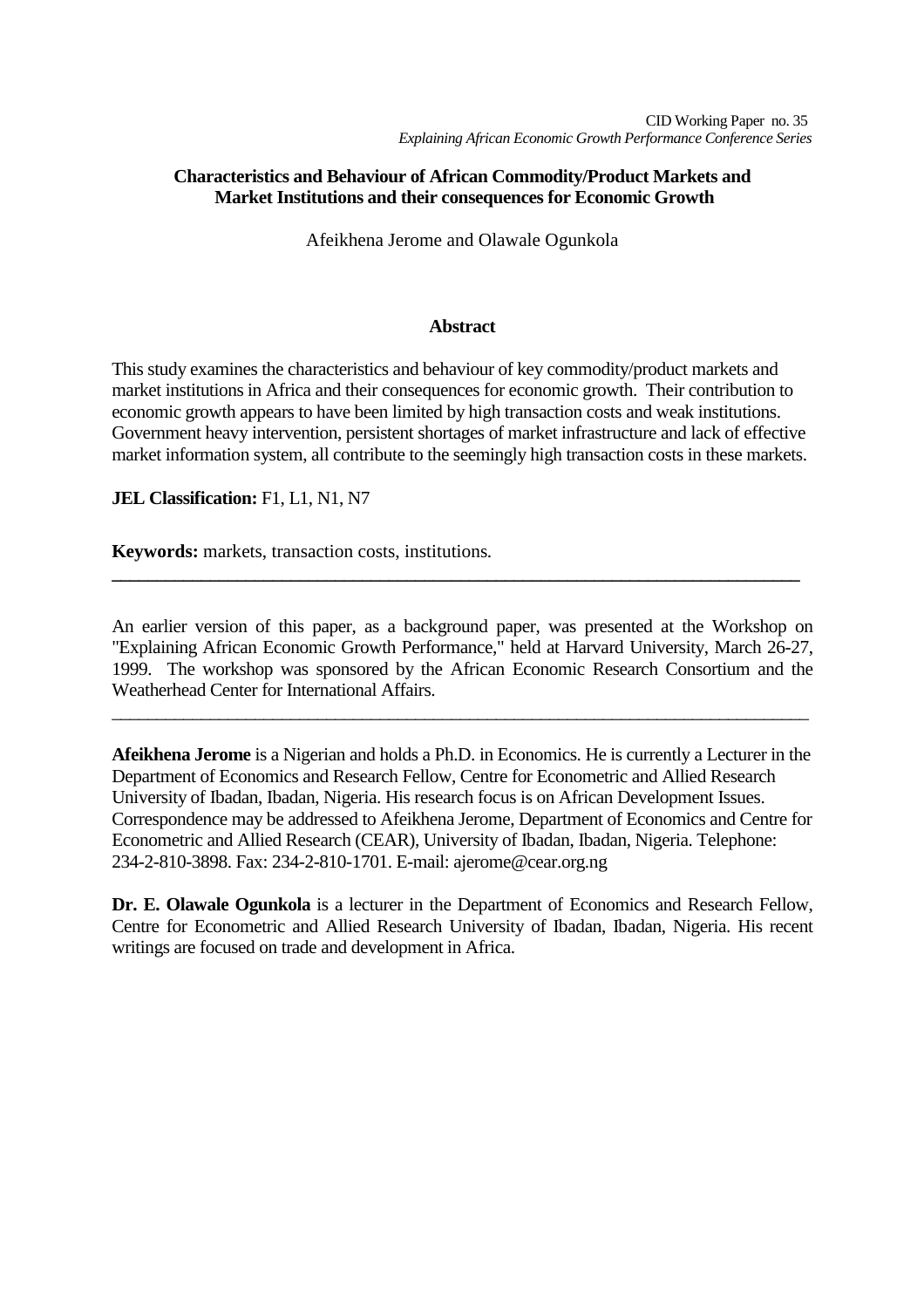# **1. Introduction1**

 $\overline{a}$ 

The last few decades have witnessed a resurgence of interest in the determinants of longterm economic growth. The new endogenous growth theories have stimulated research in identifying the differences in long term growth rates across countries. Although several studies investigating specific aspects of economic growth in Africa have appeared, only a few have attempted a comprehensive study of the determinants of economic growth in Africa (Easterly and Levine, 1995; Savvides, 1995; Ghura, 1995). A systematic investigation of the factors promoting/hindering economic growth in Africa has become imperative. One institution in dire need of study is African markets.

The importance attached to markets in economic analysis cannot be overemphasised. The efficient functioning of markets is seen as the primary force underlining growth and development. Despite the perceived role of markets, the dynamics of African commodity/product markets and market institutions and the linkage to economic growth have received inadequate attention especially in recent times even though markets may be more important in Africa than in developed economies due to the near absence of large hierarchical organisations such as firms and government agencies (Fafchamps, 1999). Although several studies have explored the relevance and efficiency of contemporary market institutions especially in the agricultural sector in the postadjustment years (Coulter, 1994; Jones, 1994; Barret, 1997; Meerman; 1997), only a few have attempted a detailed examination of product markets in Africa and their economic effects. Economic-historical analysis of marketing structures in Africa and the forces moulding them is much rarer. Almost nothing is known about the nature of existing markets, the magnitude of commodity trade, facilities used and the cost of performing the relevant functions, the operating margin of assemblers, wholesalers and the processes of price determination. Factual statements are confined to a brief discussion of food markets. Such crucial issues as the speed, with which prices respond to changes in demand and supply, the efficiency with which the market allocates supplies throughout the economy, and the capacity of the market to handle increased demand and supply can only be handled impressionistically. The obstacles confronting research in this area are formidable because little quantitative information is available on these aspects of African economies. Under these circumstances, the probability that any particular government intervention

<sup>&</sup>lt;sup>1</sup> The comments of Professors T. Ademola Oyejide and Akin Iwayemi on an earlier draft are gratefully acknowledged.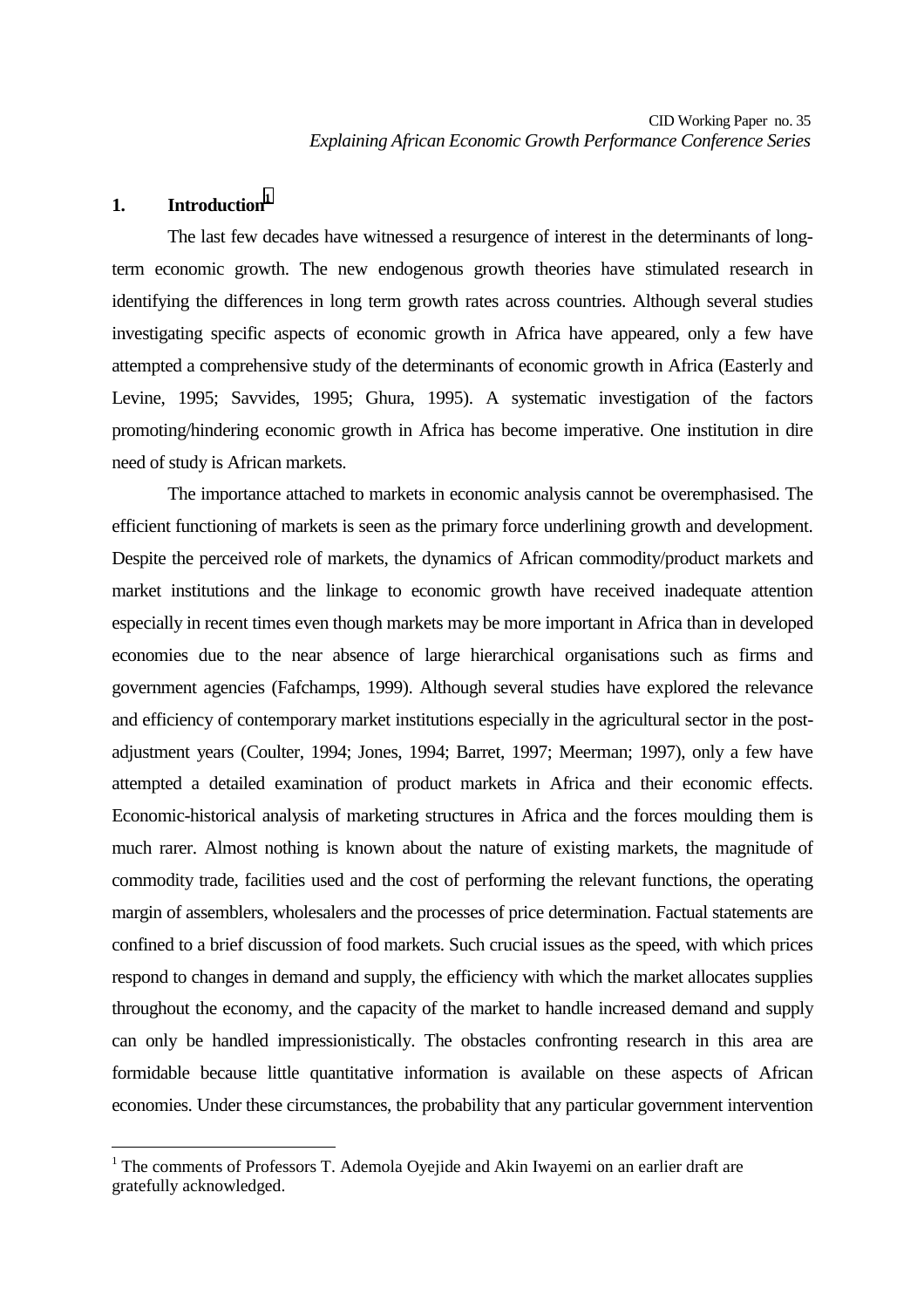in commodity markets will impair the functioning of the system more than improving it will be rather high. The cost of misguided policies is quite high in Africa as dysfunctional commodity markets continue to hamper growth and structural transformation of these economies.

 There is increasing recognition of the need to develop efficient, integrated and highly responsive marketing channels in Africa. This is particularly so given the underdeveloped structure and institutions in these economies. The overriding objective of this study is to examine the characteristics and behaviour of African commodity/product markets and market institutions and their consequences for economic growth. It is envisaged that the study would enhance a greater understanding of the functioning of these markets, the depth and complexity of obstacles confronting them and the extent to which the existing markets and market institutions aid or impede economic growth.

The rest of the paper is organized into eight sections. Section 2 presents the analytical framework, Section 3 appraises key commodity/product markets in Africa and section 4 presents a characterisation of these markets by broad typologies. The extent of commodity/product markets integration/disintegration is the focus of section 5, section 6 examines the evolution of commodity/product markets regulation in Africa and section 7 is on the magnitude of taxation in these markets. Section 8 identifies the consequences of these markets for economic growth while section 9 concludes.

# **2. Markets and Economic Growth**

Product markets figure relatively little in economic development and the theoretical and empirical foundation of markets and market institutions are still in their infancy. Even the recent literature concerned with the implications of absent markets take the absence of such markets as exogenously given (Stiglitz, 1985). The study of product markets in developing countries began in the 1950s (Bauer, 1954, Bauer and Yamey, 1954) following Holton's observation that distribution was of greater importance in economic development of backward areas than its neglect in the literature suggested (Holton, 1953). Even then, markets are still subjected to considerable administrative intervention- often without a sound economic basis.

Markets are social institutions, which structure, organise, and legitimise contractual arrangements and the exchange of property rights. They not only provide price conventions but also communicate information regarding products, quantities, potential buyers and potential sellers (Hogson, 1998 p 189). The market is simply a low-cost institution for facilitating specialisation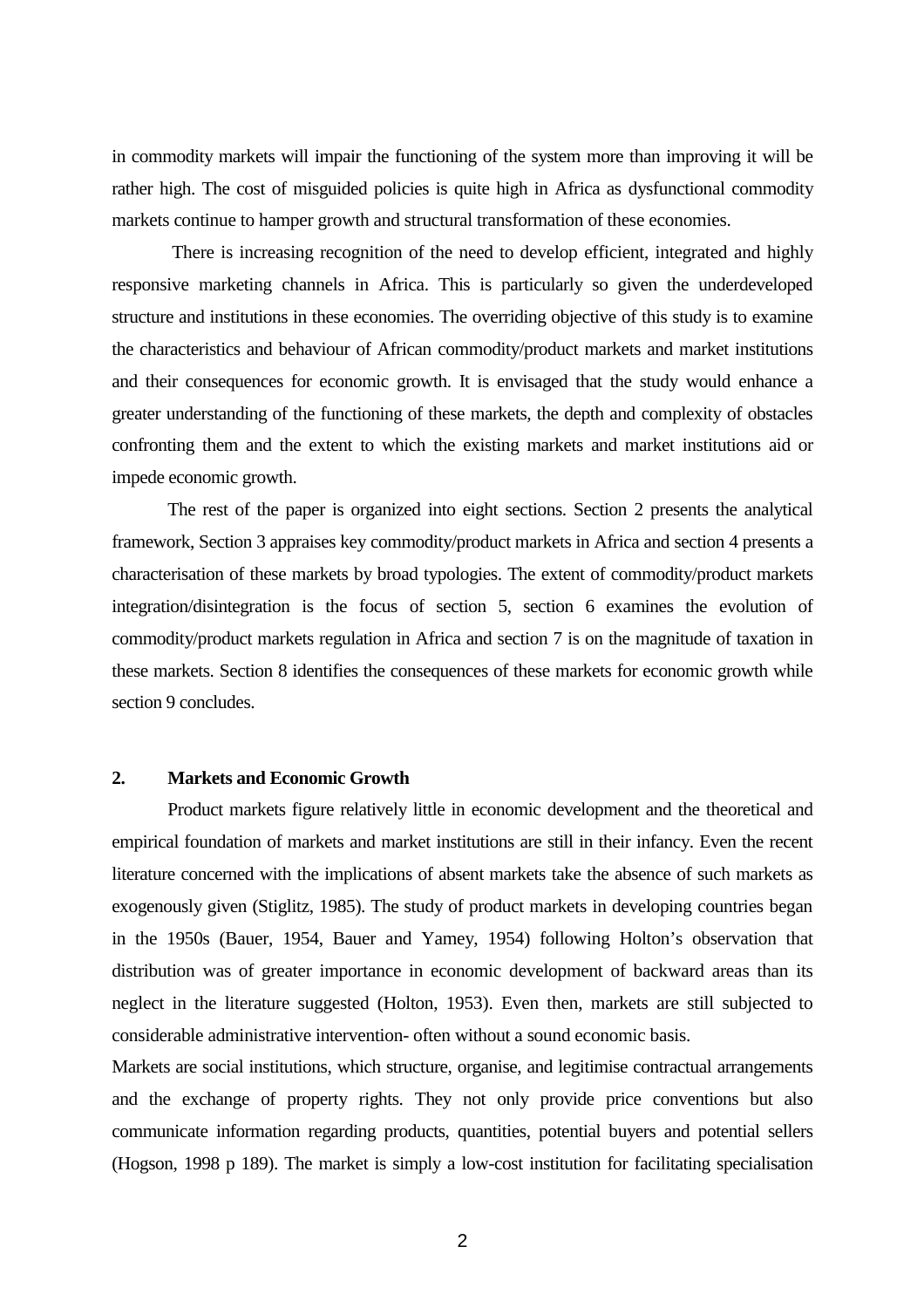and exchange. It reduces scarcity by guiding the allocation of resources to their highest-valued uses by means of prices, which provide both consumers and producers with the information and the incentive to respond to changes in individual circumstances. The market does this automatically, while it requires no big administrative apparatus, no central decision-making, and very little policing other than the provision of a legal system for the enforcement of contracts. The effectiveness of the market in relieving scarcity is closely tied to the extent to which property rights are fully allocated, privately held, and voluntarily exchangeable at relatively low transaction costs. Thus, the market both favours and is favoured by a political environment of individual freedom.

The market process is a powerful mechanism for the dissemination and utilisation of knowledge, providing individuals with the incentive to search for and, through exchange, take advantage of opportunities to improve their production and consumption possibilities. Indeed, under ideal conditions, the market solution can be shown to be Pareto-efficient in the sense that it is impossible to make someone better off without making someone else worse off.

 A properly functioning market system tends to ensure economic efficiency and stimulate economic growth. Each market is expected to function efficiently in ensuring appropriate resources allocation that would enhance economic growth. According to Yamekura (1995), an ideal market must satisfy three major conditions. First, there must exist a competitive equilibrium price that ensures the efficient allocation of resources and makes the market work as a consistent incentive system. Second, transaction costs are negligible for each player in the market. Third, complete information must be provided (under the assumption that there is no asymmetry of information and no adverse selection by the players). More importantly, all markets are expected to be properly integrated together in a network of efficient market system. Goletti, et. al. (1995), identified adequate and well functioning infrastructure (e.g. transportation, communication etc.), and less volatile government intervention as major determinants of market integration.

In practice, the conditions under which the market or any other economic system actually functions are far from ideal. Klitgaard (1991), observed that markets in most developing countries have functioned less well due to what he called "environmental conditions". Many markets possess structures that deviate from the competitive norm. The legal and institutional foundations for free and efficient markets are weak or absent. These foundations includes the following: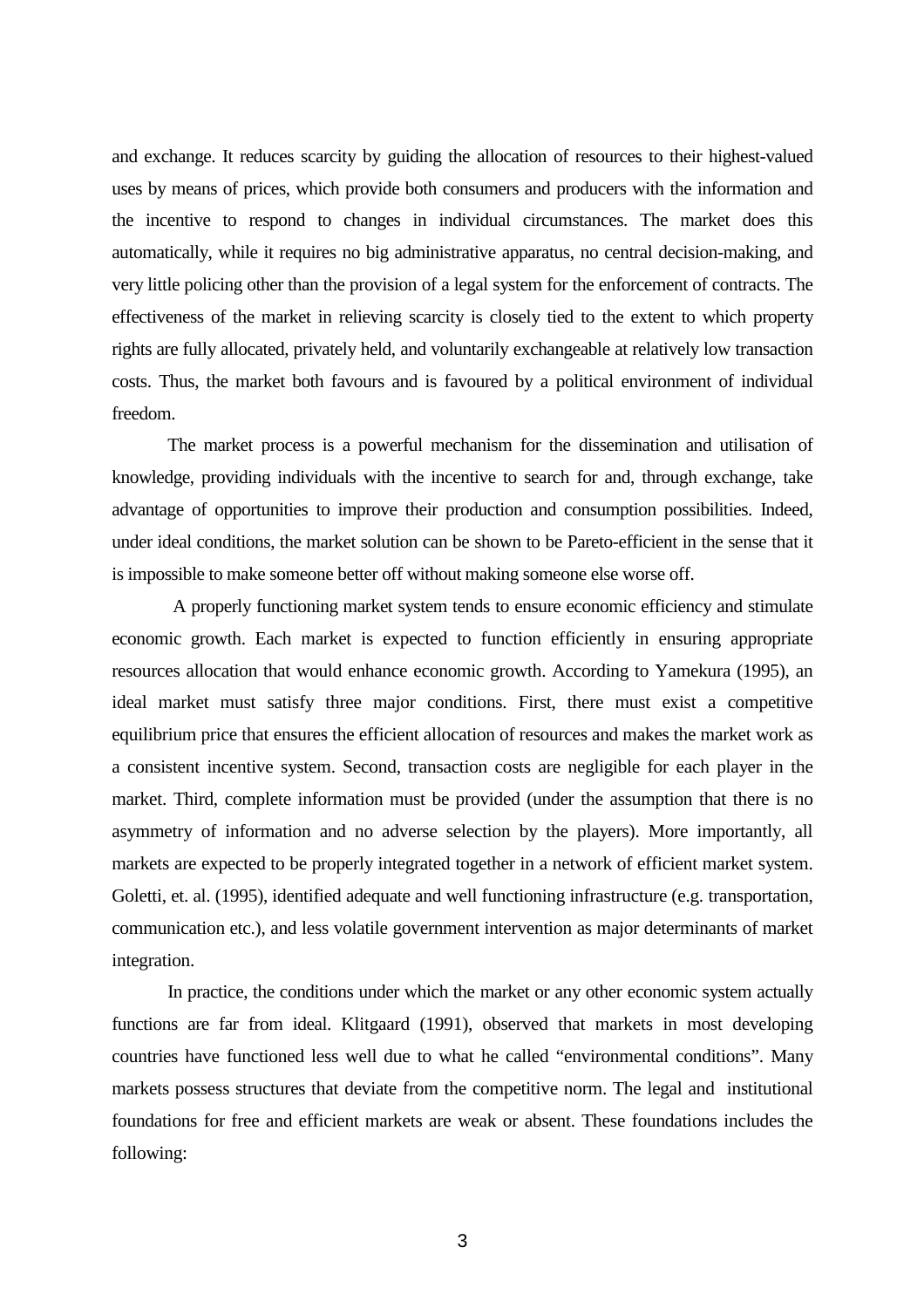- A stable and credible currency
- A well-functioning legal system with well enforced contracts and property rights
- Capital markets and systems of credit and banking that enforce rules of repayment
- An infrastructure that ensures low transportation and communication costs and thereby facilitates trade; and
- Ample market information on prices, quantities, and qualities for products and labour.

An equally important and pervasive set of limitations is imposed by transaction costs. The higher these costs are, the greater is the extent to which they inhibit the establishment, enforcement, and exchange of private property rights. As a result, some rights may not be fully assigned, enforced or reassigned through exchange. In addition, many domestic markets are thin, with few buyers/sellers and irregular demand, which are easily swamped by local and international economic tides. Also, externalities and common property resources are widespread which makes for unfettered and inefficient competition. Due to these imperfections, markets tend to malfunction and in some cases outrightly fail in their contributions to economic growth.

Government often intervene in product markets, prompted by equity, food security, farmer support and other considerations. While government clearly has a fundamental role in helping to define, allocate, and enforce private property rights, and to provide alternatives when such arrangements do more harm than good, the extension of government activities beyond these limits, however, reduces the ability of individuals to respond to changes in circumstances, inhibiting entrepreneurial incentives and weakening the effectiveness of the market process in reducing scarcity (Kirzner, 1973). In evaluating markets, adequate consideration should thus be given to the consequences of government regulation including the possible occurrence of unintended and undesired side effects.

 A broad consensus among economists favours the liberalization of markets as a strategy to achieve both greater efficiency and more rapid economic growth in developing countries. The reform agenda promoted by donors, especially in Africa, has taken an increasingly negative view of the role of the state in product markets. Subsequently, several countries have adopted product market reforms as an integral part of adjustment. Kydd and Scarborough, 1989 and Thompson, 1991 provide evidence on the reform measures adopted by several African countries. More recent studies indicate that the reform in several countries have been partial. The government still intervenes in many aspects of product markets while the transition to a private sector based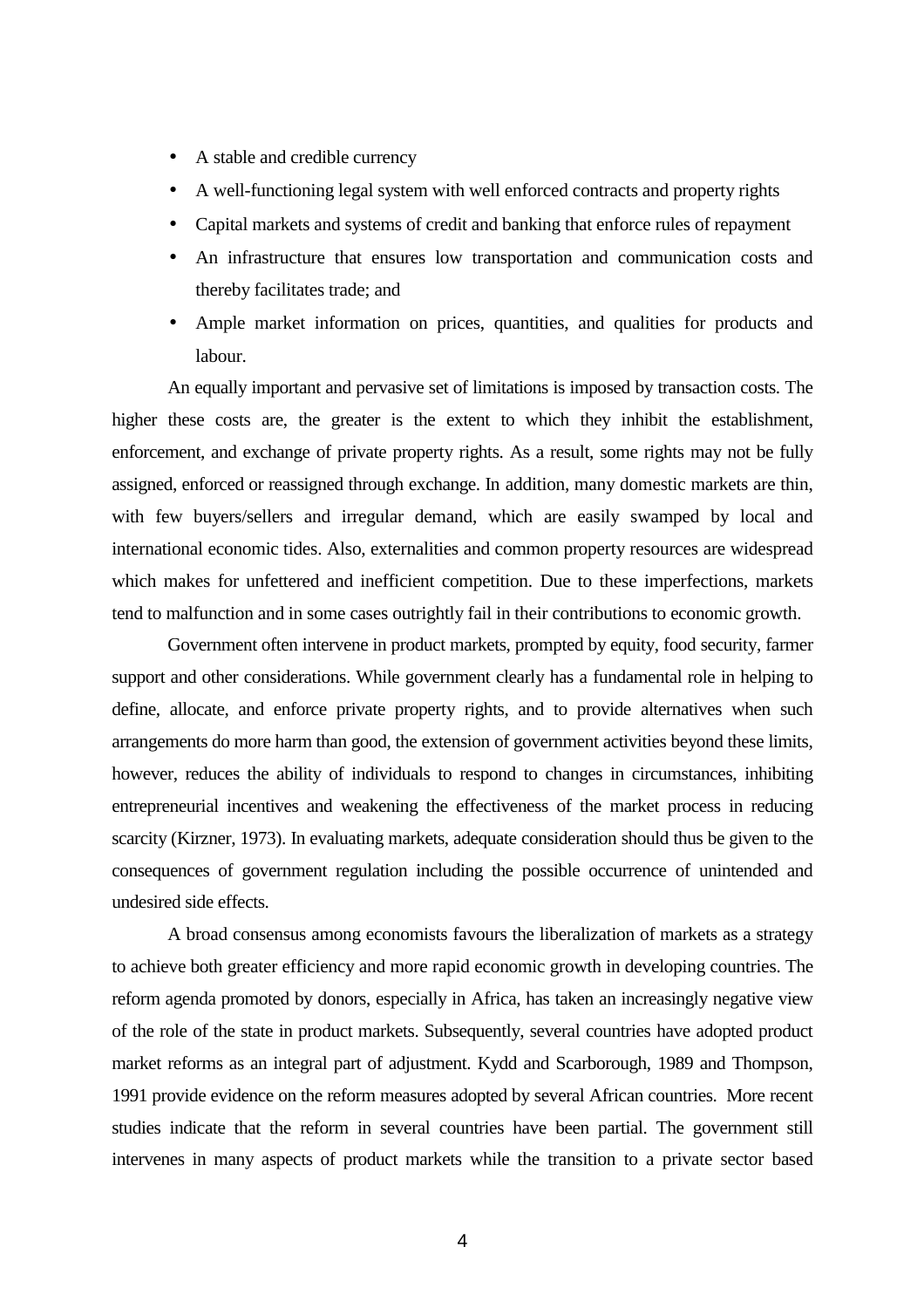marketing system faces tremendous obstacles (World Bank, 1994, Coulter, 1994, IFPRI, 1999). Tentative evidence suggests that liberalisation and privatisation of commodity/product markets has been one of the least well implemented of all 'structural adjustment' reforms in Africa. This may be due to the complexity of the issues, which are rarely well understood, and their political and social sensitivity. These problems derive in significant part from weak theoretical and empirical understanding of markets and marketing systems (Jones, 1995). Managing the reform process and improving its efficiency necessitates a good understanding of the characteristics and behaviour of local markets and marketing institutions.

#### **3. Key Commodity/Product Markets and Marketing Institutions in Africa.**

#### **3.1 Product Markets**

Since the colonial era, most African economies have been characterised by a dual trading system, which, to an extent, informed the nature of commodity markets and market institutions in Africa. These are (i) a relatively well developed export trade on primary commodities, particularly mineral products and agricultural cash crops concentrated in ports and other internal cities serving as entrepots; and (ii) an interregional trade in food crops and consumer goods from surplus to deficit areas within each country. This, of course, may be carried on to other countries despite the restrictions imposed by stringent regulations and poor infrastructure. Overall, the marketing system was geared towards external trade. Thus, transport facilities including rail, road and harbour investments, and the organisational system of wholesaling and export-import companies were dictated by the needs of this trade rather than internal trade within African countries.

The organisation of marketing systems in Africa shows a wide variability. All marketing channels are currently represented. These range from direct producer-consumer relationship involving hawking of food items to sophisticated supermarket chains retailing commodities purchased from central wholesale markets, through buying agents, or from specialised producers on contract. In what follows, we identify the key commodity/product markets and market institutions in Africa. Some level of ambiguity should however be expected in this classification, as there is no defined boundary binding these markets.

#### **3.1.1 Local Markets**

These are highly localised and specific sites where buyers and sellers meet to exchange goods and services. It is a loosely connected system of markets of various categories, both formal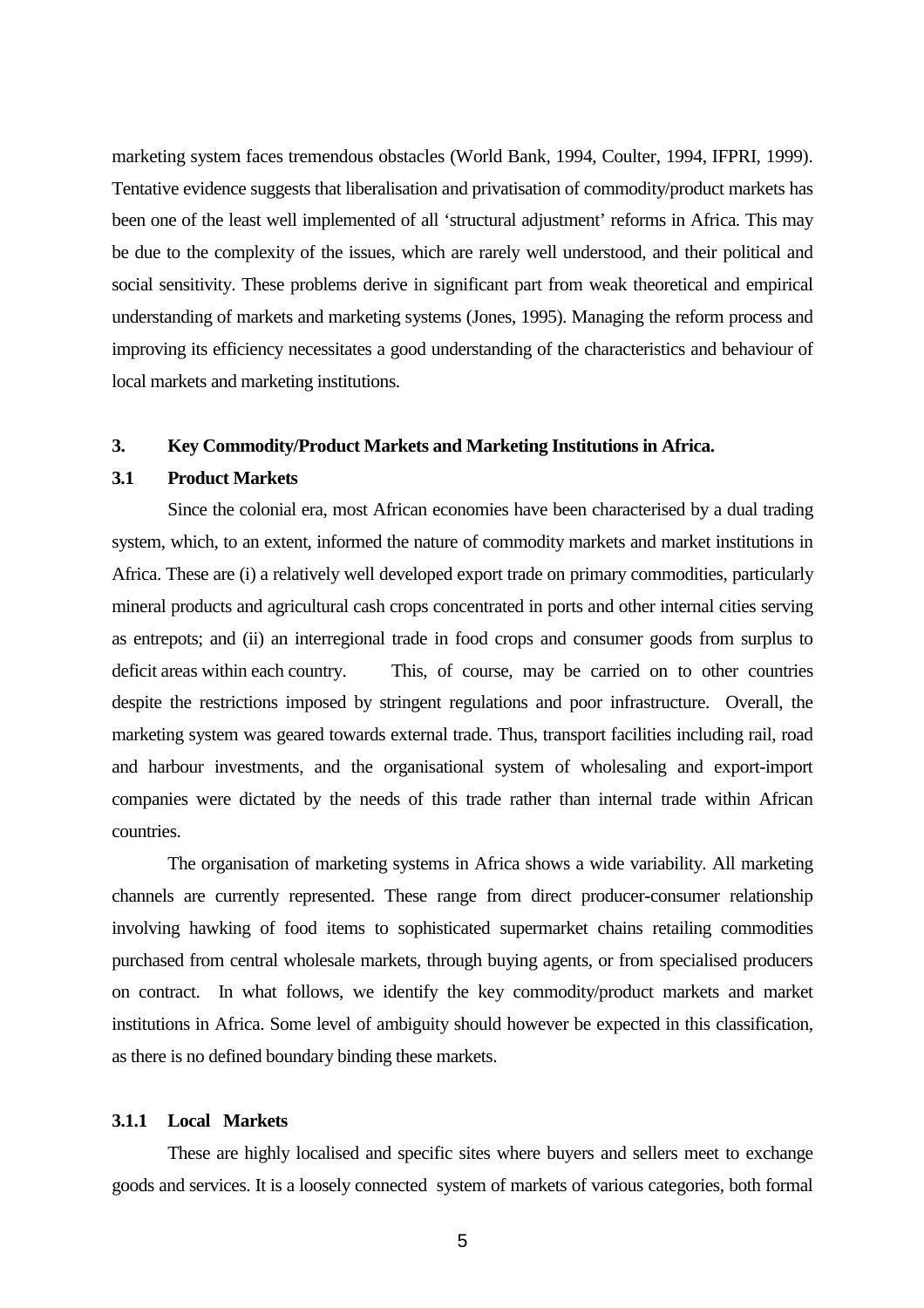and informal, servicing the needs of consumers in both villages and major urban centres. There is no consensus concerning their origin. Hodder (1965) attributed their origin to exchange stimulated by long distance commerce; a stance corroborated by Smith (1962) in his study of markets in Hausaland in Nigeria. Meillassoux (1971), however, linked their existence to local exchange.

There is evidence that the local marketing system has been relatively efficient in integrating the markets of various locations and in equilibrating supply and demand (Hill, 1962; Jones, 1972). However, it has worked efficiently only within the limited context of segmented regions, rather than as a truly integrated national market. Few transporters and assemblers reach remote sources of food supply or demand. Market information services are rudimentary. There is little reliable information on crop outlook, supply and demand balances, prices in distant markets, stocks and inventory in major supply sources and markets, or new technology and methods of application. Areas of surplus coexist with areas of need because of grossly inadequate market information.

Local markets are of two categories- rural and urban markets with peri-urban markets sometimes serving as the link.

# **Rural Markets**

These are local periodic marketing networks, on average 10 kilometres apart, which supply local people with their everyday needs. Equally, they act as the basic collection points for the rural surplus, and as the loci through which a limited range of urban goods is sold. They are points of initial sale for most farm produce entering the market stream and also serve as the final point of sale of some imported and manufactured goods.

Rural markets, in whatever form, are important in African countries. Ghana had around 1,000 markets with at least 50 sellers in each market in the early 1980s (Abbott et al, 1986). Most rural markets spring up by themselves at a place that is convenient for local trading, and the major criteria for their emergence include a central location in a productive area, availability of a river or water, trees for shade and easy access. Rural markets are mainly reached by foot or bullock cart or road transport (including rail system). Residents of concentric villages and neighbourhoods are usually involved as sellers, and as such, the markets usually serve producers within 12-25 kilometres radius. These markets are held usually on a cyclical system, such as every fifth day, based on an indigenous week. In Nigeria, Morocco and parts of Togo, a six-day week is the tradition. Some of the markets, especially in Yorubaland, are usually organised into market rings or circuits, a term for an integrated sequence of markets operating every four days or multiple of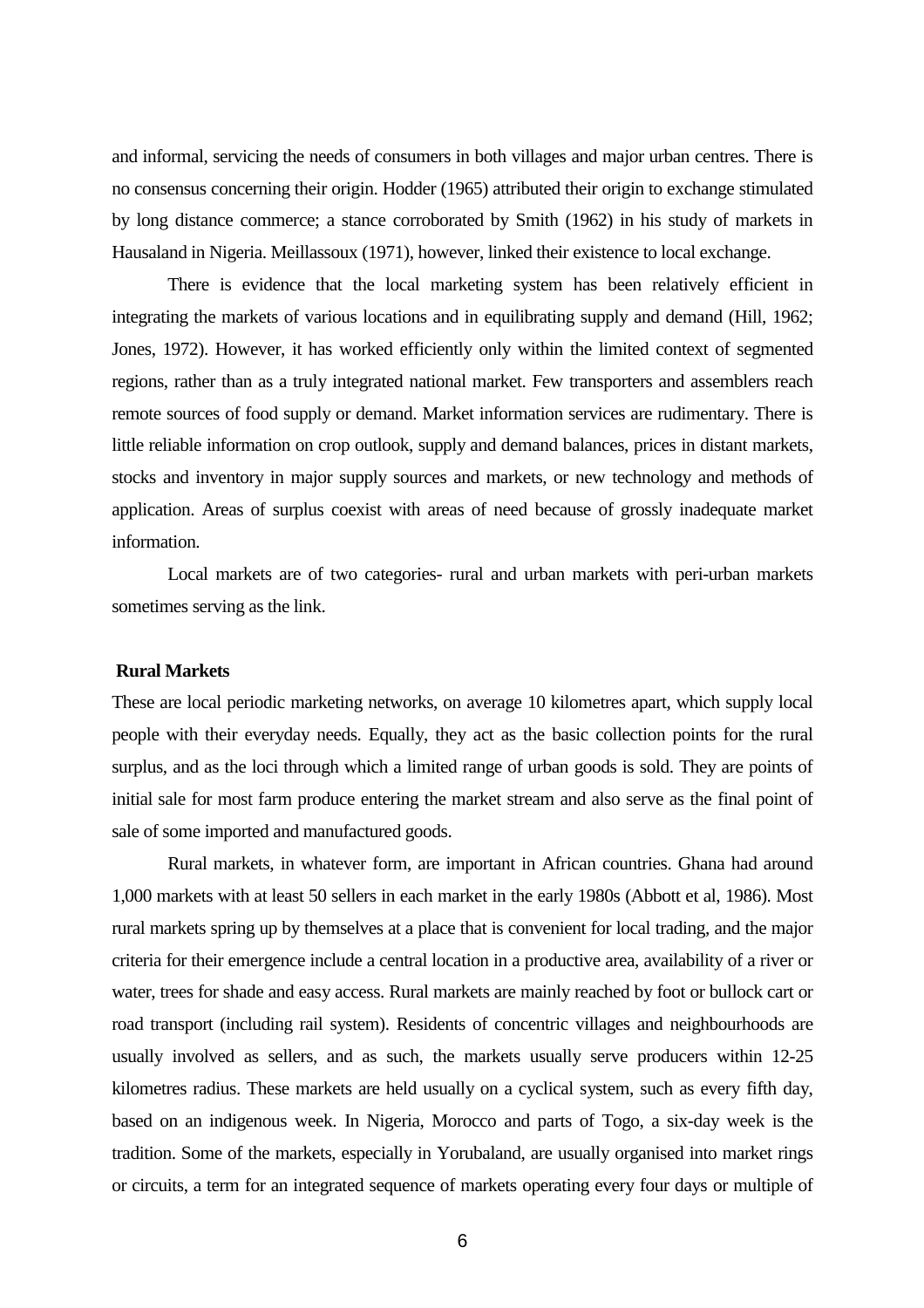four day periods (Hodder, 1965). Within each ring, each market takes place on a day that no other market operates.

Intense haggling takes place in these markets and there is generally less competition between sellers. There is, of course, price variation within established limits, and the process of price setting often depends upon the relationship between sellers and producers. Thus, some vendors are able to sell for a lesser margin of profit than others because they themselves have produced the good. On the whole, prices are determined largely by the forces of demand and supply, actual or anticipated. A given market place may exhibit price differentials for the same commodity at different times of the same day, especially for perishables such as fish and vegetables. Prices tend to be higher in the morning, as commodities are still fresh and begins to fall as late afternoon approaches and some of the perishable commodities begin to deteriorate. Little is wasted, however, as there are traditional ways of preservation. For example, fish, which is not sold, is either smoked or dried in the sun to be sold later. Time also influences demand. During and immediately after harvest, rural households are on the whole self-sufficient. Pressures on the market, however, increase later in the year as most households exhaust their own output and begin to depend increasingly on these markets.

There are no binding contractual agreement between buyers and sellers, although verbal agreements may be entered into. The flow of information in these markets is intricate but both buyers and sellers appear to understand market conditions. These markets are fairly competitive. No single buyer or seller controls a significant proportion of the market.

Permanent shops are still suprisingly rare in rural markets. The limited development of such outlets have been linked to the tendency of rural consumers and petty traders to travel directly to the major centres to purchase costly items, especially after harvest (Porter, 1990). The urban markets serve as the final point of destination of their produce.

 The peri-urban markets have the same features with rural markets. They, however, differ from the strictly rural markets, in that there is a direct link between them and urban markets. Two types of peri-urban markets have been identified (Barret, 1988), namely; those that rely on urban markets for supplies, and those that supply commodities to urban markets. These functions are usually not mutually exclusive.

#### **Urban Markets**

 Urban markets are found all over Africa, especially in major cities. They are often congested, noisy and fluid, varying from congregation of less than five hundred to over one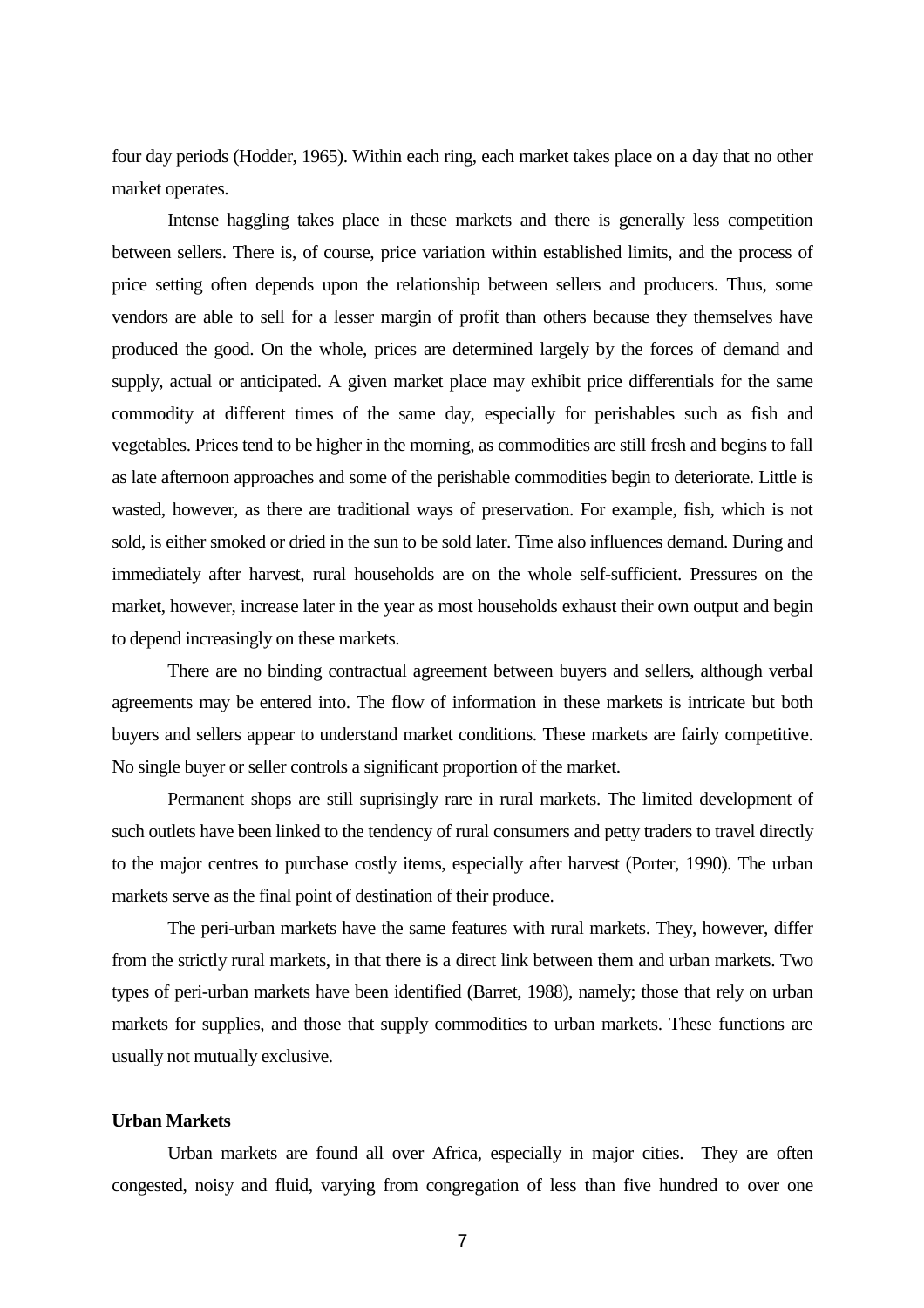hundred thousand people. Kumasi central market for instance is presumably visited by more than one hundred thousand people everyday. Most urban markets are massive and, unlike rural markets, have a large geographical reach. These markets may be held daily or periodic, depending on the culture of the community. However, in large cities, they are often held on a daily basis, including public holidays, from sunrise to sunset. The dynamic nature of marketing systems ensures that changes in pattern and periodicity are inevitable, especially in response to population growth, urbanisation and improved accessibility. The conversion of periodic markets to daily markets is one aspect of the changing retail environment in urban areas, and indeed in rural areas with high population densities (Okafor, 1982).

Urban markets are usually under direct control of the city or area council in which they are located. Many of the busier markets have municipal council constructed lockable shops, which are often rented out on monthly or annual basis. The council is usually responsible for the allocation of plots and rents. Although, almost all markets offer table and floor facilities, in most crowded markets, one finds a large percentage of floor sellers. Rent for floor space, prorated according to quality and type of merchandise goods they sold, is paid to tax agents. License fees are not prohibitive, but together with tax, discourage many people from entering the system and serve to prevent many peasants from marketing their own goods.

There is some order to the apparent chaos, with vendors of particular commodities seeming to congregate together. Weights, measures and standards are imperfect or lacking while most transactions are very small. Due to small transaction size, legal institutions offer little protection against breach of contract (Fafchamps, 1999). Friendship, personal loyalty and repeated dealings all play a part in constraining the behaviour of participants. Search and screening costs are much higher than in developed economies. Consequently, market participants tend to operate in highly simplistic and inefficient manner. Within a country, all markets supply the same range of goods, but with varying qualities. Differences are often minimal and can be attributed to environmental factors. Most vendors carry their merchandise to the fair by truck, although some of the more marginal vendors come on foot. Transport costs are inputted into the prices of goods so that profit can be made, but there does not seem to be any fixed percentage mark-up above expenditure. Marketers habitually accept widely different prices for a seemingly homogenous good in the same location and time, a phenomenon which can partly be attributed to differential levels of transaction costs. Profits are difficult to calculate, but based on anecdotal evidence it can be inferred that earnings are low. Bureaucratic control also cut sharply into earnings. Taxes are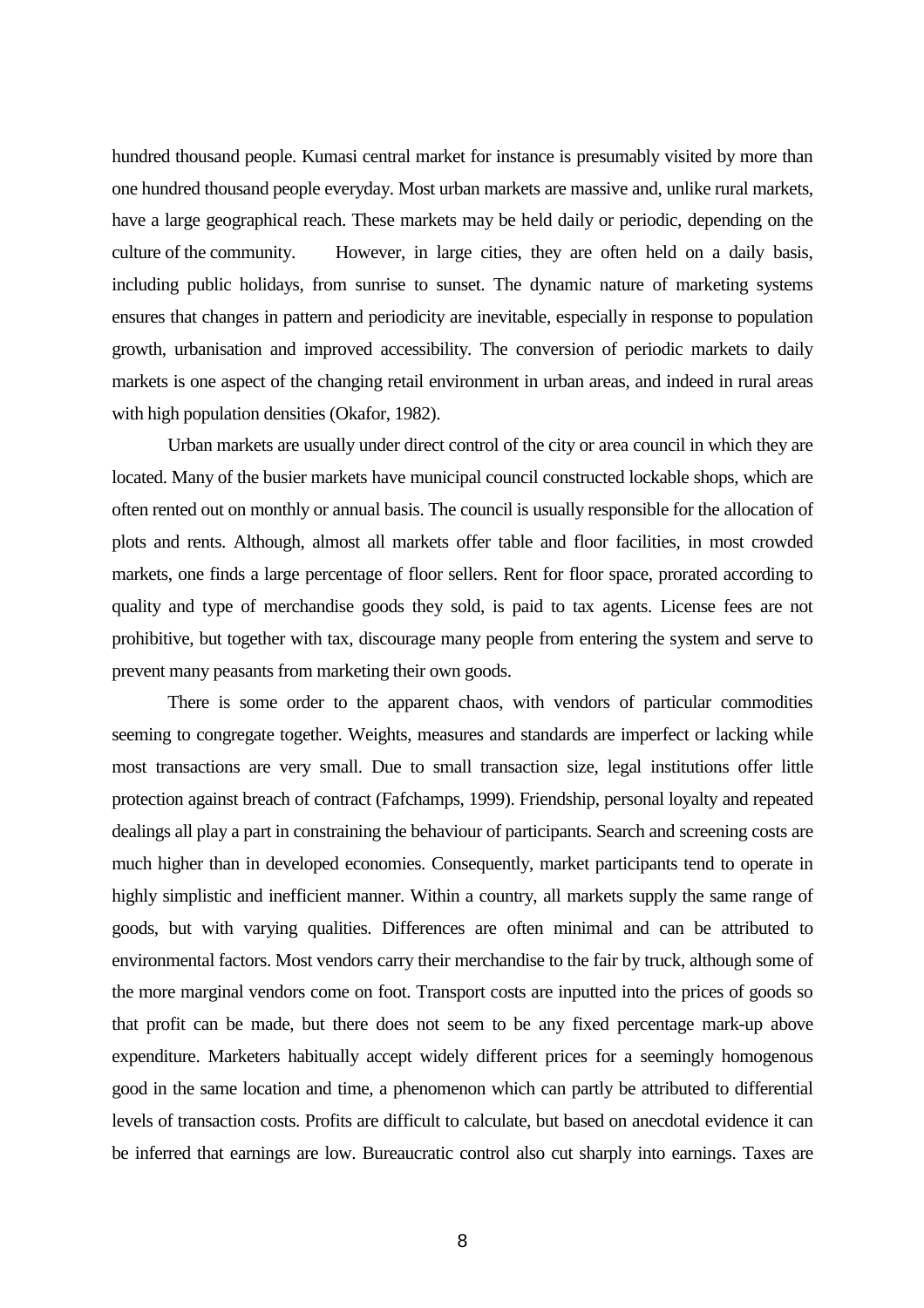paid to local and state authorities and entry into the market place require licenses. Many governments appoint tax collectors who regulate all market behaviour.

 The major functional categories of the urban markets are the wholesale and retail markets. In retail markets, wholesalers usually sell quantities of produce bought in assembly markets to retailers. They also act as the distribution centre for goods imported from overseas and other regions of the country.

Wholesale markets, on the other hand, are developing due to the burgeoning population of many cities in Africa. They serve retailers located in various parts of a city. Generally, the prices established at a major wholesale market become the basis for pricing both for farmers and consumers. Wholesale markets are operated by a market authority or cooperatives, including qualified representatives of the city and central government, and of the various sets of market users. This market is less competitive because of its specialised function as well as its large capital requirement. The retail markets are more competitive because of their small capital requirements and the need to serve consumers at various locations.

Merchant wholesalers in each local area enjoy both oligopolistic and oligopsonistic positions, primarily because the scarcity of capital and the reluctance of capital-possessing entrepreneurs to join the unpopular merchant class severely limit the number of merchant wholesales in each local market area. Rational as well as irrational preferences for dealing with particular merchants in each area strengthens individual buying and selling positions. The merchants are very conscious of each other's buying and selling policies. This could conceivably result in intense rivalry, but in practice there seems to be recognition of their common interests in manipulating the local market. In their routine distribution to retailers (and, in the case of the few inedible staples, to secondary industry), the wholesalers' margins are remarkably high.

Indigenous institutions and organisations have evolved to reduce the cost of transacting among agents. "Guild–type organisations" or "traders associations" are a common feature of the marketing landscape in Southern Nigeria (Jones, 1992). Smith and Luttrell (1994) in a detailed study of the activities of *elubo* and *lafun* wholesalers association in Ibadan observes that these associations or *egbes* concentrates on decreasing their members' transaction costs. In particular, these associations reduce the marginal private cost of trading by expanding their members access to transport and credit facilities, collecting, processing and disseminating information that individual traders find too difficult to acquire on their own, and providing, where the government does not, the necessary institutional and physical market infrastructure.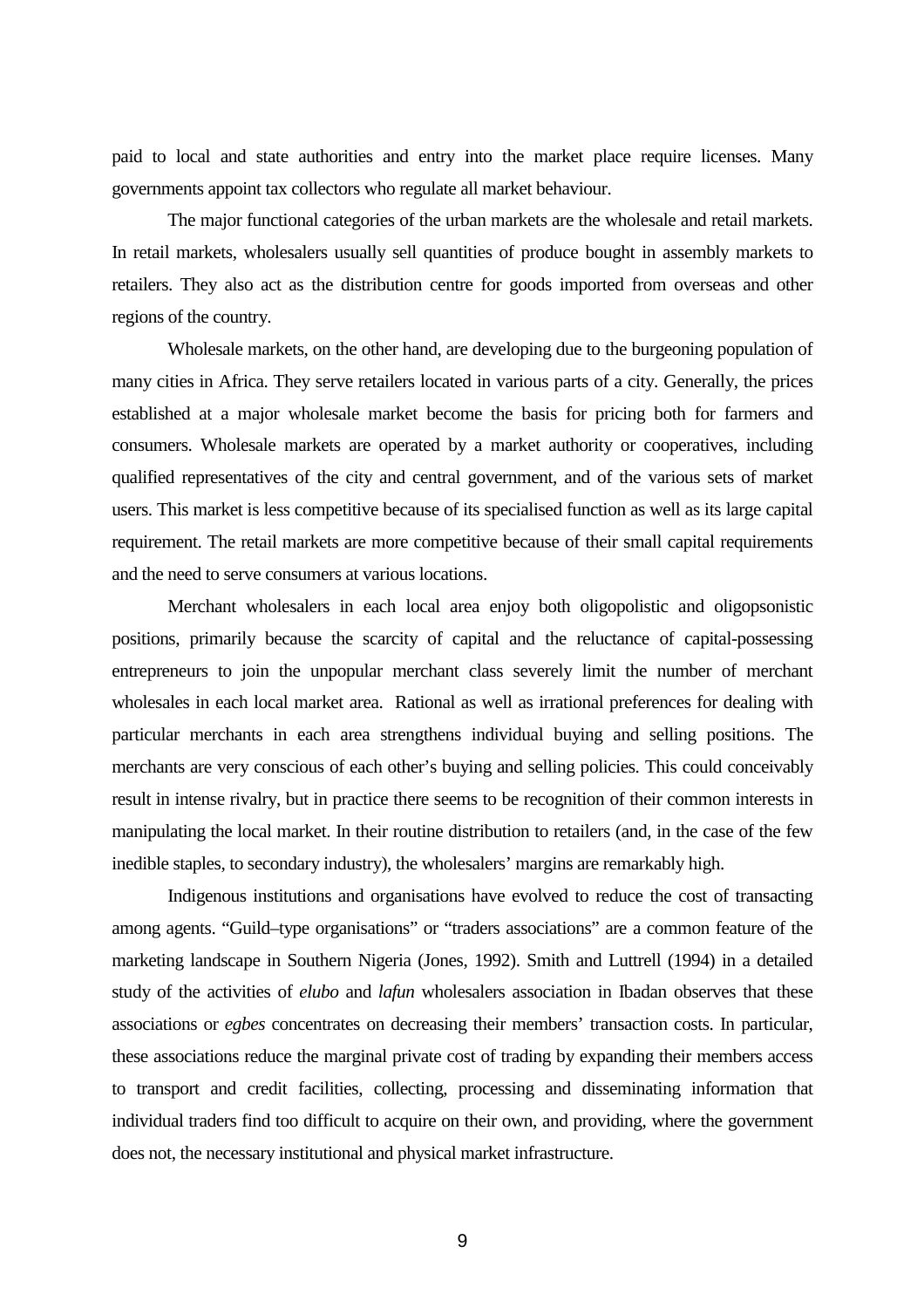Unofficial daily markets supplementing the main market can also be found in urban conglomerates. They usually specialise in the sales of food items and some operate only in the evening. Indigenous foodstuffs are never weighted in these markets, only the butchers have weighing machines that are seldomly used.

Apart from the local markets, there are two other types of retail outlets- the supermarkets and small stores. Most supermarkets are located in cities. Multinational enterprises, expatriate communities (e.g. Asians, Syro-Lebanese, etc.) and wealthy nationals usually own them. A retailing alternative to the market is offered in the form of small family store. They tend to stock mainly imported consumer good such as sardines, margarine, cigarettes, bread and soft drinks. These markets enjoy a virtual monopoly of such items. They do confer several advantages on their customers, which, perhaps, guarantee their existence- the availability of credit and operation at odd hours.

Complementing these markets is street hawking which is a recent phenomenon in several developing countries. It is becoming a major feature of commercial cities all over Africa. Instances abound in most major cities across the continent. Its antecedent can be linked to the growing complexities of modernisation, characterised by a breakdown of social institutions and accentuated by the prevailing harsh economic climate. They are concentrated in areas where economic activities are highest; e.g., markets, motor parks and busy roads during rush hours even when they cause both traffic and pedestrian congestion and some city officials consider them a health harzard. Due to low overheads and high adaptability, their goods are relatively cheaper. They can adapt quickly to changes in market situation, weather conditions or the arrival of law enforcement agents who harass them from time to time. Almost any item can be bought in these markets. Items traded on ranges from apples imported from Europe to vehicular spare part. Prices are not predetermined thus giving room for intense haggling. Adolescents, usually between the ages of seven and twentytwo dominate sellers. Although both boys and girls tend to be found in this hardly lucrative occupation, there is no consensus on the sex that predominates.

## **3.1.2 The Personal Services Market**

The personal service market plays a very minor role in Africa, compared to the developed economies. It is virtually non-existent in rural areas as each household strives to satisfy the bulk of its limited service requirements through a household division of labour. The more skilled requirements such as the smiting and medical services that cannot be rendered within the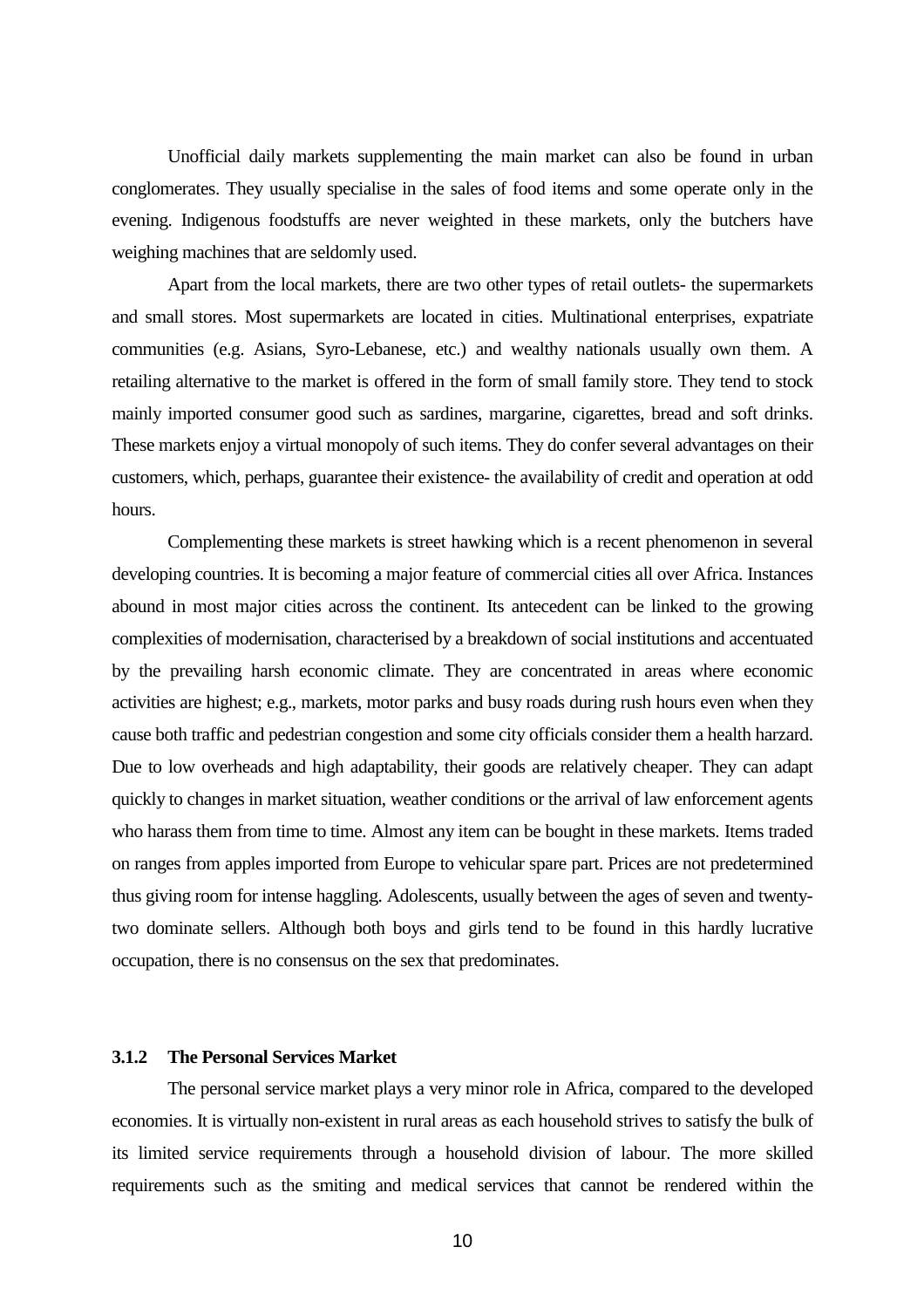household grouping are supplied within the village grouping. In most cases, the supplier of the service has a nominal monopoly within the village; other members of the village may be equally capable, but family tradition and custom tend to dictate the choice of a particular person for each type of vocation. However, the village monopolist can rarely maximise his earnings since fees are usually limited to a narrow range. This, however, does not preclude a certain amount of price discrimination based more upon the social than the financial status of the buyer. This is not usually the only vocation of participants. In most cases, it is combined with farming.

In towns and cities, there are however organised personal service markets although most of them operate within the informal sector setting. Examples include laundry, barbing, shoe shinning, dry-cleaning, nail cutting, hairdressing etc. They render services mainly to the middle class and upper echelon comprising between about 15-20 per cent of the population. They are often organised in some sort of guild or association, but the functions and strengths of these vary enormously. It can be safely stated, however, that these associations are just as much concerned, if not more so, with political lobbying on a municipal level to protect themselves against what they consider to be excessive police harassment and tax burdens as they are with wage and price policy.

The structural rigidity and price inflexibility of the personal services market is reinforced by a surprising degree of government regulation. Government, at the municipal level, generally exercises a lot of control over the personal services market than over any other type of market. Licensing, excise taxation, and even price fixing by government are prevalent in this sector. One explanation sometimes offered for this marked degree of government intervention in the personal services market is that it provides easy profit opportunities for local police and petty officials in a weak sector of the economy.

#### **3.1.3 Contract Farming System**

This is a growing phenomenon in Africa. It entails a contract between a farmer or group of farmers and a firm that will process and/or market the farmer's products. Contract farming has many variants but its basic feature include agreement on acreage of a certain crops to farm and deliver to the buyer at a future date. The price may be agreed upon at the time of contracting based on price expectation (fixed price contract) or predetermined later, as a residual after processing costs from revenue (formula price contracts). Fixed price contracts are usually more risky compared to formula price contracts as the contract price may turn out to be either below or above spot price at the time of harvest. The price that will prevail is usually unknown at the time the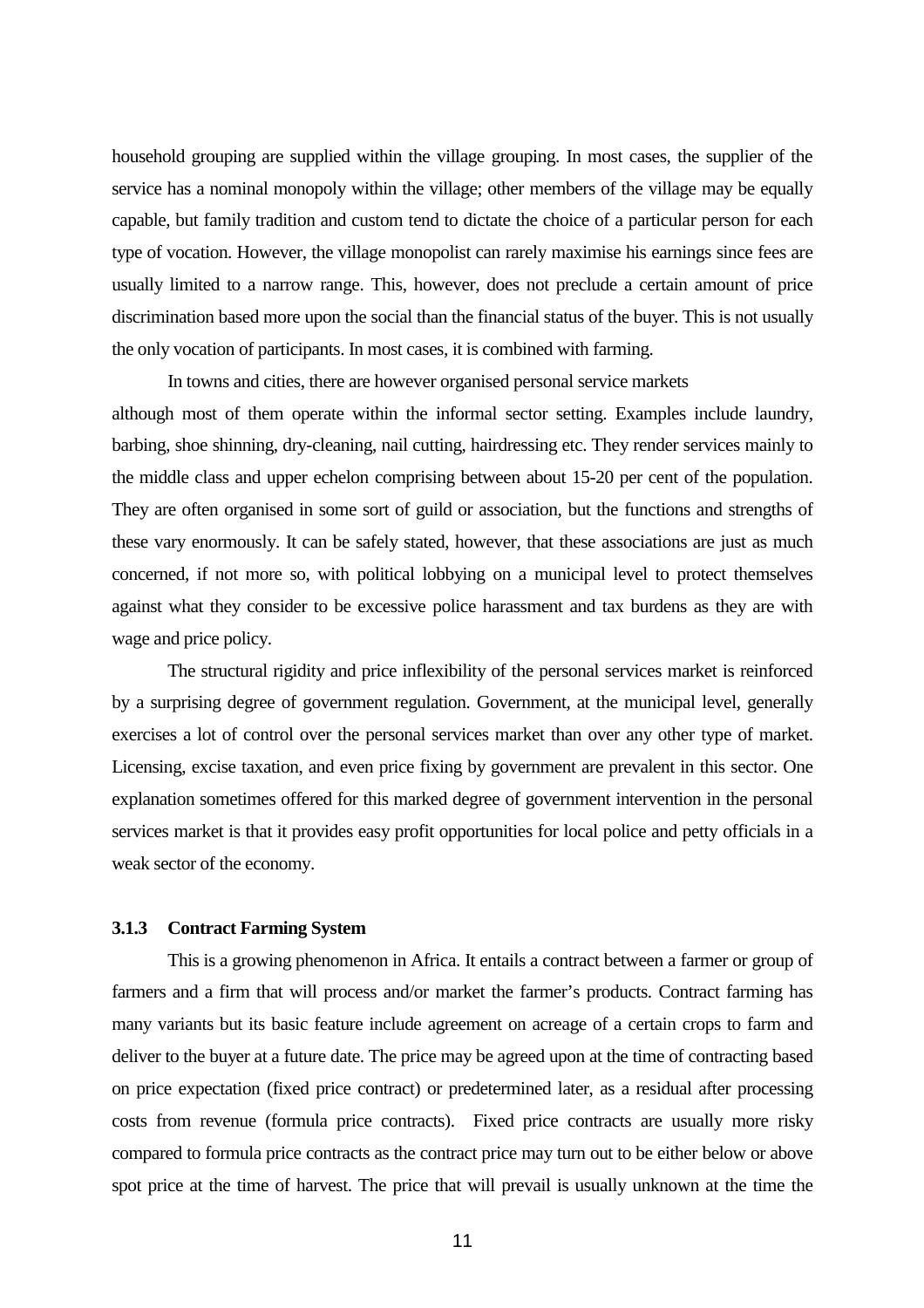contract is being specified. In most cases, the contracts detail planting and harvesting dates, weeding and fertiliser practices, and cultivation techniques although such clauses often lead to friction between farmers and operators of the scheme. It is not uncommon for the buyer to provide planting materials thereby having control on the variety of the produce. The buyer may also provide extension services. Contract farming is becoming widespread in Africa. The typology and characteristics of contract farming in Africa is presented in Table 1. As shown in the Table, it involved 66 different schemes in 16 different crops. The contracting crops include annual and perennial crops as well as domestic and export crops. Grosh (1994) reported the presence of contract farming schemes in 17 African countries. Over a quarter million farmers in Kenya are estimated to be participants (Jaffee, 1988)

A major criticism of contract farming is that it confers monopoly power on buyers insofar as it ties farmers to only one buyer (Clapp, 1988). However, contracting works best if there is only one buyer such that neither party has any incentive to renege.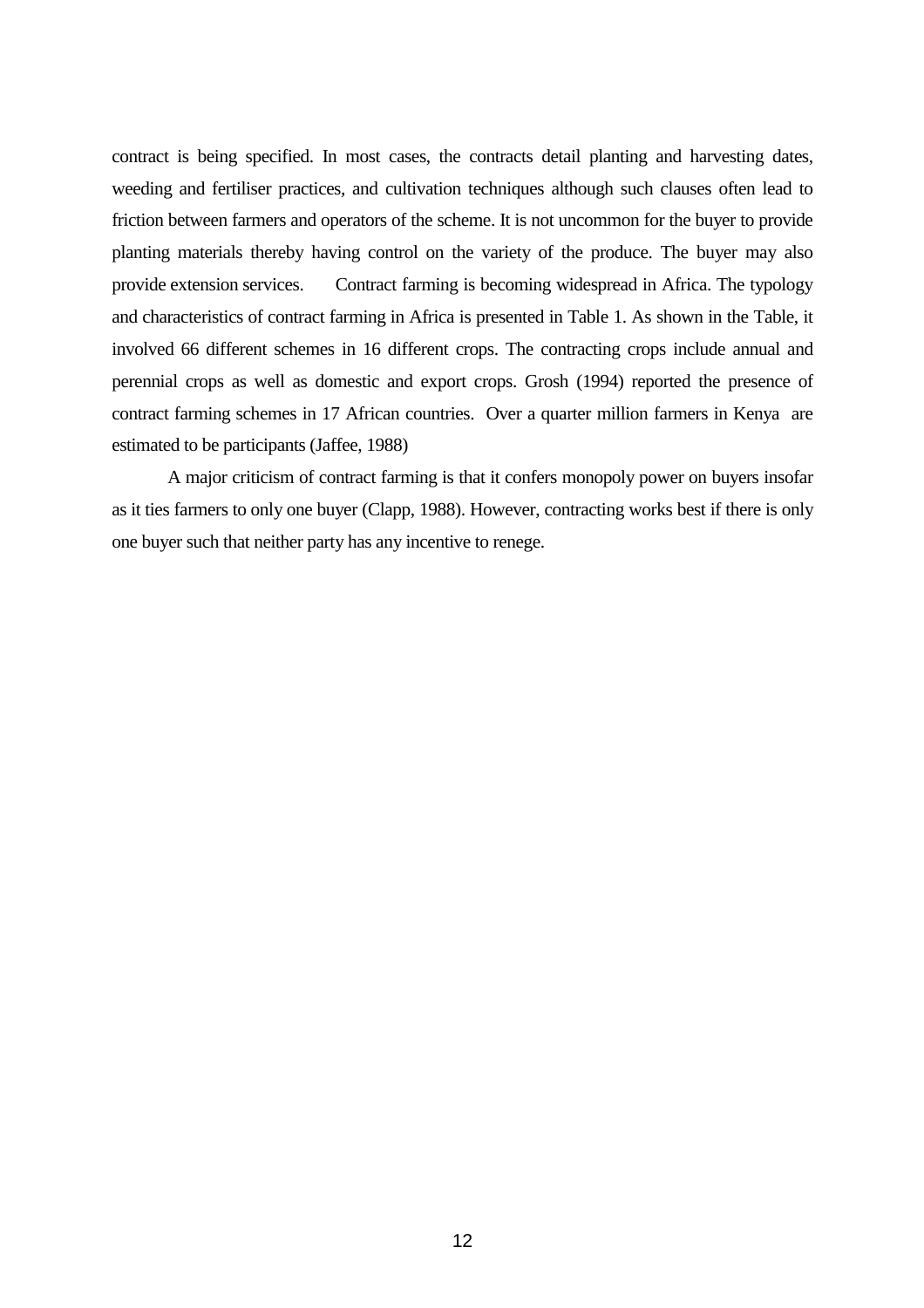| Commodity     | Class | No. of<br>countries with<br>CF schemes | of<br>No.<br>schemes<br>sample | <b>CF</b><br>in | No. of schemes<br>with<br>nucleus<br>estate | Ownership % of all schemes <sup>o</sup> |                  | Av. No. of<br>outgrowers | Av.<br>Contracted<br>acreage<br>per<br>outgrower<br>(ha) | Size<br>Av.<br>of nucleus<br>estate (ha) | Export or<br>domestic<br>market | Services<br>$(C, E, I, T)^c$ | Organisat<br>ional<br>form <sup>d</sup> |                |
|---------------|-------|----------------------------------------|--------------------------------|-----------------|---------------------------------------------|-----------------------------------------|------------------|--------------------------|----------------------------------------------------------|------------------------------------------|---------------------------------|------------------------------|-----------------------------------------|----------------|
|               |       |                                        |                                |                 |                                             | Pr                                      | <b>St</b>        | P/S                      |                                                          |                                          |                                 |                              |                                         |                |
| Tobacco       | Q     | 6                                      | 6                              |                 | $\overline{0}$                              | 10                                      | 45               | 45                       | 5,500                                                    | 0.6                                      | $\boldsymbol{0}$                | D                            | C, E, I, T                              | 3              |
| <b>Spices</b> | Q     |                                        |                                |                 | $\Omega$                                    |                                         | na               |                          | 100                                                      | small                                    | $\theta$                        | E                            | E, I, T                                 | $\frac{3}{4}$  |
| Coffee        |       |                                        |                                |                 | 50                                          | 50                                      | 50               | $\overline{0}$           | 500                                                      | 1.5                                      | na                              | D/E                          | C, E, I                                 | 1/3            |
| Seed malt     | Q     |                                        |                                |                 | na                                          | 50                                      | 50               | $\theta$                 | 100                                                      | na                                       | na                              | D                            | E, I, T                                 | 3              |
| Tea           | P/Pr  |                                        |                                |                 | 60                                          | 33                                      | 67               | $\mathbf{0}$             | 26,000                                                   | 0.5                                      | 8,600                           | D/E                          | C, E, I, T                              | $\frac{1}{2}$  |
| Horticultural | P/Q   | 9                                      | 19                             |                 | 19                                          | 80                                      | $\mathbf{0}$     | 20                       | 1,160                                                    | 0.2                                      | na                              | E                            | C, E, I, T                              | 2/4            |
| Dairy         | P/T   |                                        | 3                              |                 | 25                                          | $\overline{0}$                          | 100              | $\mathbf{0}$             | 4,000                                                    | na                                       | na                              | D                            | na                                      | $\frac{1}{4}$  |
| Cotton        | Pr    |                                        |                                |                 | 50                                          | 33                                      | 67               | $\overline{0}$           | 9,500                                                    | na                                       | na                              | D/E                          | C, E, I, T                              | 3              |
| Palm Oil      | Pr    |                                        | 8                              |                 | 100                                         | $\overline{0}$                          | 80               | 20                       | 2,000                                                    | 4.0                                      | 10,500                          | D/E                          | C, E, I, T                              | $\frac{1}{2}$  |
| Sugar         | P/Pr  | O.                                     | 12                             |                 | 90                                          | 33                                      | 33               | 33                       | 5,000                                                    | 2.3                                      | 5,000                           | D/E                          | C, E, I, T                              | $\frac{1}{2}$  |
| Pineapples    | Pr    |                                        | 2                              |                 | 50                                          | 50                                      | $\overline{0}$   | 50                       | 25                                                       | na                                       | na                              | E                            | E, I, T                                 | $\frac{1}{2}$  |
| Rubber        | Pr    |                                        |                                |                 | 100                                         | $\overline{0}$                          | 50               | 50                       | 1,200                                                    | 5.0                                      | 12,600                          | E                            | C, E, T                                 | $\frac{1}{2}$  |
| Oil seeds     | Pr    |                                        |                                |                 | $\Omega$                                    | 100                                     | $\mathbf{0}$     | $\overline{0}$           | 1,500                                                    | 1.5                                      | 0                               | D                            | E, T                                    | 3              |
| Poultry       |       |                                        |                                |                 | 100                                         | $\overline{0}$                          | $\boldsymbol{0}$ | 100                      | 20                                                       | $400^\circ$                              | $120,000^e$                     | D                            | C, E, I, T                              | $\frac{1}{2}$  |
| Rice          | F     |                                        |                                |                 | 0                                           | $\Omega$                                | $\overline{0}$   | 100                      | 2,000                                                    | 0.2                                      | 0                               | D                            | C, E, I, T                              | $\overline{2}$ |
| Gari          | F/Pr  |                                        |                                |                 | 0                                           | 100                                     | $\Omega$         | $\Omega$                 | 141                                                      |                                          |                                 |                              | E, I, T                                 | 2              |

# **Table 1: Typology and Classification of Contract Farming Schemes in Africa**

<sup>a</sup>Q - quality control; P - perishability; Pr - large scale processing; T - throughput; F - food contracts.

 ${}^{B}Pr$  - private; St - state; P/S - joint venture.

 ${}^C\!C$  - credit; E - extension; I - inputs; T - technical

 $d_1$  - nucleus estate and processing; 2 - centralized outgrowers and processing; 3 - decentralised outgrowers and processing; 4 - outgrowers and marketing company. Enumbers of birds

Source: Watts and Little (1988) p.24 and Grosh (1994) pp 234-235.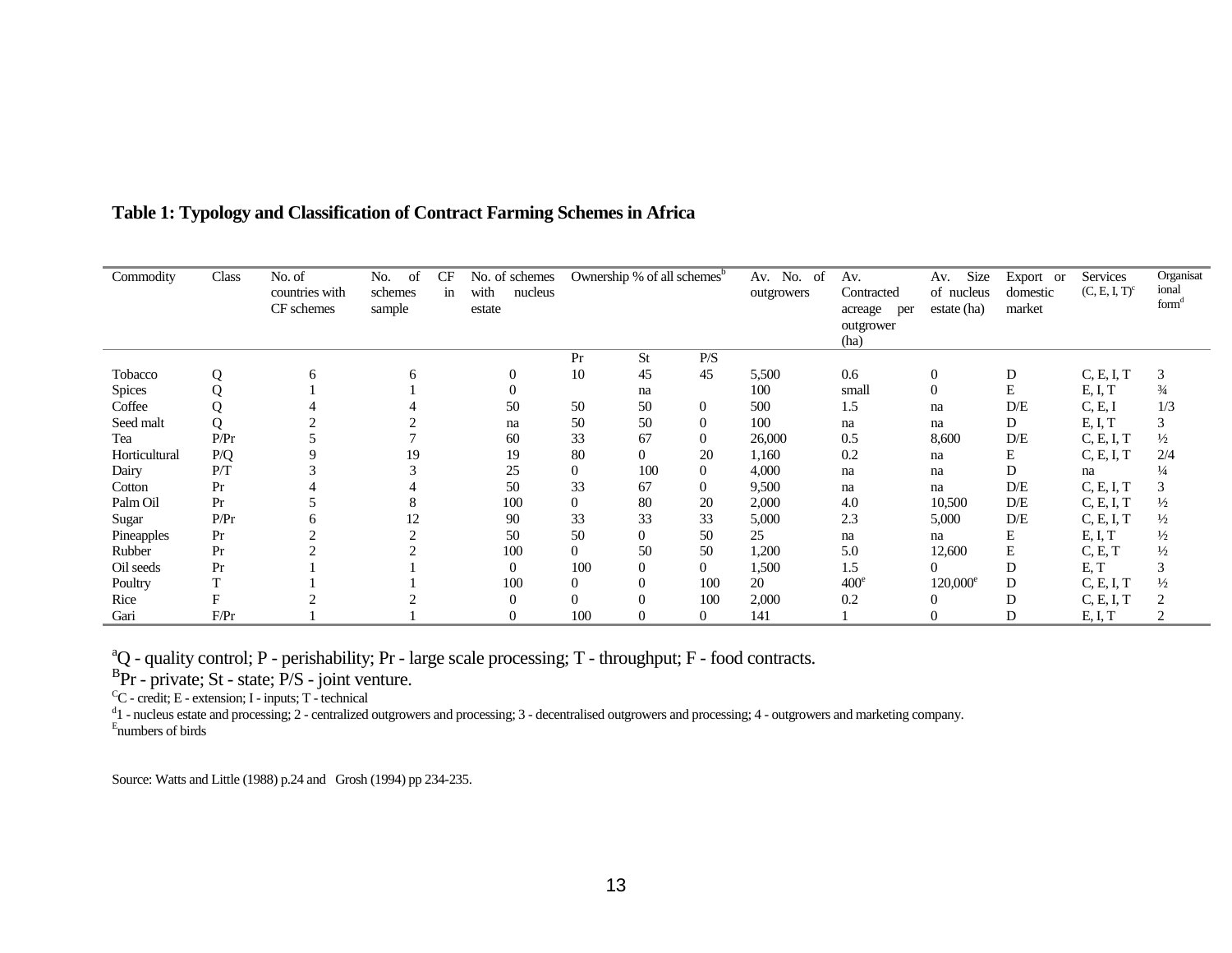## **3.2 Marketing Institutions in Africa**

Four marketing institutions play crucial role in product/commodity markets in Africa. These are private indigenous firms, transitional firms, cooperatives, and government parastatals.

#### **3.2.1 Private indigenous firms**

Mainly confined to the agricultural sector, private indigenous firms serve as the link between farmers and consumers (with respect to food crops) and between farmers and international markets (with respect to export crops). They have several appellations "export merchants", "produce buying agents" or "produce marketing companies" as the case may be. Between the farmers and consumers or produce merchants, there are middlemen who buy directly from the farmers and sell to the produce merchants for export.

It obviously would not be economical to move thousands of small bundles of produce separately over long distances. The commodity must first be assembled at a number of central points and then moved in bulk consignments. In Africa, farmers generally take their produce either to the local market, cooperatives or local shop all of which form the primary buying points. In the case of export produce, an agent or small trader purchases such commodities at the local market and transfer them to a large merchant in a major township who will, in turn, market the produce in large quantities to an export - import company at the port.

Prior to the on-going marketing reforms, private trading was banned in several countries. These firms assumed greater prominence with marketing reforms which have been underway since the mid 1980s in the majority of African countries. For instance, in Nigeria they have completely replaced marketing boards that were scrapped in 1986 following the introduction of SAP. They are, however, confronted by several constraints of which finance, is perhaps the most important. Christiansen and Stackhouse (1987) have shown finance to be a major barrier to private sector development in Malawi.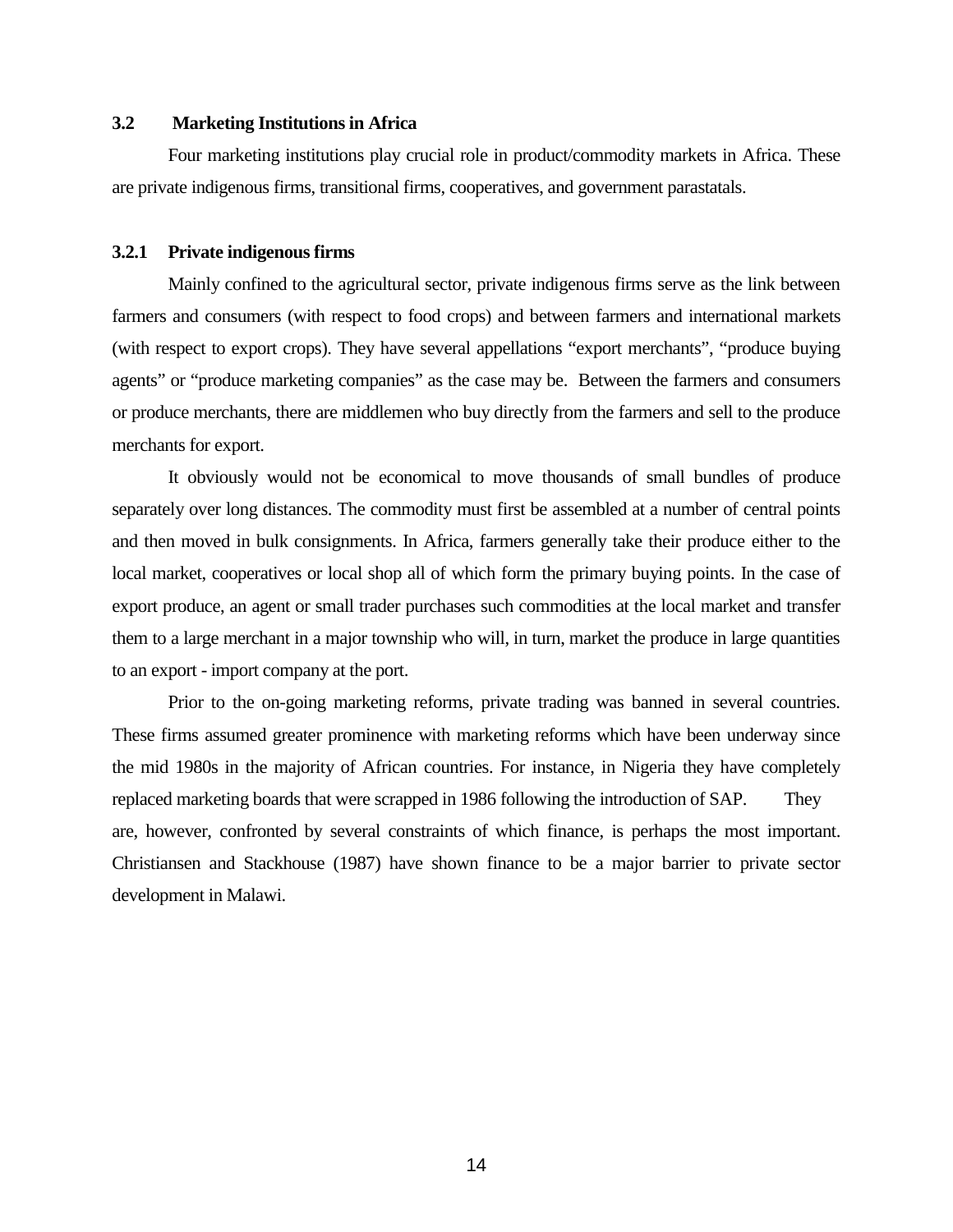#### **3.2.2 Transnational firms**

Early attempt at marketing export crops in Africa, particularly West Africa, was carried out by foreign private monopolistic trading companies. They were the precursors of marketing boards. Large trading companies such as the United African Company (general merchants) and more specialised dealers and processing manufacturers such as the British Cotton Growers' Association (Cotton grinners) and Cadbury Brothers (Cocoa manufacturers) engaged in extensive cash crops marketing. They enjoyed monopoly profits by establishing stations in West Africa, using local traders to reach the farmers and accumulate large quantities of produce at the stations for onward movement to their respective warehouses for industrial consumption. They operated in unregulated markets, as there was no government intervention, except the imposition of export duties. Most African governments subsequently introduced commodity marketing boards in an attempt to reduce their monopoly profits and improve their marketing efficiency.

#### **3.2.3 Co-operatives**

The emergence of co-operatives strengthened the institutional framework for export crop marketing in Africa. In the 1960s, many newly independent governments and donors actively promoted cooperatives as a potential source of decentralised grassroots participation in agricultural credits, inputs and commodity marketing. In Tanzania, they were however established for a different reason, to counter the dominance of Asian traders. They played a significant role in the marketing system of Eastern Africa (Livingstone and Ord; 1981). Apart from buying directly from farmers, they render other services such as the provision of pricing information, extension services, seeds and seedlings at reduced cost, transportation facilities and credit facilities.

 Prior to the introduction of the Structural Adjustment Programme in some African countries, co-operatives had no direct access to international market. Rather, this role was undertaken by marketing boards. Since the abolition of marketing boards as part of the economic recovery programmes, several co-operatives have featured prominently in exporting. Examples are Association of Nigerian Co-operative exporters (ANCE) in Nigeria and Kilimanjaro Native Co-operative Union (KNCU) Tanzania.

In co-operative system, marketing is undertaken in stages. First, products are collected from growers who may be members and non-members of the co-operative society. The union will grade the produce, and based on the grade which reflect the quality and quantity of the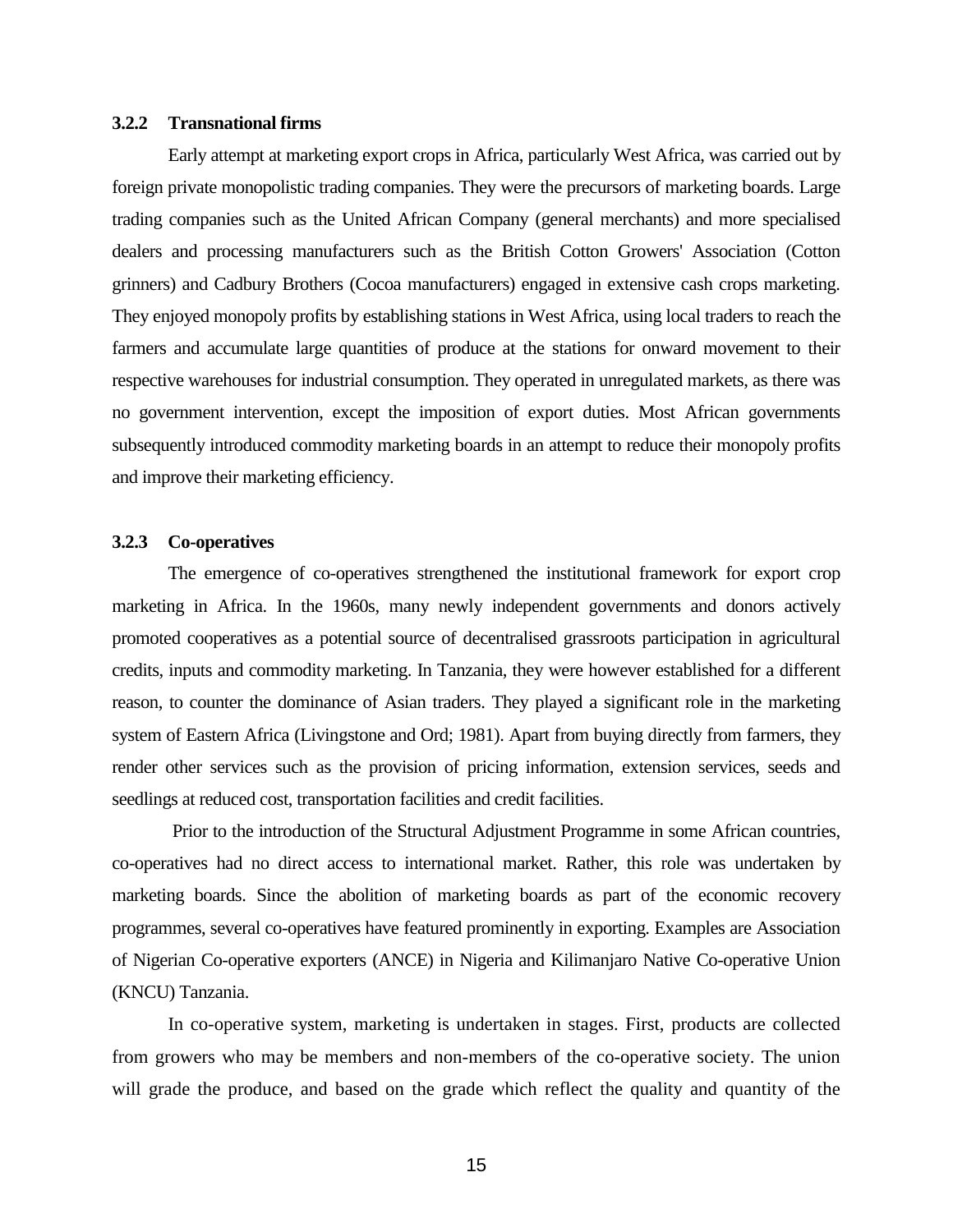produce, a price is paid to the farmers. The accumulated produce at the union level are then packaged and sent to the apex organisations which may be marketing boards or co-operatives as the case may be. These apex organisations will, in turn, package the product for onward delivery to the international market. Co-operative unions also perform other functions such as the provision of transportation, storage, extension services, credit facilities and improved seed and seedlings to farmers.

In Eastern Africa, co-operatives developed most strongly in area where a single high-priced crop was produced for export, as in the case of the coffee and cocoa marketing societies in Uganda and Tanzania.

Government subsequently undermined them. As cooperatives began to gain political and economic power, many governments perceived them as threats. In response, governments sought to increase their control and in the process, undermined their effectiveness. By mid -1970s, most cooperative movements in Africa had become state-dominated entities, regardless of the interest of their members (Lele and Christiensen, 1989).

Co-operatives tend to foster efficiency in marketing of export products. By competing with private traders and trading companies, they promote efficiency in the system in the sense that competition reduces the rate of exploitation of farmers due to asymmetric information and imperfect market structure.

#### **3.2.4 Marketing Boards**

The dominant institutional form of government intervention in agricultural markets in Africa is the marketing boards, or *caisses de stabilisation*. These are state marketing agencies established in the colonial era as autonomous or semi-autonomous bodies with supposedly independent decisionmaking capability to reduce monopoly profits and increase marketing efficiency, compared with private monopolistic trading companies that preceded them. One of the first to be created was in Zimbabwe, then southern Rhodesia. They were created in the early 1930s in response to pleas by European farmers to the government for protection from falling world commodity prices. Kenya and Zambia followed suit within the decade. These institutions have, however, developed over time, and in some countries assumed different roles since they attained political independence.

Two major marketing boards are predominant in Africa. These are; (i) export produce marketing boards such as those established in Nigeria, Ghana, Uganda and Malawi to handle export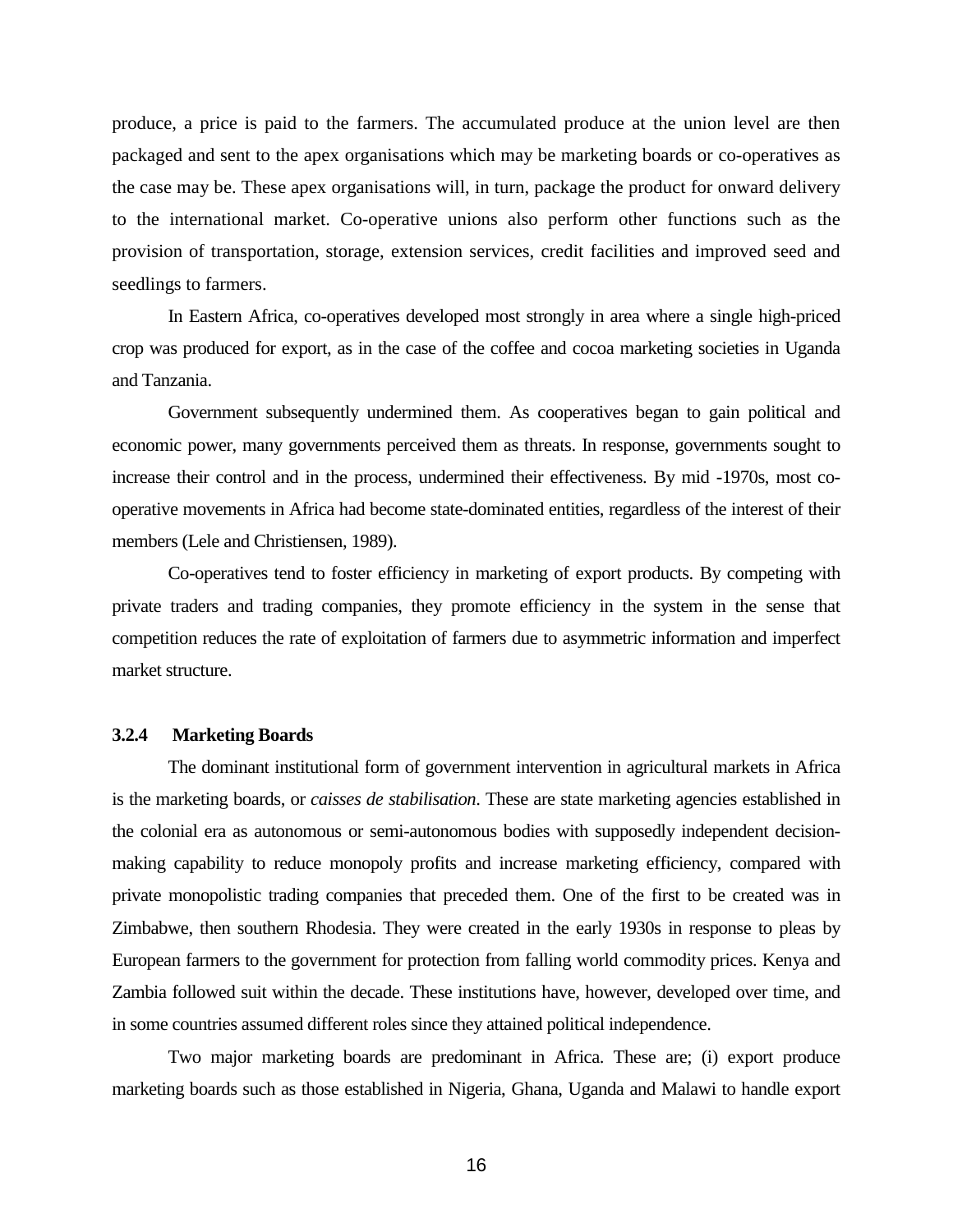crops grown by peasant farmers; and (ii) statutory boards which were concerned with the marketing of staple food crops like maize and other grains for domestic consumption. They were more common in southern and eastern Africa. For example Kenya had 27 commodity boards in 1960 while Tanzania had 12 in 1966.

The main objective for establishing marketing boards has been price and income stabilisation. It was thought that by imposing a buffer between farmers and foreign markets, farmers would be protected from short-term world price fluctuations, thereby enhancing greater stability of their income. Also, the monopolistic structure of the market in which large expatriate export- import firms dominated the produce buying trade in several African countries permitted the exploitation of farmers. It was perceived then that marketing boards would address these problems.

Many of these marketing boards subsequently established stabilisation funds to protect farmers against the widely anticipated collapse of the post-war boom. Almost inevitably, the marketing boards lent these funds to central government, thus adding an additional method of extraction of surplus to the export duties that were widely collected. Bates (1981) argues that this extraction of surplus was, and is, the principal function of export marketing boards, and that there is very little historical evidence of price stabilisation in the face of fluctuating world prices.

Most marketing boards do not have significant degree of autonomy. Prices are usually set once a year, and there is little flexibility in the system to adjust these prices in the face of unexpected circumstances. In 1986, Zimbabwe, Kenya and Malawi experienced bumper harvests due to favourable climatic conditions. Prices had been set earlier in the season and, as a result, the marketing boards had massive oversupply, resulting in heavy losses. Other boards in similar circumstances simply had to stop buying, because they ran out of funds.

Marketing boards are sometimes required to take on additional public-sector functions which they are not necessarily well organised to undertake, and for which they are not adequately reimbursed by central government, thus reinforcing their financial overheads and accounting weaknesses. Examples are preparation and implementation of externally-funded crop development projects, provision of subsidised crop inputs, credit provision, extension work, and crop specific research.

In most countries, marketing boards have not achieved the desired results in terms of increasing efficiency and improving prices to farmers. The Berg report argues that serious inefficiencies in the operation of export marketing boards have led to a lower share of export proceeds being paid to farmers, and farmer disaffection through inefficiencies in collecting and grading of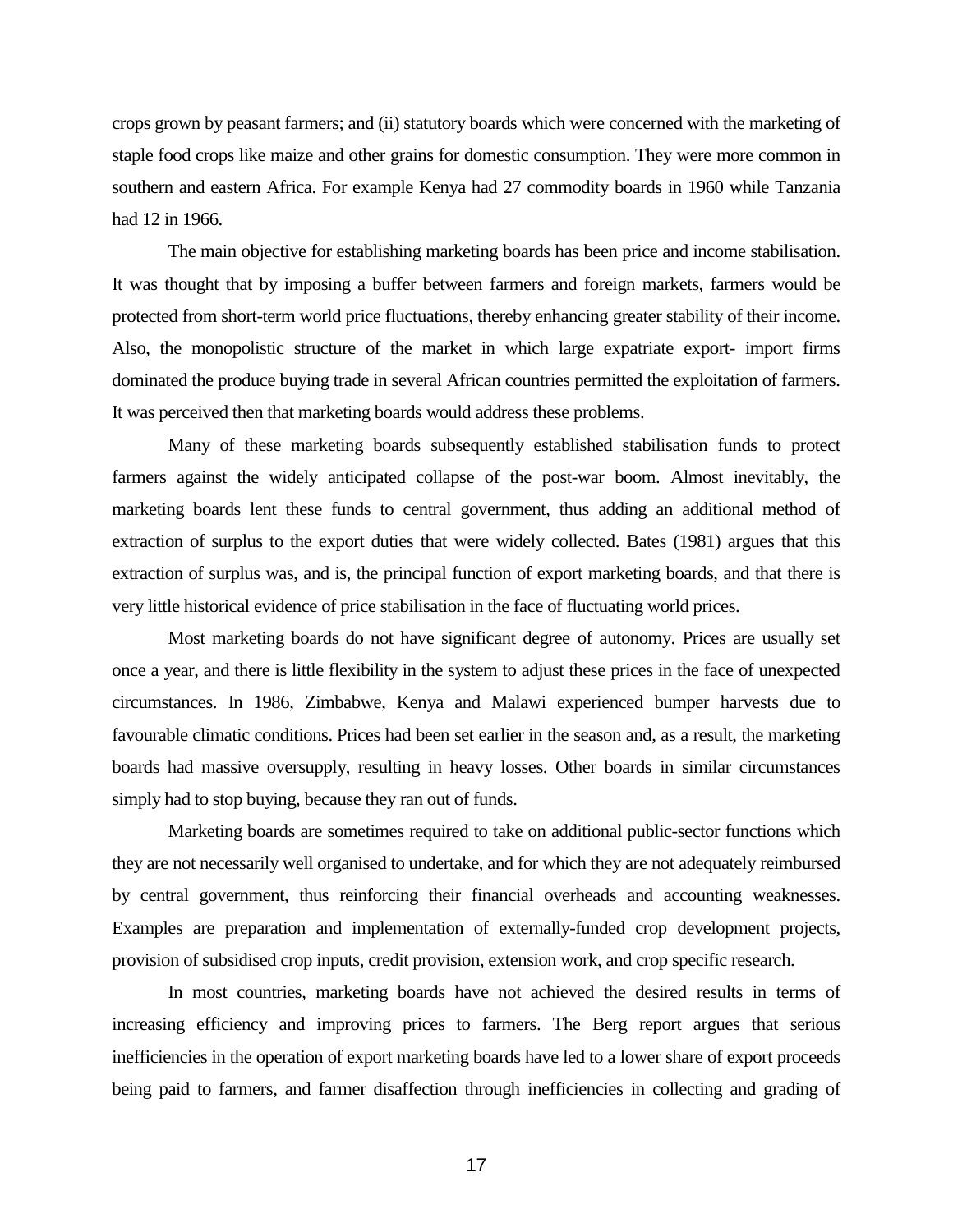crops, and delays in final payment. These inefficiencies result from overstaffing, inadequate budgets, poor management and lack of competitive pressures. They are often prone to much higher overhead costs than would be incurred by private traders undertaking the same marketing functions. This may occur due to a legal obligation to provide the same service in many different locations irrespective of the costs involved.

Marketing boards were dismantled in several African countries as part of the marketing reform implemented under adjustment. However, cereal boards still exist in Ghana and Benin, though their share of the market is very minimal. In Malawi, ADMARC continue to play a dominant role in agricultural marketing.

It should be recognised that not all experience with marketing boards is negative. Some, such as the Grain Marketing Board in Zimbabwe, have been successful in extending to small farmers the benefits of the large-scale marketing organisation that had previously been experienced by European farmers. Other boards have been successful in encouraging the spread of high quality export production. According to Jones (1987), the Ghana Cocoa Marketing Board was successful in reducing international price fluctuations at the local level.

#### **4) African Commodity/Product Markets By Broad Typologies**

In Africa, like most developing countries, there are several deviations from well functioning markets, which can be attributed to pervasive interventions by governments. The notions of parallel, fragmented, black and informal markets convey the existence and persistence of differences in prices, and hence, of multiple market settings for seemingly homogeneous goods and services (Jones, et al., 1992). Although these terms are often employed interchangeably, they however describe different phenomena as shown below.

# **4.1 Parallel markets**

Parallel markets are often created inadvertently by government controls (Jones and Roemer, 1991). In response to widespread dissatisfaction with the intervention of marketing boards in agricultural sector procurement and input supply, especially in sub-Sahara African, several flourishing parallel markets sprang up as producers, traders and consumers tried to evade price and quantity controls. They are not necessarily illegal but arise as a consequence of government intervention in a particular commodity/ product market thus creating a situation of excess demand or supply in that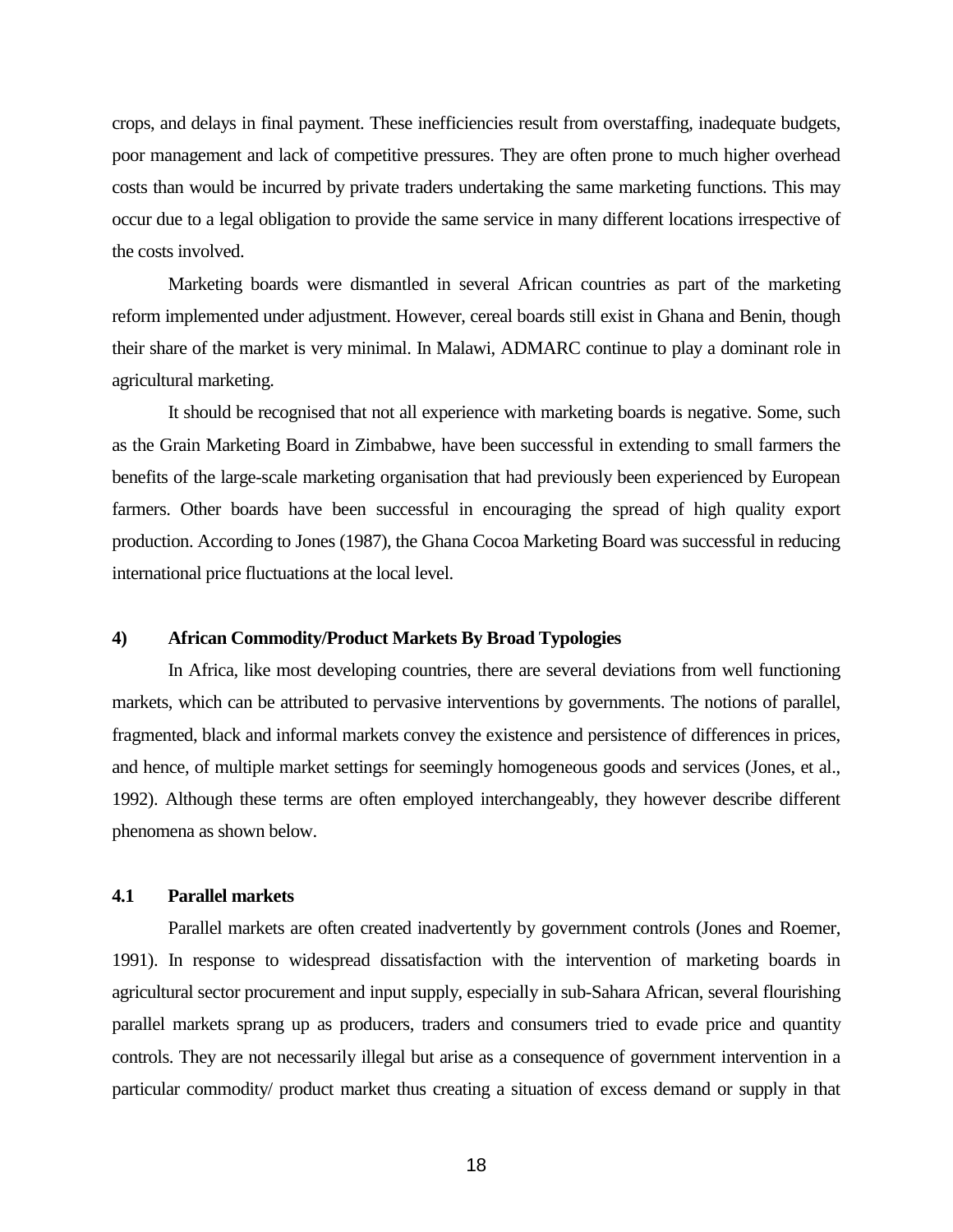particular market. Official control of commodity market is, at best, impartial, as there exists a perfectly legal market of undefined proportion where consumers and producers trade freely, as well as an illegal market which is by no means inconsequential.

Several factors are accountable for the existence of parallel markets in African commodity/product markets. The most prevalent is control over prices. Whereas the price, which the board pays to the farmer, is fixed for each crop year, the free forces of demand and supply determine the price ruling in the extra-board market. It would seem reasonable, therefore, that the farmer diverts sales from the board to other sources when the price ruling in the latter is sufficiently higher than that offered by the board. Failure of the board to move products efficiently between surplus and deficit regions can also stimulate illegal trading.

The size of these markets is often large. For example, Kriesel (1970) estimated that not more than 10-20 per cent of maize was being marketed through the National Agricultural Product Board (NAPB) of Tanzania. The attempted prevention of illegal trading involved the maintenance of a large cadre of surveillance and inspection forces, including security personnel adding further to the cost of marketing. For example, in Madagascar, an enforcement agency, the *Brigade mixte d'Intervention Economique* was set up to seize illegal commercial stocks and arrest those caught trading illegally (Barret, 1997).

Parallel markets are rarely confined to one or two commodities but proliferate across markets. For the fact that private enterprise and co-operatives operate alongside the marketing boards and due to asymmetric information in the marketing system, the prices that are received by the farmers are not the official marketing board prices but the parallel market prices that are fixed by private enterprises and co-operatives (Thompson, 1991).

Parallel commodity markets often involve additional costs and risks for market participants. The risks and other costs incurred by sellers raise the price for goods sold outside the official market. These costs include the risk of being caught and punished for selling illegally, the cost of avoiding detection, payment of bribes or fines if caught, the diseconomies of trading in smaller quantities, and the costs of dealing in underdeveloped markets. However, some of them may be officially tolerated or approved, such as the Gambian groundnut market. In Tanzania and Kenya, the law permits free sales of maize directly from producers to consumers in the district in which the maize is produced. The existence of a parallel market does not imply that the market will necessarily clear. Puetz and Braun (1991) using the Gambian groundnut and fertiliser markets aptly demonstrate this. The major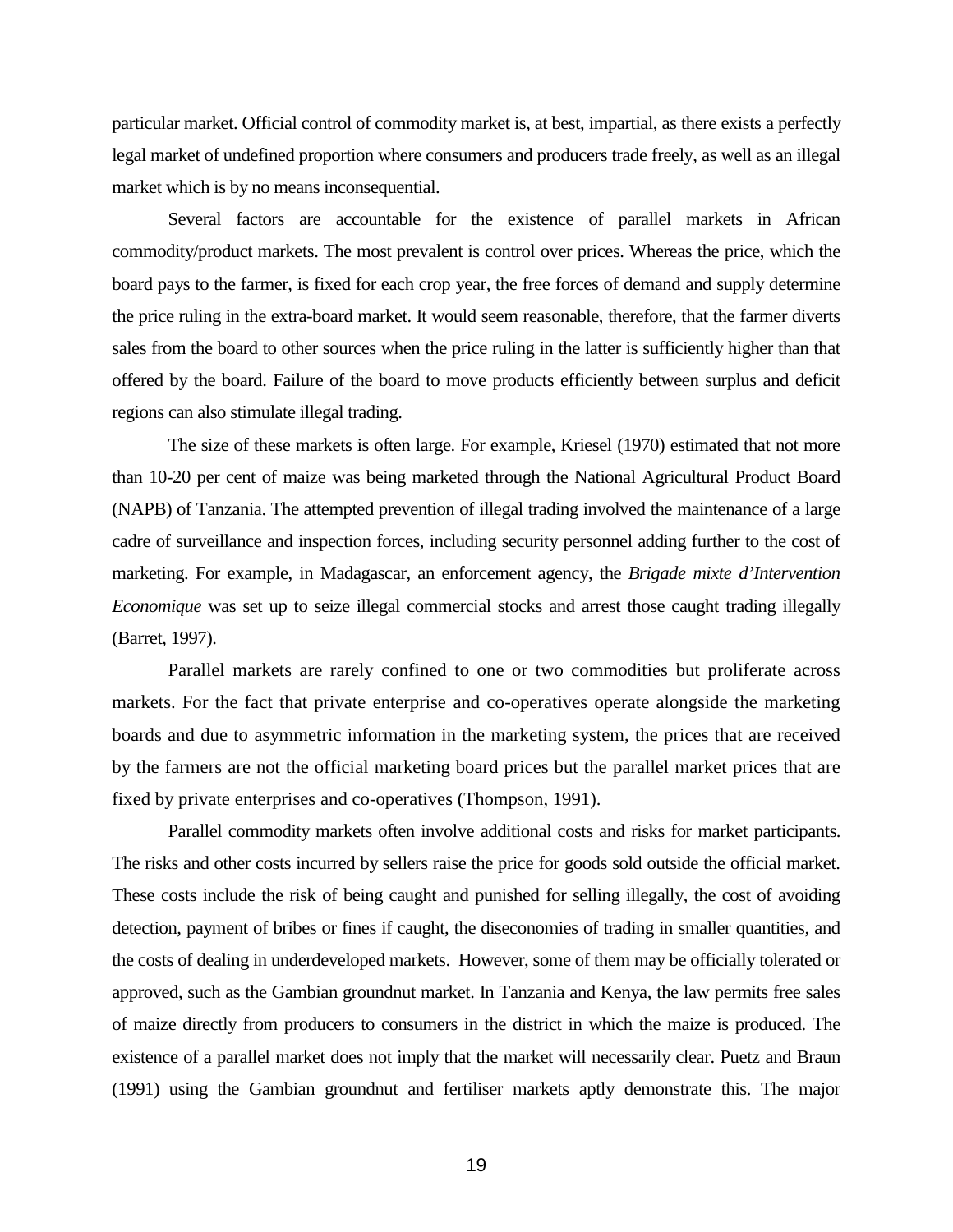explanations for this phenomenon are personalised trading, which is prevalent in Africa on the one hand; and risks, on the other hand. Their importance has diminished in recent years following the liberalisation of several commodity markets and the consequent legalisation of parallel market activities.

# **4.2 Fragmented Markets**

Markets are *fragmented* or *segmented* when prices differ from one part of the market to another because of physical isolation, markedly different endowments, tastes, and risks or market behaviour. They are distinct from parallel markets since part or all their price differentials can be attributed to the structural characteristics of the market even though government intervention may exacerbate the disparities in such markets. Segmentation may, however, take place simultaneously with parallelism. They often emerge under various conditions or circumstances including the following:

- (a) When there is need to differentiate between various qualities of a particular commodity. This is very common in agricultural products marketing where different prices are attached to different qualities of a particular product. The products are graded and the ones with the highest grades command highest prices. This means that prices that are offered to farmers offering their produce for sale may be different for the same commodity in the same market or different markets.
- (b) When there is need to distinguish between wholesale price and retail price or farm gate prices and middlemen prices. Wholesale prices are usually lower than the retail prices because of large volume of purchase involved in wholesale trade. Also middlemen prices in retail trade are usually higher because of the transportation cost and profit margin;
- (c) Prohibitive transportation costs and poorly developed channels of communication are perhaps the major factors responsible for fragmented markets. Prices of the same product within a market, in adjacent markets or neighbouring markets should fluctuate together, differing only by the cost of moving supplies between or within them. Asymmetric or incomplete market information usually widens price gap between market participants. This is because the middlemen who posses such information use it to exploit consumers and even some other agents.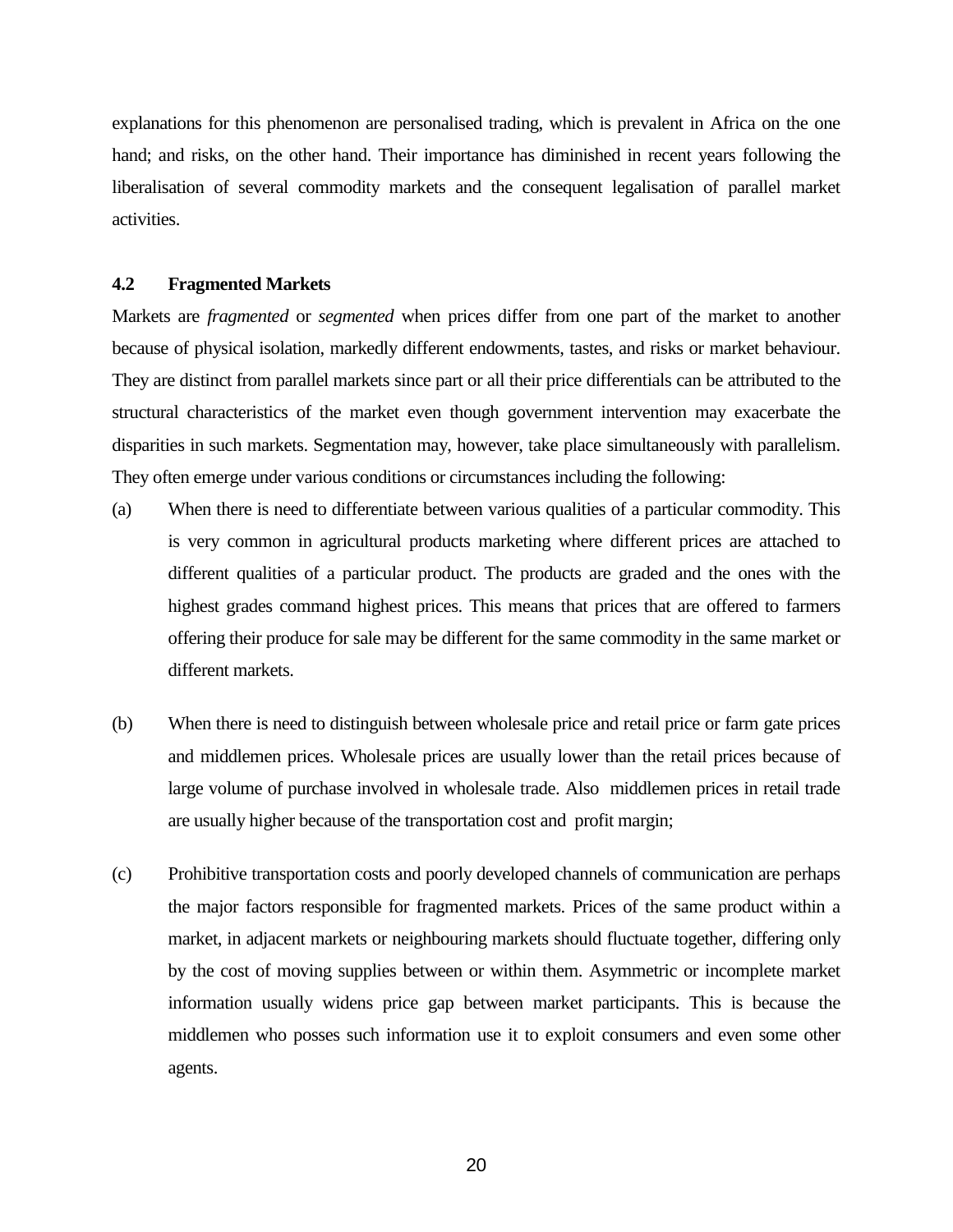# **4.3 Black Market**

This is often expressed as a synonym for parallel market and remains in common usage for parallel goods markets. But "black" is not merely a synonym for "parallel." But also covers markets for prohibited goods such as narcotics for which no legal market exists, so the illegal market is not "parallel". Bevan, Collier and Gunning (1988) clarify the nature of illegal exchange, distinguishing between *black goods,* for which possession is illegal, and *black* (parallel) *markets*, constituting illegal trade in goods that are themselves legal. (Bevan, Collier and Gunning, 1989) It also refers to illegal trans-border trade. The official prices that are fixed by marketing boards may be so low that commodity trade will be diverted to neighbouring countries. This results to black marketing. Prior to the introduction of economic recovery programmes, the marketing of export crops in Africa tended to be highly structured and often was restricted to a single publicly regulated channel. This means that farmers were greatly influenced by the efficiency of the marketing organisations responsible. It was noticed that in Nigeria, Ghana and some other African countries, the official prices paid to Cocoa farmers in the past were very low, due to overvalued exchange rates and inefficiencies of the cocoa boards. Substantial quantities of produce were diverted to neighbouring countries. A good example was the case of Uganda, during the prolonged period of high implicit coffee taxation when about 27 per cent of the crop were smuggled out of the country (Collier and Gunning, 1997). Until 1985, a parastatal body in Niger, COPRONIGER, held the monopoly of a wide range of consumer imports including tea, sugar, matches, sea salt, wheat flour, etc. It was also responsible for their distribution through agents or its own sales points. The closure of the latter and the withdrawal of the monopoly in 1985 allowed the private sector to compete officially: Well before then, however, a considerable quantity of manufactured products were coming in unofficially from Nigeria, allowing traders in the frontier areas to recycle the Naira arising from the export of agricultural products from Niger. The prices and availability of consumer goods have been affected in recent years by the loosening of administrative controls (by 1987 only bread and motor fuel were still subject to direct price controls) and by reductions in import restrictions. Increased competition on the part of private traders seems to be developing and their costs are certainly lower than those of COPRONIGER are.

The significant effect of this trade diversion is that it may reduce the negative effect of official pricing policy on farmers, but it increases marketing cost because private enterprises or traders require greater return to undertake the risks associated with unofficial marketing (Thompson, 1991).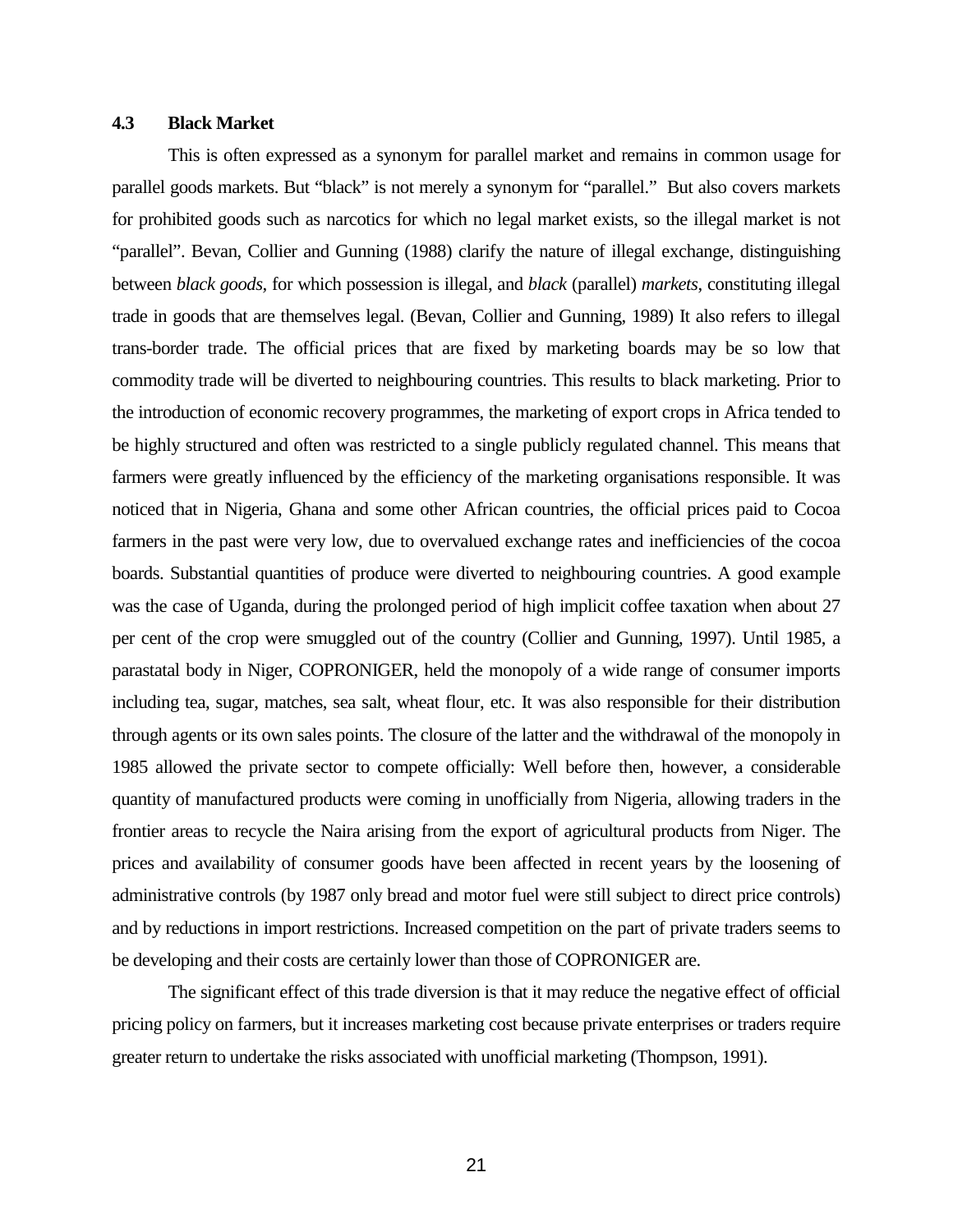## **4.4 Informal Markets**

Informal marketing channels are found all over Africa. Despite the pervasive nature of the informal sector, there is no consensus as to the precise definition of the terms 'informal sector" and "informal market". An informal market may refer to agents who are evading official market regulations, in which case the term is synonymous with parallel markets. But the terms "informal markets" or informal sector" are also used to describe very small, generally poor firms or individuals in various markets, both legal and illegal, who work at very low productivity. The markets included in this sense of the term may be parallel, fragmented or segmented (Jones and Roemer, 1989).

The functional attributes of this market which set it apart from formal markets are ease of entry, reliance on indigenous resources, family ownership of enterprise, small-scale operation, labourintensive and adapted technology, low receipts or income, and skills acquisition outside the formal school system or training programmes. They are usually unregulated and uncompetitive. In addition, informal markets are beyond official recognition and records, and without formal systems of control and remuneration. As informal enterprises often operate outside the formal tax system, their profit/loss figures do not generally enter into official statistical records (Abumere, et. al. 1998). Most of the marketing of staple foodstuffs in urban West Africa takes place within the informal sector of the economy (Smith and Luttrel, 1994). The traders usually operate in a world of incomplete markets for credit, imperfect information, and outright government hostility or ambivalence towards them.

#### **5) Extent of Market Integration/Disintegration in Africa**

Market integration can be defined as the inter-relationship between price movements in two markets. It refers to co-movement of prices or smooth transmission of price signals and information across spatially separated markets (spatial integration), or across inter-temporal separated market (Seasonal integration*)*, or between producers and consumers (vertical integration). Spatial integration analysis appraises the efficiency of marketing infrastructure such as transport and communication, level of entrepreneurial activities, etc. The higher the efficiency of these marketing support services, the higher the level of spatial integration. Analysis of seasonal integration explains inter-temporal price differences in terms of adequacy of storage facilities. It is expected that high cost of storage facilities should lead to seasonal wide variation in prices of the same commodity over a period of time. Vertical integration analysis measures marketing system efficiency by analyzing the gap between what the ultimate consumer pays and what the producer receives. Thus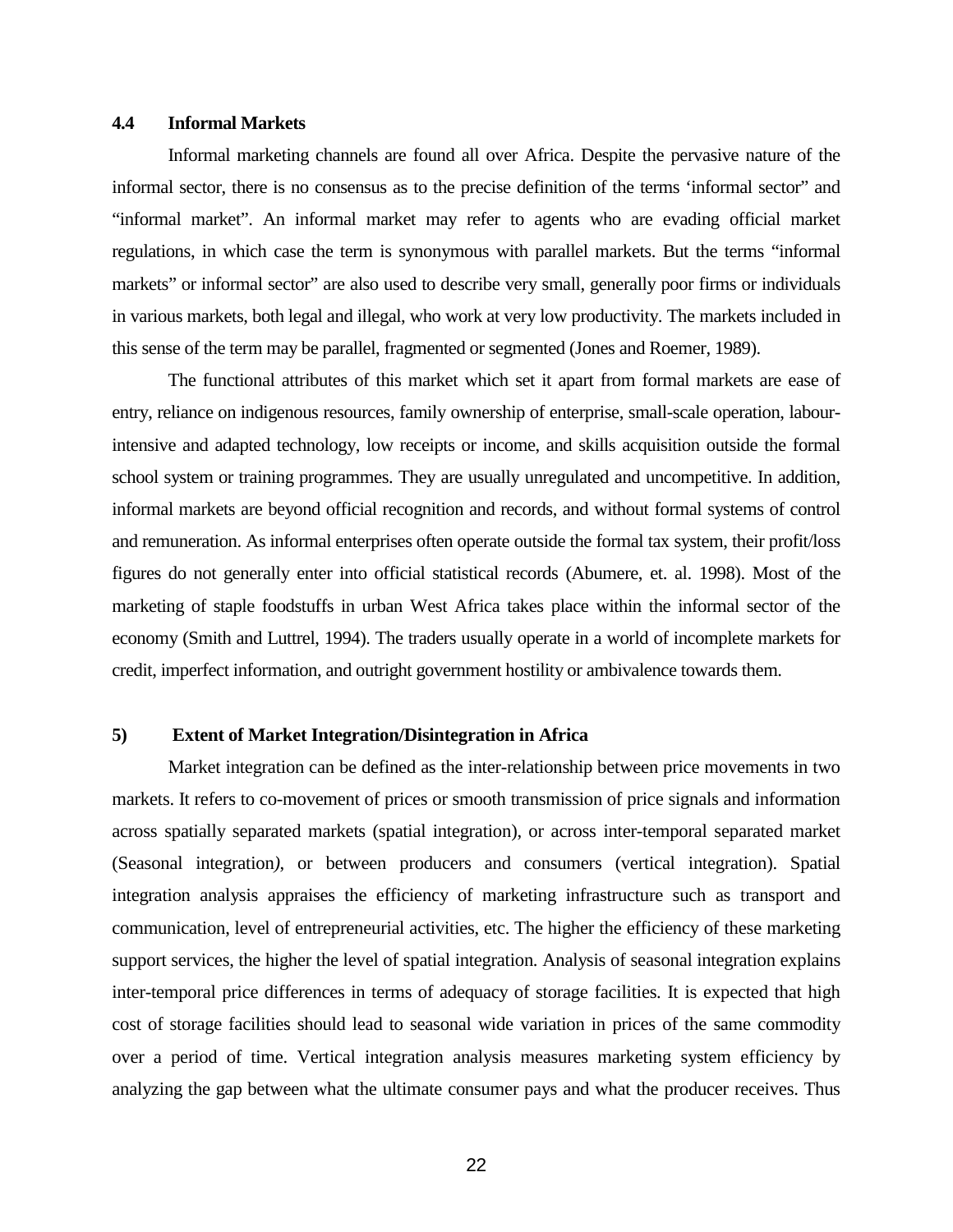inquiry about the extent of market integration/disintegration in Africa necessarily involves impact analysis of transaction costs on the flow of trade. Such costs include transport and infrastructural bottlenecks, differences in regulatory regimes, communication, credit, taxes and storage facilities etc.

The extent to which these factors have promoted or hindered market communication, connections and prices is the focus of our analysis. If the marketing system and the participants within it are working efficiently, prices of the same products in neighbouring markets should move in the same direction. Transport cost should account for differences in price of the same commodity in different markets.

Commodity/product markets in Africa are weakly integrated. The situation in many African countries is such that there may be considerable differences in the prices of similar products between adjacent markets at the same time. More specifically, Livingstone and Ord, (1981) observed that in both Eastern and Western Nigeria, even though the towns are linked by good roads through densely populated areas, there were considerable differences in market prices for the same products. Wide price variations for same product were also reported in Zaria and Giwa in Northern Nigeria, which are only 20 miles apart, and in Kampala and Jinja in Uganda with 50 miles of good tarmac road separating them.

Several measures of market integration can be found in the literature. These include correlation of prices (Lele, 1992; Golleti, et al, 1995), short and long-term tests of integration (Ravallion, 1986) and cointegration analysis (Palaskas and Harriss, 1991). In the absence of these measures for Africa, we intend to measure the extent of integration in African commodity/product markets by comparing regional price spreads for Africa and Asia. Table 2 and Figure 1 adapted from Ahmed and Rustagi (1987) presents regional spreads in prices of foodgrain markets in five African and four Asian countries. These spreads reflect the differences in prices at various regional markets at a particular time.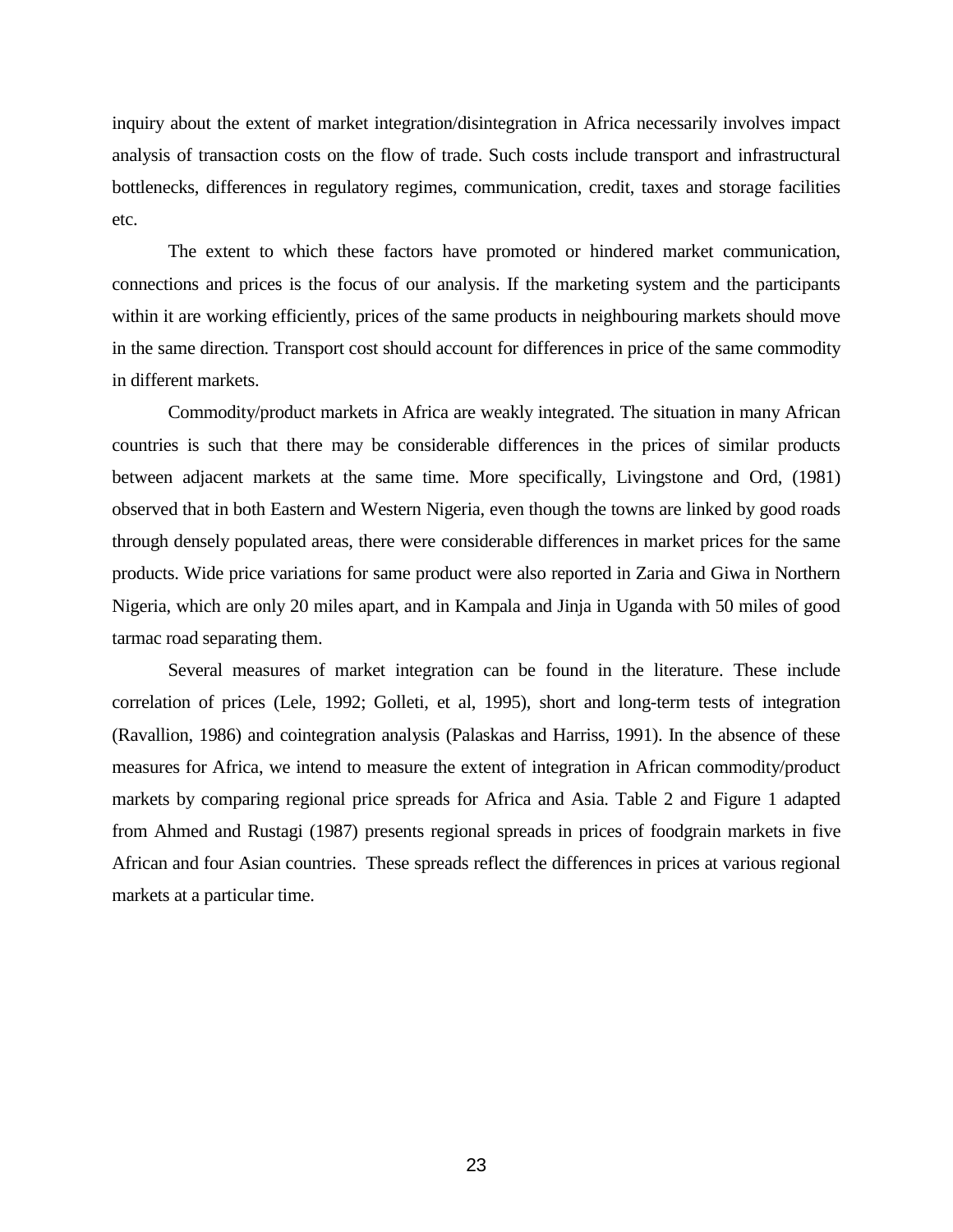# **Table 2: Regional Price Spreads in Selected African and Asian Countries (1975-85)**

| <b>Country</b>    | Commodity Weights |             | (by) | Regional  | spread <sup>a</sup> |
|-------------------|-------------------|-------------|------|-----------|---------------------|
|                   |                   | production) |      | (percent) |                     |
| Kenya             | Maize             |             |      | 30.0      |                     |
| Malawi            | Maize             | 80          |      | 21.9      |                     |
| Nigeria           | Maize             | 14          |      | 35.6      |                     |
|                   | Rice              | 6           |      | 72.9      |                     |
|                   | Sorghum           | 80          |      | 45.9      |                     |
| Sudan             | Sorghum           | 92          |      | 48.2      |                     |
|                   | Wheat             | 81          |      | 52.1      |                     |
| Tanzania          | Maize             | 76          |      | 25.7      |                     |
|                   | Rice              | 10          |      | 61.3      |                     |
|                   | Sorghum           | 14          |      | 35.5      |                     |
| <b>Bangladesh</b> | Rice              |             |      | 75.0      |                     |
| India             | Rice              | 54          |      | 69.8      |                     |
|                   | Wheat             | 38          |      | 65.9      |                     |
|                   | Sorghum           | 8           |      | 63.5      |                     |
| Indonesia         | Rice              |             |      | 71.9      |                     |
| Philippines       | Rice              | 70          |      | 82.7      |                     |
|                   | Maize             | 30          |      | 64.2      |                     |

a. Regional spread = (lowest price/highest price) x 100

*Source:* Ahmed and Rustagi (1987)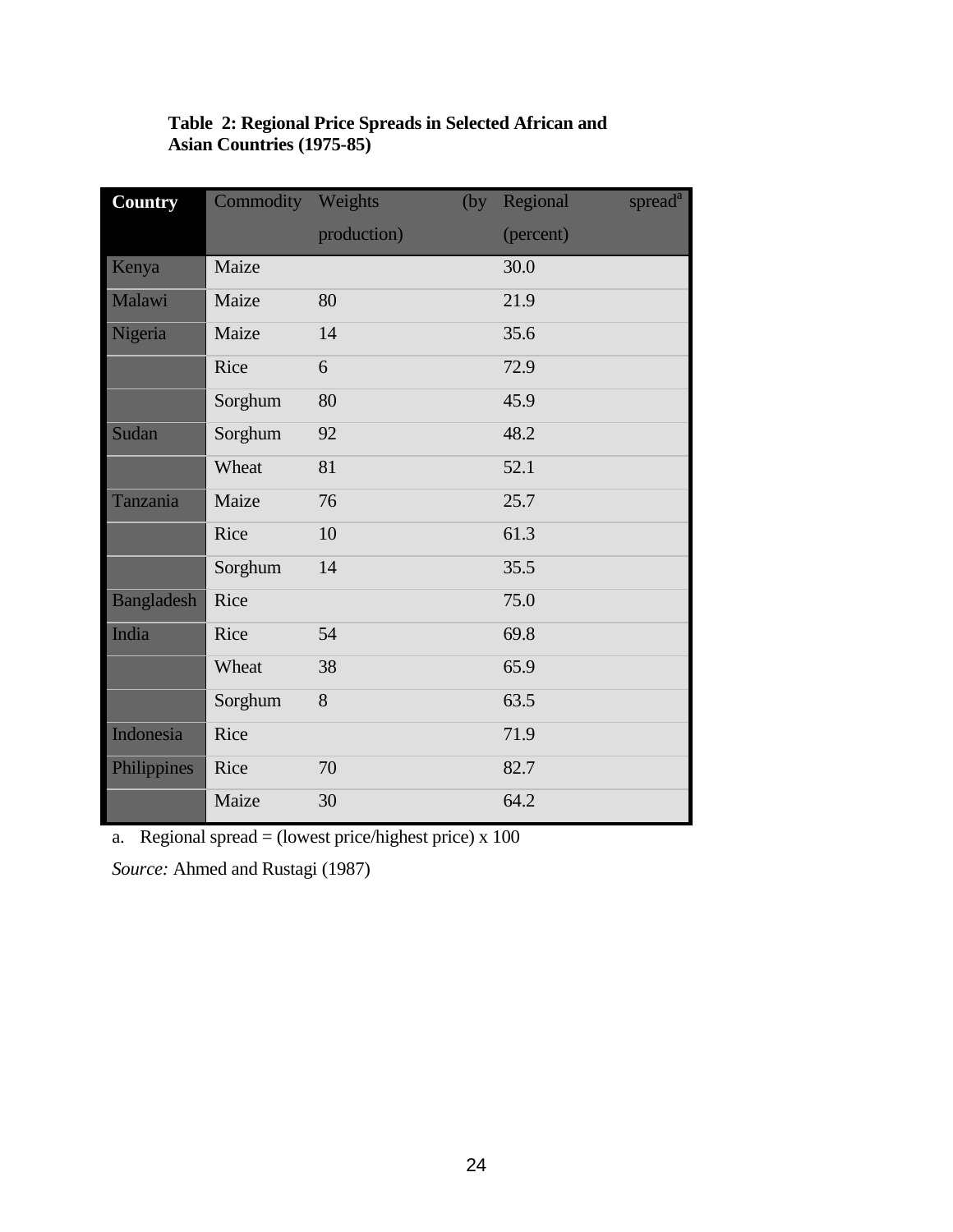

# **Figure 1: Regional Price Spreads in Selected African and Asian Countries**

A cursory examination of Table 2 and Figure 1 reveals that regional price differences in each country are larger in Africa than in Asia. On average, regional prices of foodgrains in Africa differ from each other by a multiple of two to three, indicating that the

low price in one region could be only a third or half the amount of high price in another region. Although it is unconventional to derive conclusion on market integration from a set of data, the implication of our finding is that African markets may not be linked with one another. There is widespread fragmentation in African commodity/product markets. Several reasons can be proffered for this phenomenon. Perhaps, the most formidable are weakly developed marketing infrastructure and volatility of government intervention.

Marketing infrastructure has been identified as the set of transportation, communication, credit and storage facilities that allow a smooth functioning of markets (Goletti, et al 1995). Efficient infrastructure is necessary if the national economy is to be integrated and the benefits of economic growth are to be spread throughout a country.

Africa's infrastructure trails the world in both extent and quality. Poor infrastructure is a major obstacle to the region's economic growth, and adversely affects trade. In the absence of adequate power, water, transport and communications facilities, locational advantages may not be optimized.

25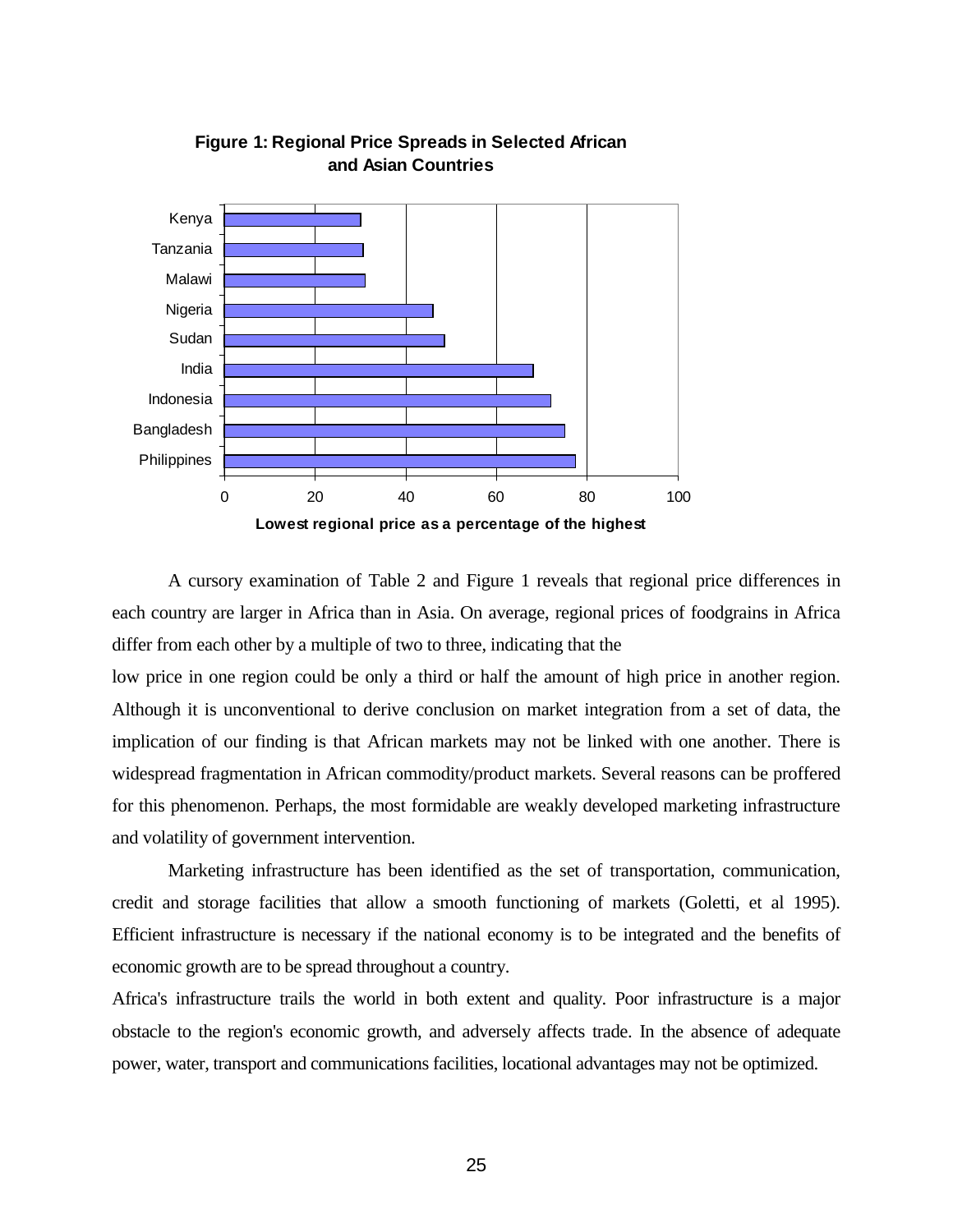Inadequate transport infrastructure significantly constrains the development of commodity/product markets. In many African countries, road transport is the most widely used means of transportation. The fragmentary nature of the railway system and the limitations imposed on the scope of inland water transport by geographical factors are such that the movement of people and goods is effected by road irrespective of distance. Of course, local feeder roads linking trunk roads are often lacking and the main transport links of road and rail were developed to support export-import trade rather than facilitate the internal circulation of commodities between regions within the country. Thus in several rural areas where a majority of the population resides (about 70 per cent), the most common means of transport are legs, heads and female proterage. Community roads, tracks and footbridges make up the local infrastructure system through which rural dwellers gain access to markets. Household surveys show that 87 per cent of trips in rural areas take place on foot and that women devote more than 68 percent of the household time and effort on transport (Calvo, 1998). Poor infrastructure also hinders inter-regional trade. Transportation and communication links are not adequately developed to facilitate mobility and inter-regional market connections.

Precisely how the African marketing system provides regular market integration of connections and flow of commodities can be seen in its ability to provide adequate storage facilities especially for farm produce. In several African countries, post harvest losses are considerable due to farmer's inability to store their farm produce. These losses reduce the net output available for sale in the market, and apart from harvest period, especially during boom, the flow of commodities in African markets is generally low, and prices tend to rise in the post-harvest period. Lack of storage facilities together with `the ever-prevailing need for cash among farmers has been responsible for farm surplus being sold off immediately after harvest, thus causing prices to fall more sharply than necessary during harvest and rise excessively in the post-harvest period.

The effectiveness of traders in performing storage function in Africa has been a subject of debate, even though Jones (1972) concluded that in Nigeria, seasonal increases in prices are in line with rough estimates of the cost of storage, which suggest that traders are effective in performing storage function. The problem of storage has also restricted the level of inter-regional trade as well as foreign trade in Africa.

Non availability of credit has also restricted the extent of market integration in Africa. Inability of the peasant farmers to have access to loans and credit has resulted in low productivity.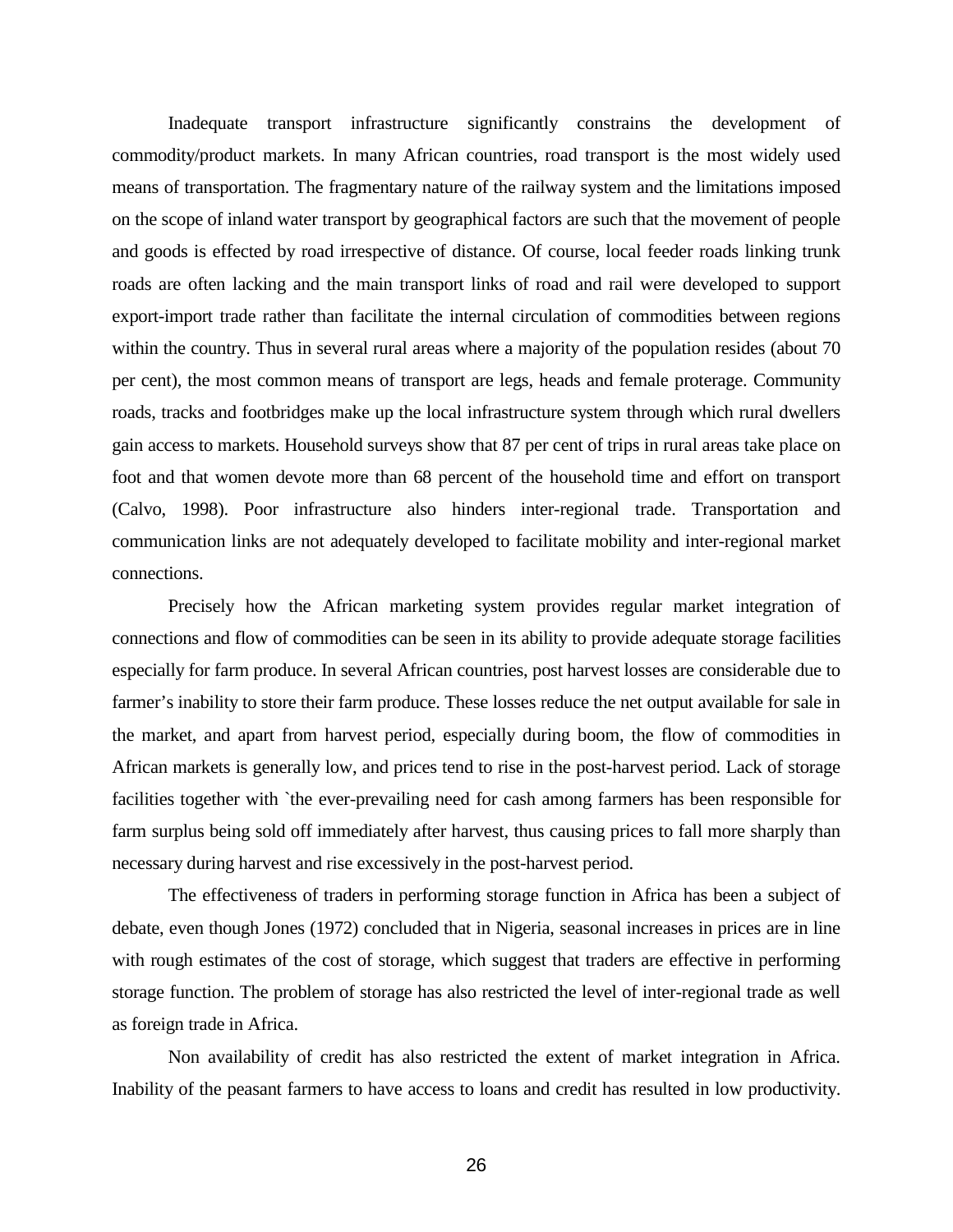Farmers cannot maintain large farmland, cultivate improved seeds and seedlings and purchase other farm inputs due to lack of fund. It would be recalled from our previous discussion that lack of fund has discouraged farmers from performing storage function that could have enhanced regular flow of produce in the markets and as well increased farmers' income. Also, the difficulty of securing credit from financial institutions has compelled African traders to lose their markets to expatriates. The level of marketing done among African traders is generally low because of all these constraints. Many African enterprises have not been able to reach foreign markets because of their inability to raise enough funds to procure produce in large quantities for export.

# **6) The Evolution of Commodity/ Product Market Regulation and Market Structure in Africa**

Africa has had a long history of state intervention in commodity/product markets. Despite the heavy fiscal and economic costs that it often entailed, a high degree of government regulation of these markets was, until recently, regarded as both necessary and politically inevitable. Policy outcomes were often dominated by inefficiencies created by distortions and rent-seeking activities within the bureaucracies that intervention created.

Many of the restrictive practices that characterise commodity/product marketing in Africa evolved during the colonial era. Marketing restrictions were used extensively during the colonial period to create economic rents through trade. Governments' perceptions of the "success" of publicsector marketing institutions to foster commercial agricultural production and mobilize resources to maintain operations of the colonial governments, their desire to maintain control over the marketing of politically strategic commodities such as maize, and doubts about the efficacy of the traditional private sector in conducting organized trade all contributed to the post independence prejudice against private trade and to the continuation of public control and regulation. The evolution of these practices reflected a prejudice against the trading function in general and was influenced by economic relationships between classes and the public sector's need for revenues neither of which was unique to Africa (Lele and Christiansen, 1989).

Since attaining independence, two major episodes of commodity/product market regulation in Africa can be identified; namely, the pre- and post-market reform. In the pre-market reform era, the establishment of government sponsored marketing boards and heavy regulation of activities of private marketing channels where they exist characterized commodity/product market regulation.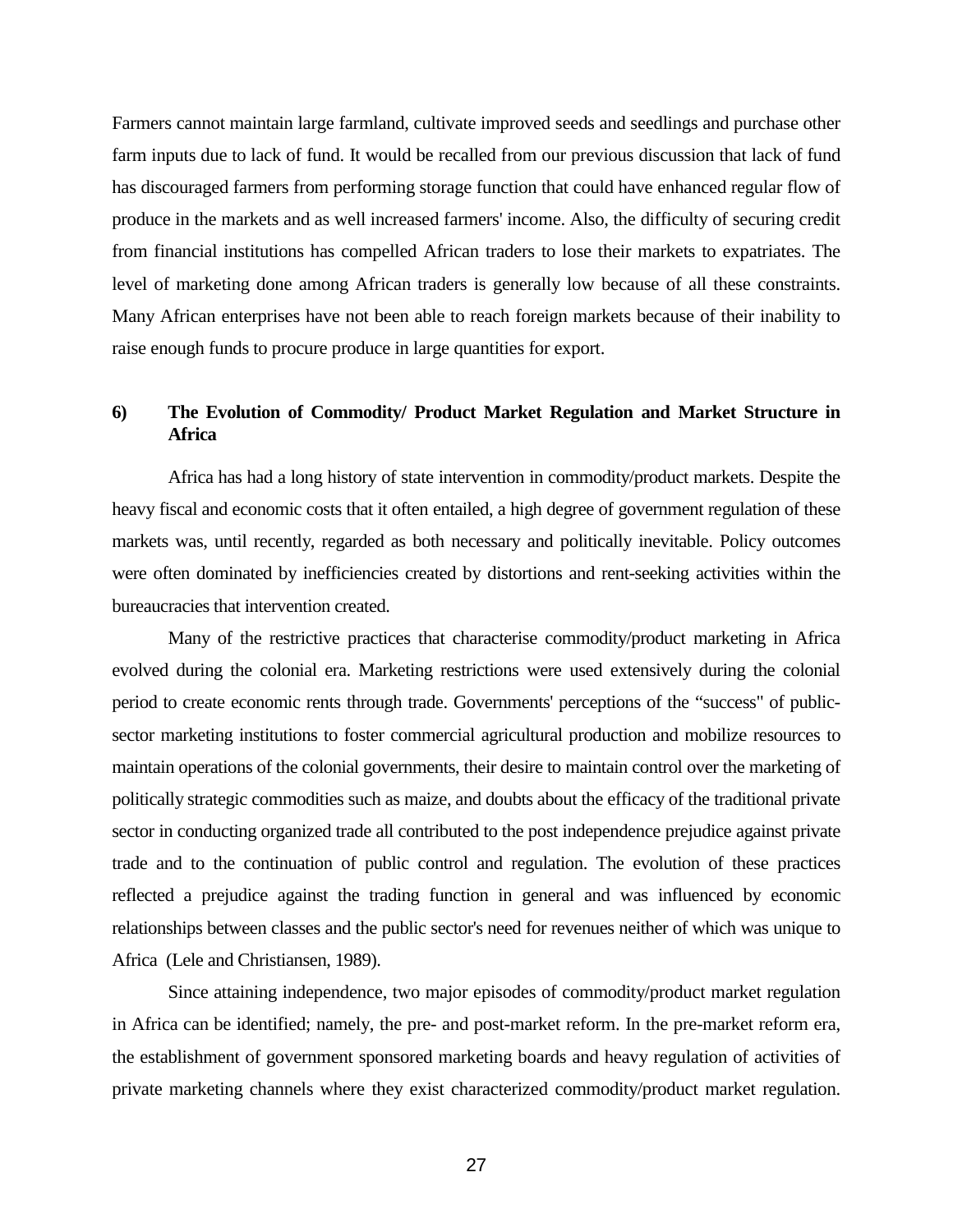Following the independence of many African countries in the 1950s and 1960s, their governments inherited quite elaborate marketing institutions that held a legal monopoly over the purchase and export of major export crops. During the next two decades, governments assumed an increasing role in commodity marketing. The potential role of indigenous private enterprise was largely ignored, and transnationals were denigrated. The weakness of the local private sector combined with the clear unwillingness of African governments to let non-indigenous communities (i.e., Indians in East Africa and Lebanese in Senegal) achieve a prominent position in politically sensitive or economically powerful areas worked in favour of parastatals. The marketing parastatals, which were set up or expanded by African governments, performed very poorly; many were so inefficient that their performance constituted a key constraint on marketing. Typical weaknesses included inadequate and untimely supplies of production inputs, unreliable access to produce marketing facilities, late payments to farmers (typically in situations of high inflation) and poor quality control. They obtained few of the benefits of being government departments, while suffering many of the disadvantages. Control by governments has often been detailed and obtrusive, while at the same time ignoring major issues of policy and strategy. Marketing parastatals are forced to channel even the most minor decisions through government departments, making them inflexible and unable to adjust to market conditions. Governments did not have effective mechanisms to make parastatals marketing boards accountable for their performance. Together with salary controls, which aimed to keep remuneration at the same level as in government, this meant that there were weak incentives to operate efficiently, or to actively work to co-ordinate the market. Additionally, parastatals have been subject to political control to a greater extent than the private sector, by virtue of their location within the public sector. Parastatals have been part of the system of political patronage, and this has been conducive to overmanning at all levels (Kydd and Sponeer, 1989).

Apart from the establishment of a single channel marketing system, various regulations existed on other marketing channels especially in the marketing of food-crops. Bureaucracies were also created to purchase food-crops from local farmers at government regulated prices. Such bureaucracies controlled the storage, processing and marketing of such food items often at marketing ceilings set below market clearing rates or international price. In the conduct of their operations, they often imposed restrictions on movement of food items, culminating in the emergence of parallel markets. Bates (1981) offers an illustration, in the marketing of maize in

28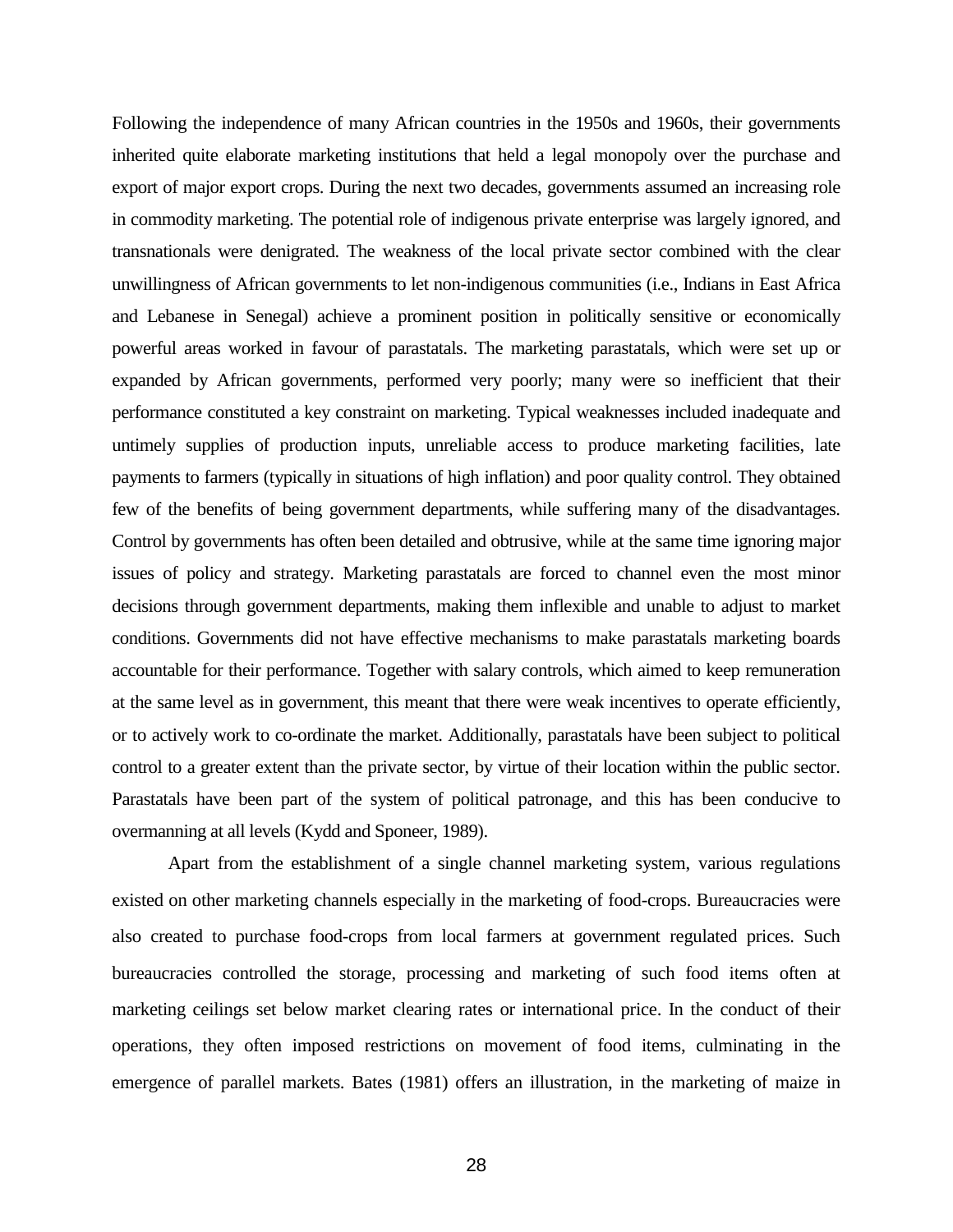Kenya. According to the Maize Marketing Act, all maize grown in Kenya, shall, subject to the provision of the Act, be purchased by and sold to the board and all movement of maize require a movement permit valid for only twenty four hours.

 In addition, taxes are often imposed on agricultural commodities in recognition of the need to mobilize public-sector revenues to modernize and industrialize economies (Lele and Jain 1989). Given the perceived inelastic demand for primary commodity exports, taxing agriculture to modernize and diversify economies was considered to be the logical approach. While agricultural export commodities are taxed in most African countries, the situation for food has been less clear-cut, because self-sufficiency and import-substitution objectives have exerted a positive influence on prices. The main exceptions are some cereal exporting countries, and some other countries where food aid has been permitted to depress domestic prices. However, even where staple food producers enjoy nominal protection, indirect policy effects (chiefly exchange rate overvaluation) have often outweighed this (Taylor and Philips, 1991). In many African countries, governments also play an active role in setting the food prices received by farmers and the prices paid by urban dwellers. This is usually accomplished through a variety of mechanisms such as pan territorial pricing, setting up price regulation authorities which control the prices at which traders can sell, by explicit food subsidies sometimes accompanied by rationing, and by export and import taxes. In many cases, the policies adopted seem at variance with the stated objectives engendering confusion. Often these agencies act independent of one another, under contradictory assumptions about the constraints facing society.

In recent years, reforming the state's role in agricultural marketing to support rather than hinder private sector development has been undertaken as part of the Structural Adjustment Programme adopted in several African countries since the mid 1980s. The new arrangements being tried include the reform of state grain marketing organisations, commercialisation of non-food grain parastatals, and encouragement of competition by obliging parastatals to compete with private traders. In Ghana, the monopsony buying arrangement of the Cocobod was suspended and private companies were licensed to compete in the domestic market with the state owned Produce Buying Company (PBC). Nigeria, in 1986, abolished the marketing boards and reduced the level of tariffs. Also in the same year, Egypt deregulated all food and export crop marketing, except for cotton, rice and sugar. Malawi liberalized agricultural trading in 1987 with the exception of cotton and dark-fired tobacco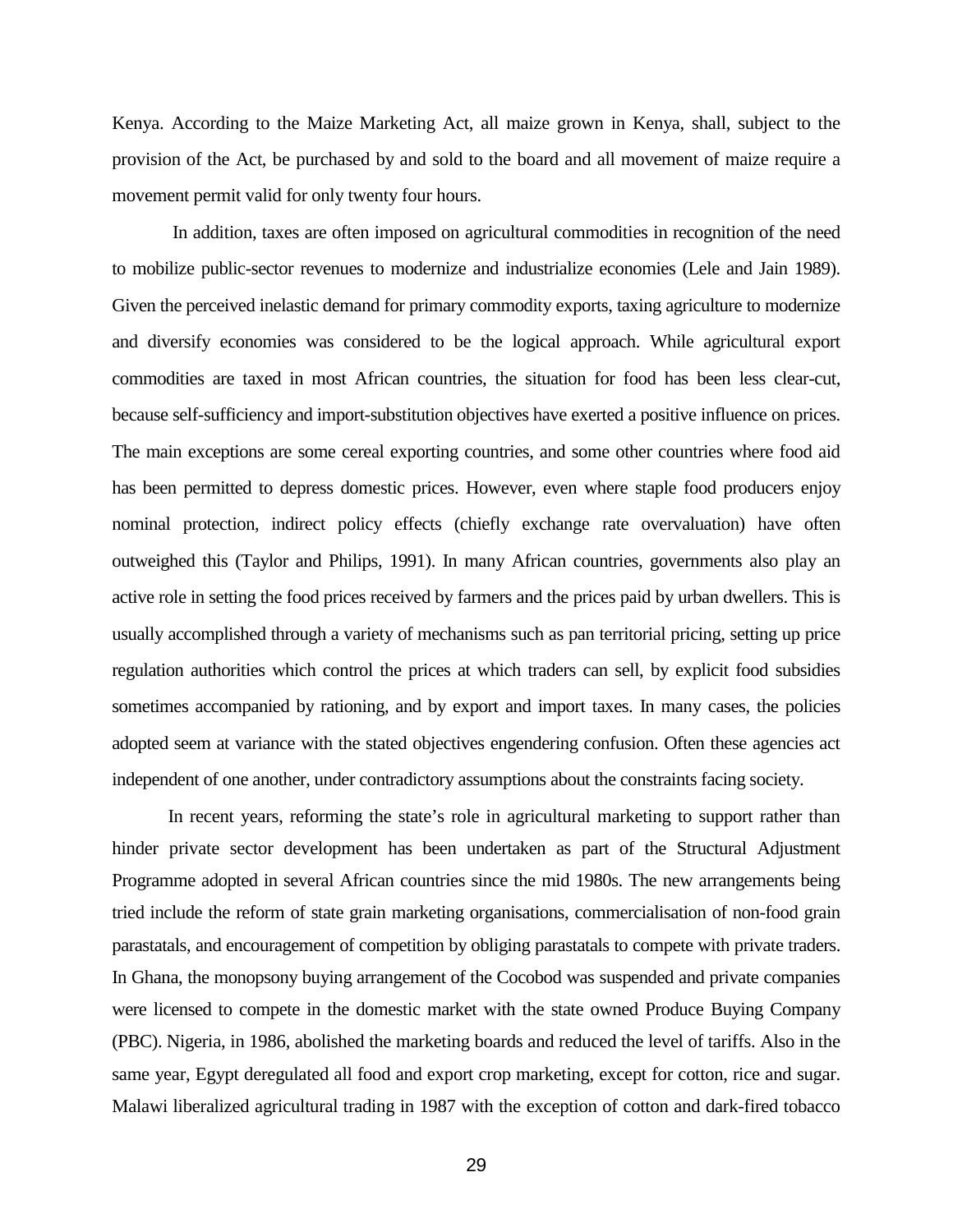while Central African Republic liberalized the marketing of domestic food crops and introduced simplified licensing procedures for traders in 1986. Maize movement was decontrolled in Kenya and Zimbabwe in the late 1980s and tendering for maize export and import contracts was adopted.

Case studies of the impact of liberalization of commodity/product markets are still rare, although Kydd and Scarborugh (1989), Kydd and Spooner (1989,1990) and World Bank (1994) presents sketchy evidence on the pattern, sequencing and effects of agricultural markets liberalisation in Africa. Table 3 adapted from World Bank (1994) presents the controls on major agricultural exports by countries at pre- and post-reform periods. The Table shows that prior to reforms, thirtynine public monopolies scattered over 28 African countries were solely in charge of various export crops.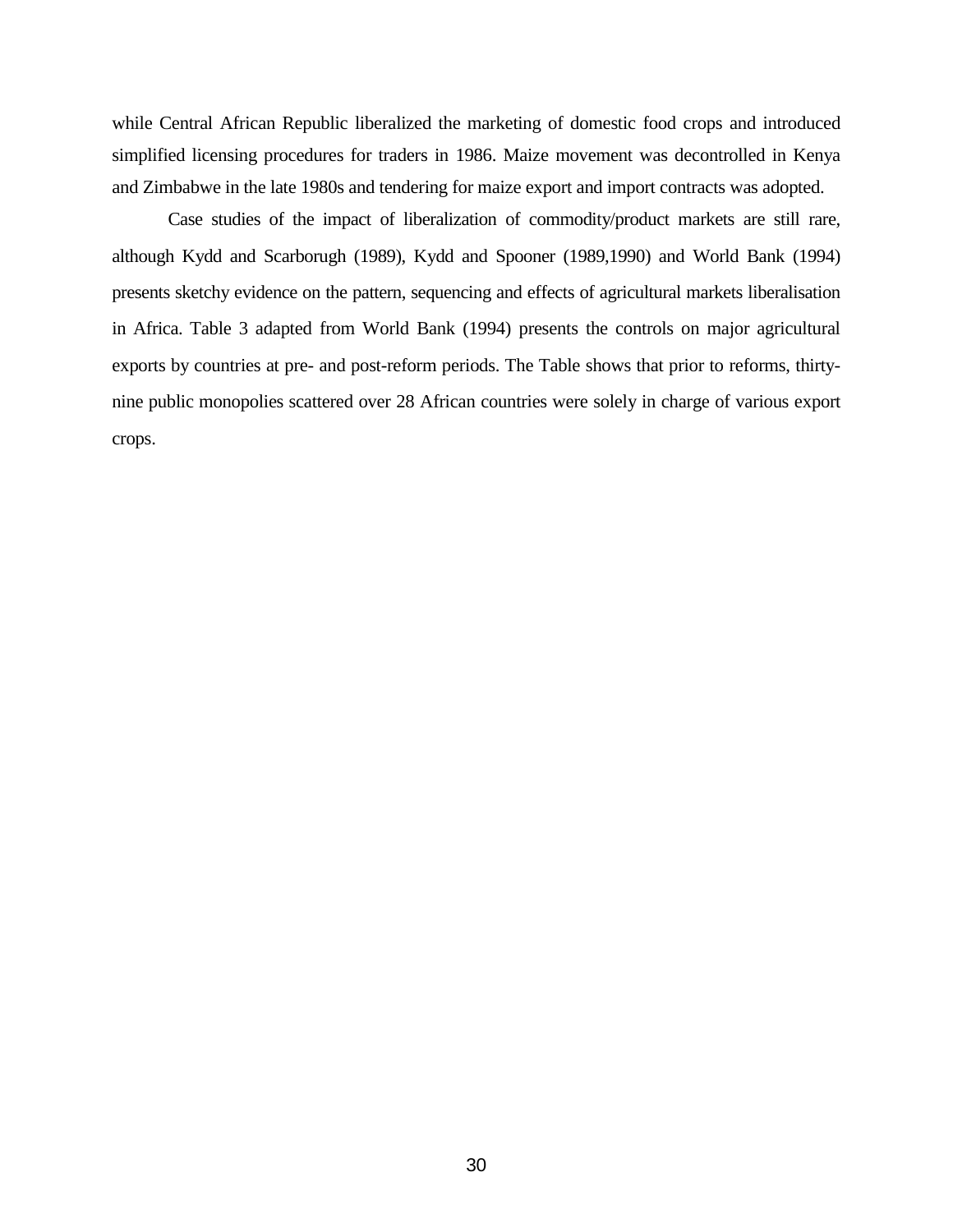|                          |                         | <b>Export sales</b> |              | Domestic purchasing from producers |              | <b>Producer pricing</b> |                      |  |
|--------------------------|-------------------------|---------------------|--------------|------------------------------------|--------------|-------------------------|----------------------|--|
| Country                  | Crop                    | Before reforms      | Late 1992    | Before reforms                     | Late 1992    | Before reforms          | Late 1992            |  |
| Benin                    | Cotton                  |                     | ٠            | ٠                                  | $\bullet$    | ۰                       | $\blacktriangledown$ |  |
| <b>Burkina Faso</b>      | Cotton                  |                     | ٠            |                                    | ٠            |                         | ٠                    |  |
| Burundi                  | Coffee                  |                     | φ            |                                    | $\phi$       |                         |                      |  |
|                          | Tea                     |                     | ٠            |                                    |              |                         |                      |  |
| Cameroon                 | Coffee                  |                     | $\otimes$    |                                    | $\phi$       |                         |                      |  |
|                          | Cocoa                   |                     | $\otimes$    |                                    | $\otimes$    |                         |                      |  |
| Central African Republic | Coffee                  |                     |              |                                    | φ            |                         |                      |  |
|                          | Cotton                  |                     |              |                                    |              |                         |                      |  |
| Chad                     | Cotton                  |                     |              |                                    |              |                         |                      |  |
| Congo                    | Coffee                  |                     |              |                                    |              |                         |                      |  |
|                          | Cocoa                   |                     |              |                                    |              |                         |                      |  |
| Cote d'Ivoire            | Cocoa                   | $\otimes$           | $\otimes$    | $\mathbf 0$                        | $\mathbf 0$  |                         | $\oplus$             |  |
|                          | Coffee                  | $^{\circ}$          | $^{\circ}$   | $\circ$                            | $\circ$      |                         | $\oplus$             |  |
| Gabon                    | Cocoa                   |                     |              |                                    |              |                         |                      |  |
|                          | Coffee                  |                     |              |                                    |              |                         |                      |  |
| The Gambia               | Grounduts               |                     | φ            |                                    | $\phi$       |                         | $\nabla$             |  |
| Ghana                    | Cocoa                   |                     |              |                                    |              |                         |                      |  |
| Guinea                   | Coffee                  |                     | $\circ$      |                                    | $\mathbf{o}$ |                         | $\overline{\nabla}$  |  |
| Guinea-Bissau            | Cashews                 |                     | $\otimes$    |                                    | $\otimes$    |                         | $\nabla$             |  |
| Kenya                    | Coffee                  |                     |              |                                    |              |                         |                      |  |
|                          | Tea                     | φ                   | φ            |                                    |              |                         |                      |  |
| Madagascar               | Vanilla                 | $\otimes$           | $\otimes$    | $\otimes$                          | $\otimes$    |                         |                      |  |
|                          | Coffee                  | $\otimes$           | $\mathbf{o}$ | $\otimes$                          | $\rm _O$     |                         | $\nabla$             |  |
| Malawi                   | Tobacco (smallholdings) |                     | φ            |                                    | $\phi$       |                         |                      |  |
|                          | Tea                     | $\circ$             | $\circ$      | $\circ$                            | $\mathbf{o}$ | $\nabla$                | $\nabla$             |  |
| Mali                     | Cotton                  |                     |              |                                    | ٠            |                         | $\bullet$            |  |
| Mozambique               | Cashews                 |                     | φ            |                                    | $\otimes$    |                         |                      |  |
| Niger                    | Cowpeas                 |                     | ⊗            |                                    | $\circ$      |                         | $\nabla$             |  |
| Nigeria                  | Cocoa                   |                     | $\otimes$    |                                    | $\otimes$    |                         | $\nabla$             |  |
|                          | Palm oil                |                     | $\mathbf{o}$ |                                    | $\mathbf 0$  |                         | $\nabla$             |  |
| Rwanda                   | Coffee                  |                     |              |                                    |              |                         |                      |  |
|                          | Tea                     |                     |              |                                    |              |                         |                      |  |
| Senegal                  | Groundnuts              |                     |              |                                    |              |                         |                      |  |
|                          | Cotton                  |                     |              |                                    |              |                         |                      |  |
| Sierra Leone             | Cocoa                   |                     | $\rm _O$     |                                    | $\mathbf 0$  |                         | $\nabla$             |  |
|                          | Coffee                  |                     | $\circ$      |                                    | $\circ$      |                         | $\nabla$             |  |
| Tanzania                 | Coffee                  |                     | $\omega$     |                                    |              |                         |                      |  |
|                          | Cotton                  |                     |              |                                    | ٠            |                         |                      |  |
| Togo                     | Cotton                  |                     |              |                                    | $\otimes$    |                         |                      |  |
|                          | Coffee                  |                     |              |                                    |              |                         |                      |  |
| Uganda                   | Coffee                  |                     | $\omega$     |                                    | φ            |                         |                      |  |
|                          | Cotton                  |                     |              |                                    |              |                         |                      |  |
| Zambia                   | Cotton                  |                     |              |                                    |              |                         |                      |  |
|                          | Tobacco                 |                     | $\circ$      |                                    | $\otimes$    |                         | $\nabla$             |  |
| Zimbabwe                 | Tobacco                 | $\Omega$            | $\Omega$     | $\circ$                            | $\mathbf{o}$ | $\nabla$                | $\nabla$             |  |
|                          | $\operatorname{Cotton}$ |                     |              |                                    |              | $\nabla$                | $\nabla$             |  |
|                          |                         |                     |              |                                    |              |                         |                      |  |

# **Table 3: Marketing Control on Major Agricultural Exports in Africa**

• Public sector monopoly (including cooperatives and de facto monopolies)

ϕ Parastatals and private traders in competition

⊗ Exporters/private purchasing agents licensed by government or parastatals

ο Private sector competitions

♦ Price set at government's discretion

♥ Price set but linked to world prices

⊕ Indicative producer price recommended; export price linked to world market prices Indicative producer price recommended

 $\nabla$  No price set

*Source*: Adapted from World Bank (1994)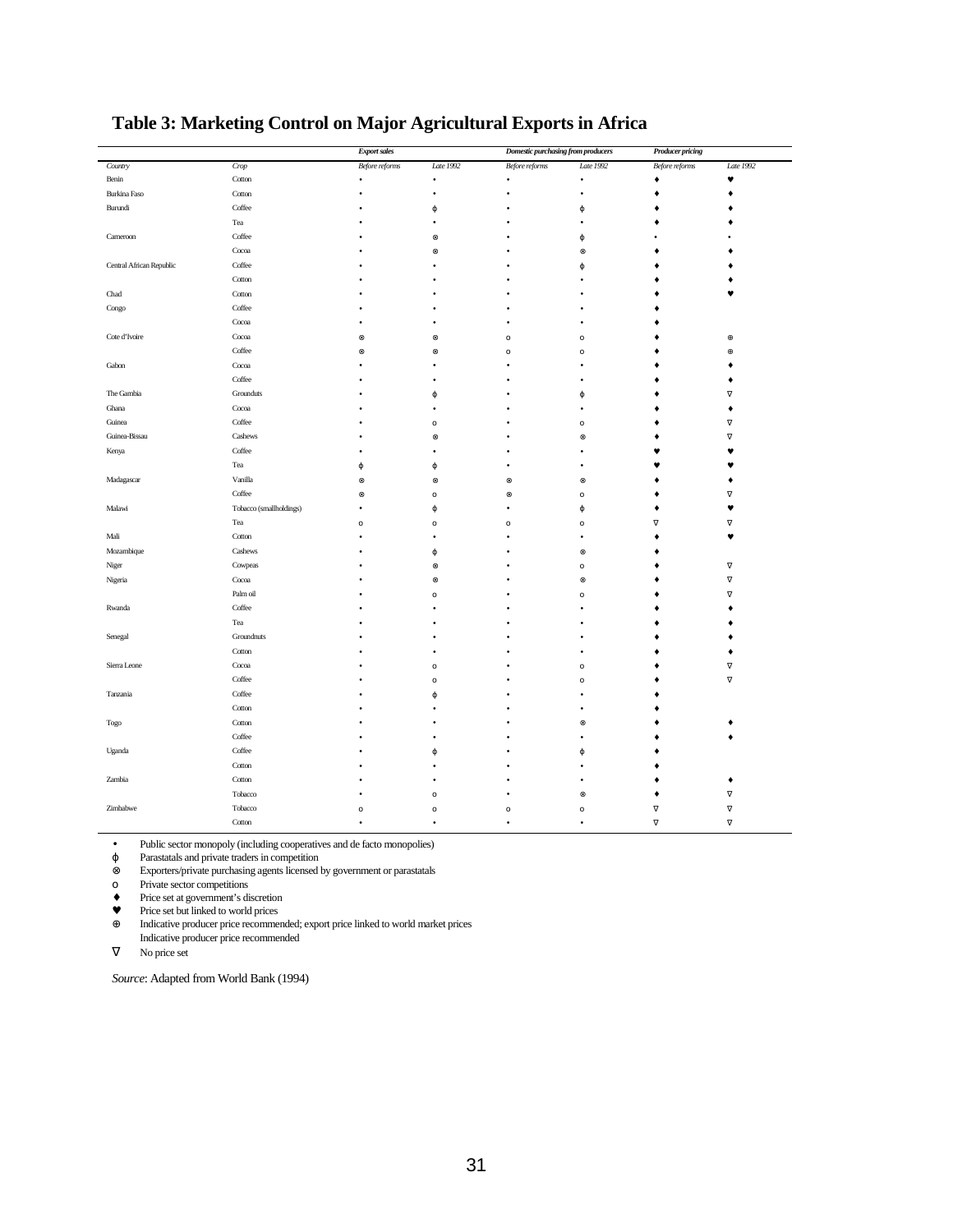By late 1992, only 23 crops were still under public sector monopoly. A cursory examination of the Table indicates that licensing agents were allowed to operate only in Cameroon, Guinea-Bissau, Niger, and Nigeria while private sector's competition featured in six countries, namely; Guinea (coffee), Madagascar (coffee), Nigeria (palm oil), Sierra Leone (cocoa and coffee), Zambia (tobacco) and Zimbabwe (tobacco).

Two other indices of reform, domestic purchasing from producers and producer pricing, also revealed substantial liberalization of marketing for agricultural crops. Although, the pattern of domestic purchasing from producer prior to the reform was not significantly different from its prereform pattern, there were some changes. The noticeable difference was that domestic purchasing from producers was relatively relaxed. Some countries no longer set producer prices but allow market forces to prevail, e.g groundnuts in the Gambia, cocoa in Ghana, coffee in Guinea and Madagascar, tea in Malawi, cowpeas in Niger, cocoa and palm oil in Nigeria, cocoa and coffee in Sierra Leone, cotton in both Zambia and Zimbabwe.

In the same vein, the marketing of staple foods has been liberalized considerably (see Table 4). Only four countries - Malawi, Mauritania, Zambia and Zimbabwe - still retained some form of control.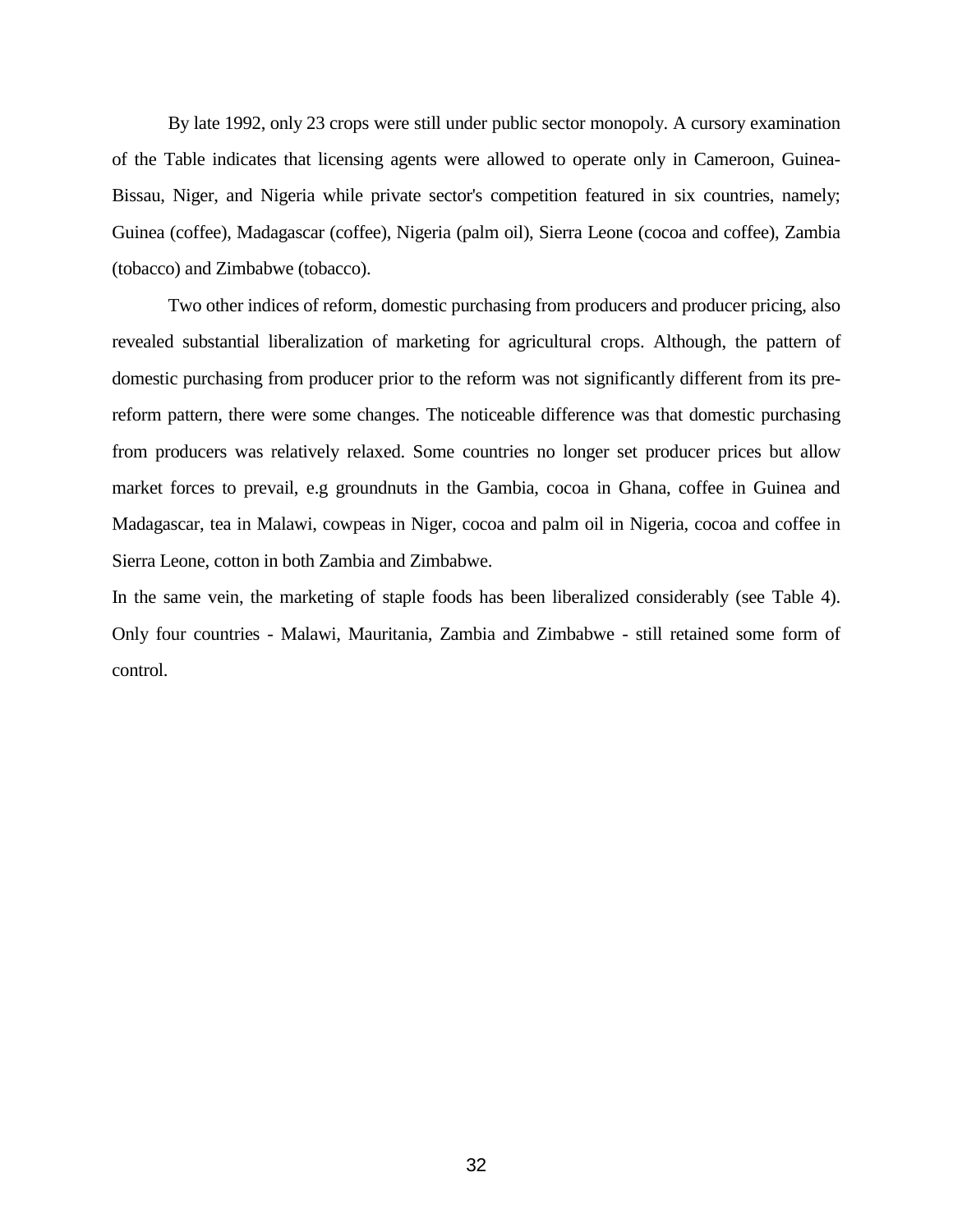| Country              | Crop             | Before reforms | Late 1992    |
|----------------------|------------------|----------------|--------------|
| Benin                | Tubers           |                | $\mathbf{O}$ |
| <b>Burkina Faso</b>  | Millet, sorghum  |                | $\Omega$     |
| <b>Burundi</b>       | <b>Beans</b>     | $\Omega$       | $\Omega$     |
| Cameroon             | Cassava          | $\varphi$      | $\Omega$     |
| Central African Rep. | Cassava          |                | $\Omega$     |
| Chad                 | Millet, sorghum  | $\Omega$       | $\Omega$     |
| Congo                | Cassava          | $\varphi$      | $\mathbf{O}$ |
| Cote d'Ivoire        | <b>Tubers</b>    | $\mathbf O$    | 0            |
| Gabon                | Cassava          | 0              | $\Omega$     |
| The Gambia           | Sorghum, millet  |                | $\Omega$     |
| Ghana                | Tubers           | $\mathbf{O}$   | $\mathbf{O}$ |
| Guinea               | Rice             |                | $\Omega$     |
| Guinea-Bissau        | Rice             |                | $\Omega$     |
| Kenya                | Maize            |                | $\Omega$     |
| Madagascar           | Rice             |                | $\Omega$     |
| Malawi               | Maize            |                | φ            |
| Mali                 | Millet; sorghum  |                | $\Omega$     |
| Mauritania           | Millet           | φ              | φ            |
| Mozambique           | Maize            |                | $\Omega$     |
| Niger                | Millet           |                | $\Omega$     |
| Nigeria              | Yams             | $\mathbf O$    | $\Omega$     |
| Rwanda               | Sorghum          | $\Omega$       | $\Omega$     |
| Senegal              | Millets; sorghum | $\varphi$      | $\Omega$     |
| Sierra Leone         | Millet; rice     | $\mathbf O$    | $\Omega$     |
| Tanzania             | Maize            |                | 0            |
| Togo                 | Maize            | φ              | $\Omega$     |
| Zambia               | Maize            |                | $\varphi$    |
| Zimbabwe             | Maize            |                |              |

**Table 4: Government Intervention in Marketing Major Food Crops in Africa**

• Major restrictions on purchases and sales

ϕ Limited intervention by government buying agency.

ο No intervention except in food security stocks.

*Source*: Adapted from World Bank (1994)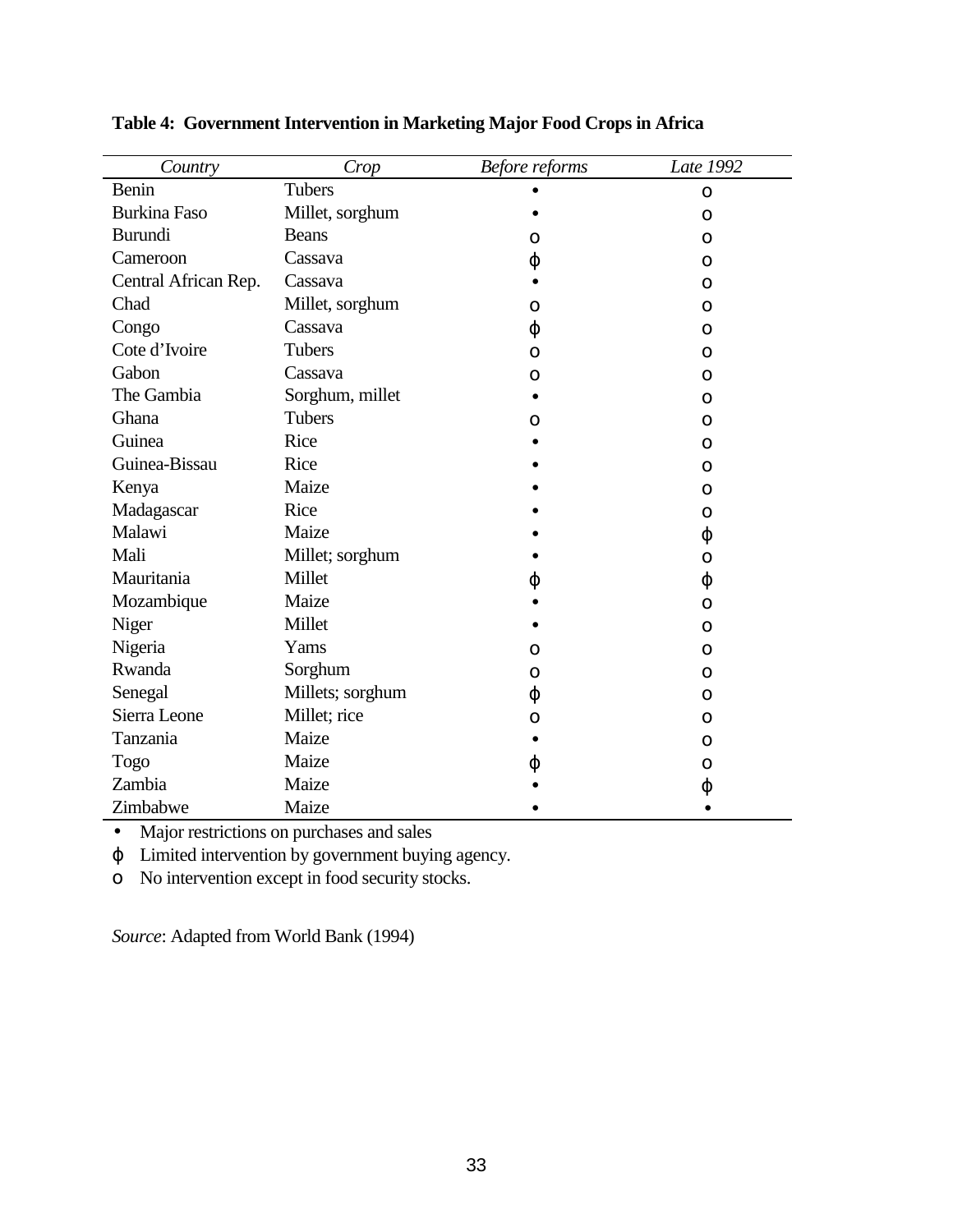## **7) Taxation of Key Commodity and Product Markets in Africa**

The magnitude of taxation in key commodity/product markets has been quite high. Many African countries rely on a handful of primary commodities for their export earnings. A major channel of taxation in these markets is through trade taxes. According to Collier and Gunning (1997), African governments were highly atypical in their heavy dependence upon taxation of product markets and, particularly, international trade. They imposed high taxation on international trade. Indeed, in addition to explicit taxes on exports, there were

| Country                  | Commodity | Export taxes                                       |
|--------------------------|-----------|----------------------------------------------------|
| <b>Ivory Coast</b>       | Coffee    | $20 - 25\%$ of f.o.b. value, including 15% from    |
|                          |           | formal export taxes and 5 - 10% of Cois Stab       |
|                          |           | operations                                         |
| Kenya                    | Coffee    | 15% of current f.o.b. value, based on a            |
|                          |           | progressive sliding scale                          |
| Central African Republic | Coffee    | 30% of current f.o.b. value, primarily Cais Stab   |
|                          |           | net margin, plus minor taxes such as special       |
|                          |           | transport tax for export commodities               |
| Uganda                   | Coffee    | Over 50% of f.o.b. value mostly from formal        |
|                          |           | export tax                                         |
| Nigeria                  | Coffee    | 4% of current f.o.b. value state tax of N 250      |
| Ghana                    | Cocoa     | As percent of current f.o.b. value, net margins of |
|                          |           | Cocoa Board                                        |
| <b>Ivory Coast</b>       | Cocoa     | 15 - 20% of f.o.b. value, including 15% from       |
|                          |           | formal export tax and 0.5% of Cais Stab            |
|                          |           | operations                                         |
| Cameroon                 | Cocoa     | 15 - 20% of f.o.b. value, including 15% from       |
|                          |           | formal export tax and 0.5% from Cais Stab          |
|                          |           | operations.                                        |

# **Table 5: Summary of Export Taxes for Selected African Countries**

*Source:* Shakolko, R. (1989) *Commodity Export Prospects in Sub-Saharan Africa.* Prepared for the UN Expert Group (August). Also in Lyakurwa (1991).

implicit taxes through exchange rate overvaluation and excessive margins for marketing parastatals. Several African countries have taxed income from commodity exports more heavily than income from other sources whether by export taxes or by running up statutory marketing board surpluses. Table 5 presents the extent of export taxation for selected African countries applicable to two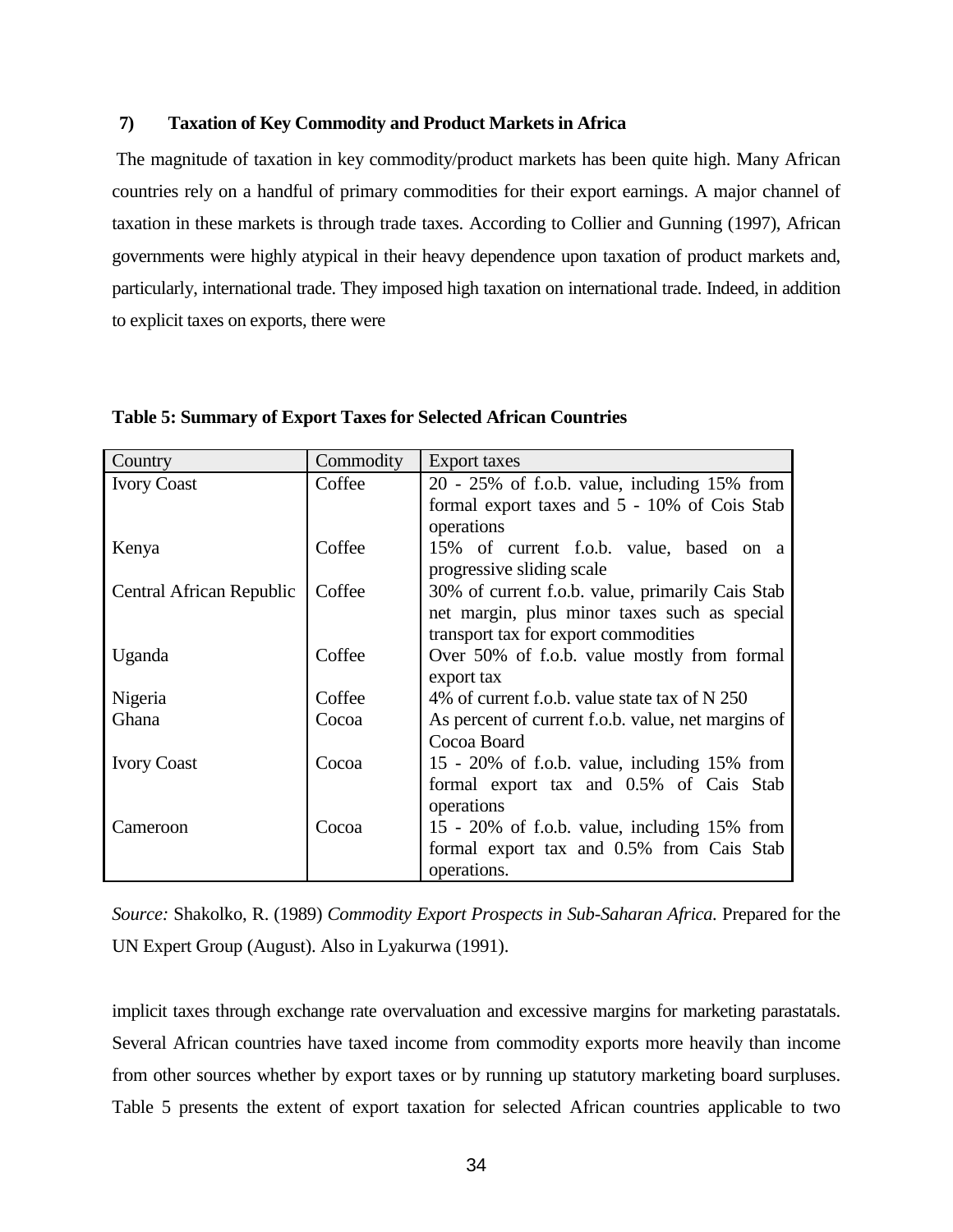commodities, coffee and cocoa. In some African countries, trade taxes constitute, on average, around a quarter of government recurrent revenues and close to half of total tax revenues (Lyakurwa, 1991). The governments in Uganda, Burkina Faso, Sierra Leone, Sudan, Swaziland and Mauritius collect as much revenue from trade as they do from all other sources combined (Rodrik, 1988, p.7). Tables 6 and 7 show the ratios of producer prices to international prices for East and West Africa between 1970 and 1986. While they do not reflect transport costs, they do provide a good indication of the level of taxation of export crops. A cursory examination of these tables indicate that prior to 1986, only Kenya refrained from explicit taxation of its two most important crops, coffee and tea, the prices of which were determined at the international market. Malawi's small holders, on the other hand, were the most exploited. ADMARC, the parastatal agency in charge of marketing typically paid them only about a third of the price obtained for tobacco. On average, African farmers received only 30-60 per cent of world prices for their products.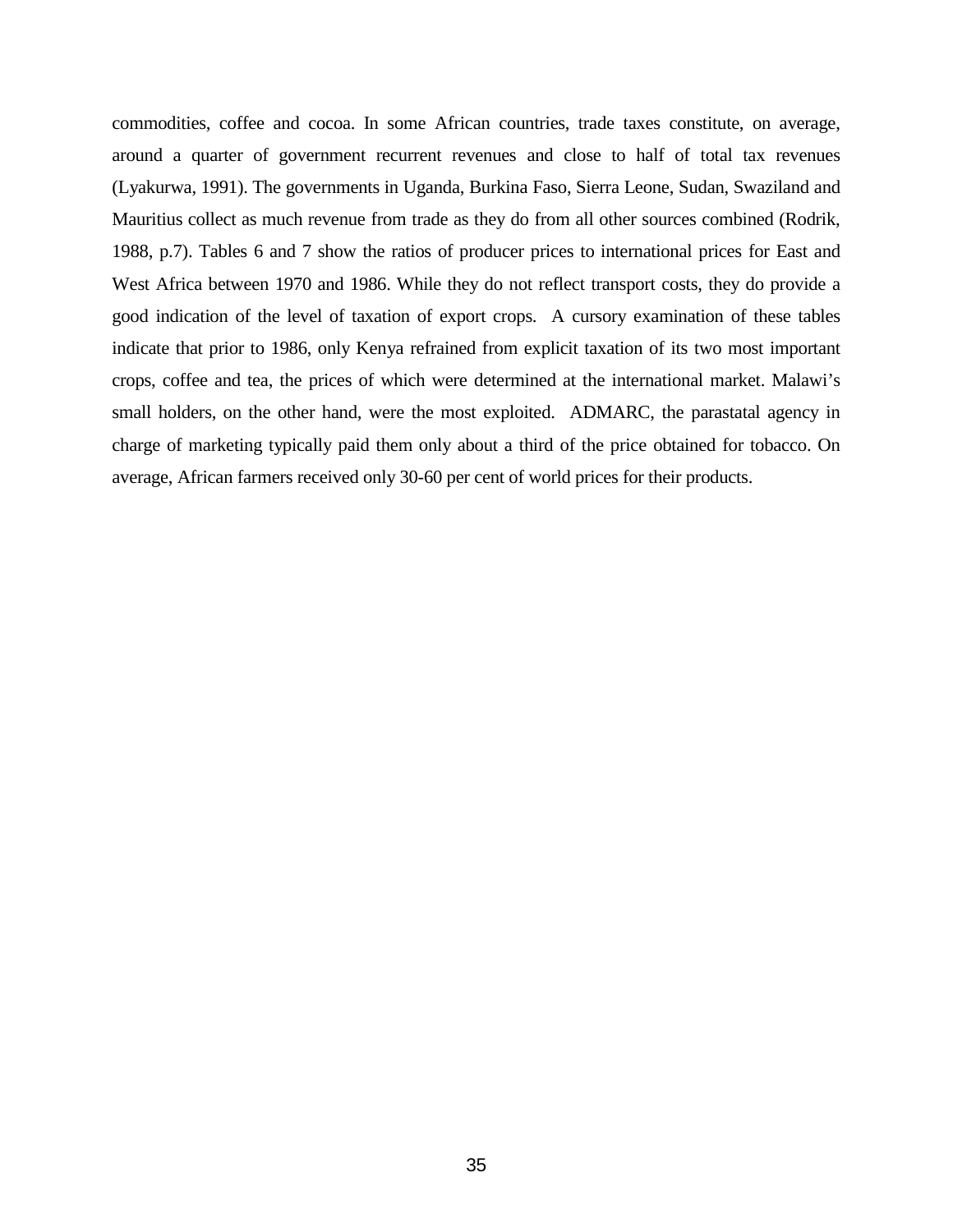| <b>Kenya</b>       |               |            | <b>Malawi</b>      |               |                   | <b>Tanzania</b>    |               |               |  |
|--------------------|---------------|------------|--------------------|---------------|-------------------|--------------------|---------------|---------------|--|
| <b>Smallholder</b> |               |            | <b>Smallholder</b> | <b>Estate</b> |                   | <b>Smallholder</b> |               |               |  |
| Year               | <b>Coffee</b> | <b>Tea</b> | Dark-              | <b>Burley</b> | <b>Flue-Cured</b> | <b>Tobacco</b>     | <b>Cotton</b> | <b>Coffee</b> |  |
|                    |               |            | <b>Fired</b>       |               |                   |                    |               |               |  |
| 1970               | 0.91          | 0.60       | 0.22               | 0.4           | 0.57              | 0.43               | 0.72          |               |  |
| 1971               | 0.90          | 0.67       | 0.25               | 0.39          | 0.68              | 0.50               | 0.61          |               |  |
| 1972               | 0.98          | 0.63       | 0.23               | 0.40          | 0.63              | 0.46               | 0.57          | 0.57          |  |
| 1973               | 0.96          | 0.60       | 0.22               | 0.54          | 0.86              | 0.44               | 0.35          | 0.43          |  |
| 1974               | 0.97          | 0.55       | 0.23               | 0.62          | 0.84              | 0.42               | 0.32          | 0.43          |  |
| 1975               | 1.01          | 0.63       | 0.22               | 0.47          | 0.66              | 0.47               | 0.51          | 0.36          |  |
| 1976               | 0.85          | 0.57       | 0.21               | 0.48          | 0.70              | 0.40               | 0.41          | 0.30          |  |
| 1977               | 0.92          | 0.70       | 0.26               | 0.60          | 0.76              | 0.42               | 0.45          | 0.35          |  |
| 1978               | 0.94          | 0.64       | 0.26               | 0.50          | 0.74              | 0.47               | 0.55          | 0.39          |  |
| 1979               | 0.93          | 0.66       | 0.24               | 0.45          | 0.65              | 0.37               | 0.51          | 0.29          |  |
| 1980               | 0.98          | 0.76       | 0.23               | 0.46          | 0.40              | 0.35               | 0.52          | 0.41          |  |
| 1981               | 0.84          | 0.62       | 0.19               | 0.73          | 0.56              | 0.33               | 0.61          | 0.53          |  |
| 1982               | 0.83          | 0.62       | 0.19               | 0.73          | 0.56              | 0.33               | 0.61          | 0.53          |  |
| 1983               | 0.90          | 0.98       | 0.23               | 0.27          | 0.39              | 0.38               | 0.67          | 0.47          |  |
| 1984               | 0.80          | 0.66       | 0.25               | 0.30          | 0.38              | 0.27               | 0.65          | 0.47          |  |
| 1985               | 0.88          | 0.76       | 0.21               | 0.26          | 0.34              | 0.36               | 1.07          | 0.53          |  |
| 1986               | 0.79          | 0.69       | 0.22               | 0.43          | 0.45              | 0.32               | 1.11          | 0.33          |  |

**Table 6: Ratio of producer to international prices for East Africa, 1970-86 (calculated at nominal exchange rates)**

*Source* : Lele (1990), pp.61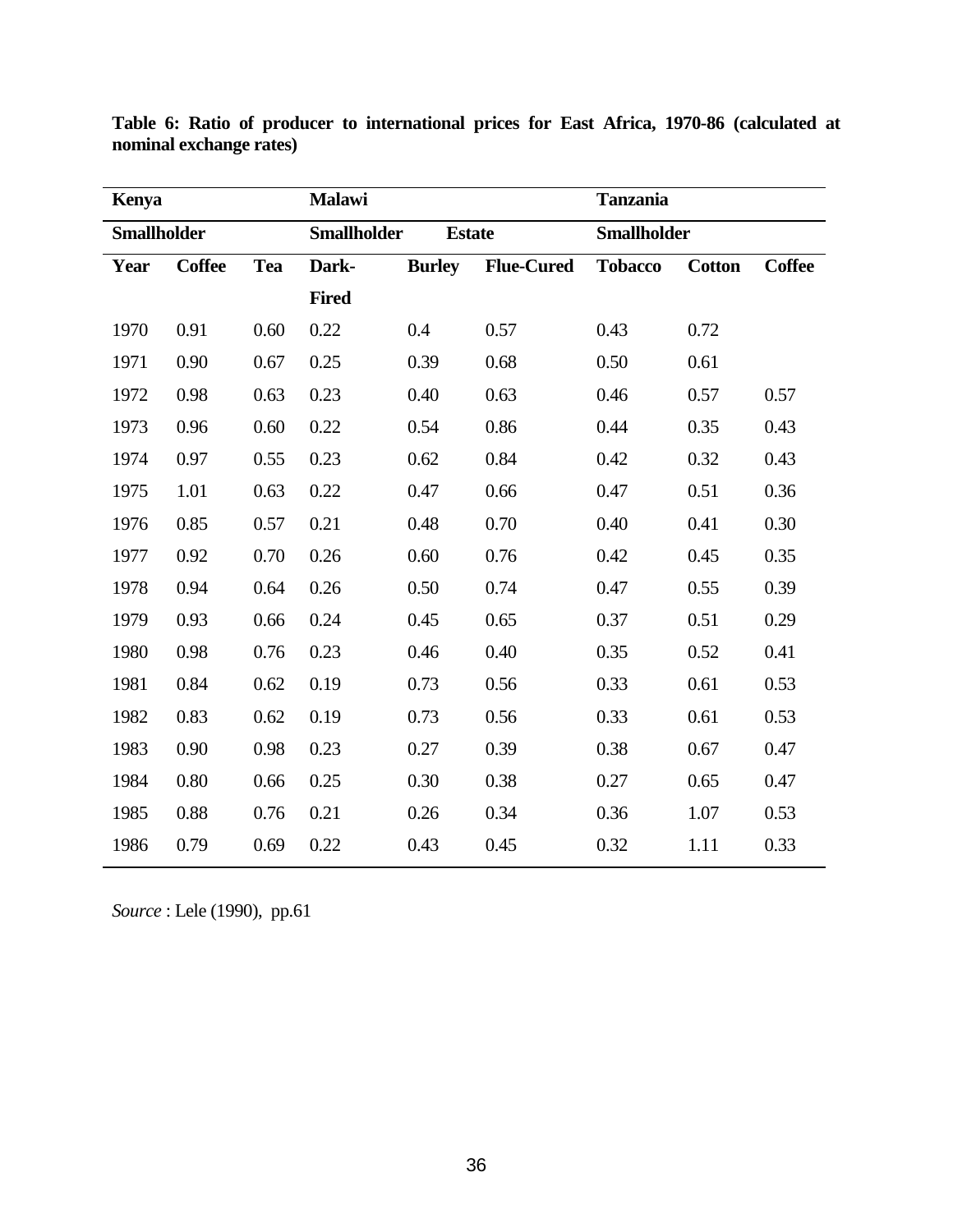|      | <b>Cameroon</b> |         |       |        | <b>Nigeria</b> |        | <b>Senegal</b> |        |
|------|-----------------|---------|-------|--------|----------------|--------|----------------|--------|
|      | Arabica         | Robusta | Cocoa | Cotton | Cocoa          | Palm   | Groundnuts     | Cotton |
|      | coffee          | coffee  |       |        |                | kernel |                |        |
| 1970 | 0.55            | 0.49    | 0.45  | 0.50   | 0.61           | 0.51   | 0.27           | 0.16   |
| 1971 | 0.60            | 0.48    | 0.60  | 0.44   | 0.77           | 0.59   | 0.27           | 0.14   |
| 1972 | 0.62            | 0.50    | 0.56  | 0.45   | 0.84           | 0.80   | 0.36           | 0.15   |
| 1973 | 0.65            | 0.53    | 0.40  | 0.37   | 0.66           | 0.76   | 0.26           | 0.10   |
| 1974 | 0.54            | 0.43    | 0.32  | 0.37   | 0.67           | 0.51   | 0.17           | 0.09   |
| 1975 | 0.76            | 0.50    | 0.49  | 0.50   | 0.86           | 1.18   | 0.45           | 0.14   |
| 1976 | 0.41            | 0.29    | 0.31  | 0.40   | 0.51           | 1.04   | 0.41           | 0.10   |
| 1977 | 0.26            | 0.21    | 0.24  | 0.50   | 0.42           | 0.71   | 0.31           | 0.12   |
| 1978 | 0.44            | 0.38    | 0.34  | 0.53   | 0.48           | 0.65   | 0.29           | 0.13   |
| 1979 | 0.43            | 0.40    | 0.41  | 0.57   | 0.61           | 0.60   | 0.35           | 0.14   |
| 1980 | 0.47            | 0.47    | 0.55  | 0.54   | 0.91           | 1.06   | 0.44           | 0.13   |
| 1981 | 0.48            | 0.54    | 0.55  | 0.53   | 1.02           | 1.03   | 0.30           | 0.12   |
| 1982 | 0.44            | 0.43    | 0.58  | 0.59   | 1.11           | 1.29   | 0.56           | 0.13   |
| 1983 | 0.37            | 0.37    | 0.46  | 0.48   | 0.91           | 0.87   | 0.53           | 0.11   |
| 1984 | 0.30            | 0.32    | 0.39  | 0.55   | 0.82           | 1.00   | 0.46           | 0.10   |
| 1985 | n.a             | 0.38    | 0.42  | 0.77   | 0.75           | 1.57   | 0.51           | 0.13   |
| 1986 | n.a             | n.a     | n.a   | 1.25   | n.a            | 1.61   | n.a            | 0.27   |

**Table 7: Ratio of Producer prices to international prices for West Africa, 1970 - 1986 (converted at nominal exchange rates)**

Notes: n.a not available

*Source* : Lele (1990), pp. 63.

In recent years, several countries have attempted to reduce taxation on agricultural commodities on two counts- through reduction in explicit taxation (by reducing export taxes, and squeezing marketing board profits) and implicit taxation from overvalued exchange rates (through massive devaluation). Over all, progress has been limited as shown in Figure 2.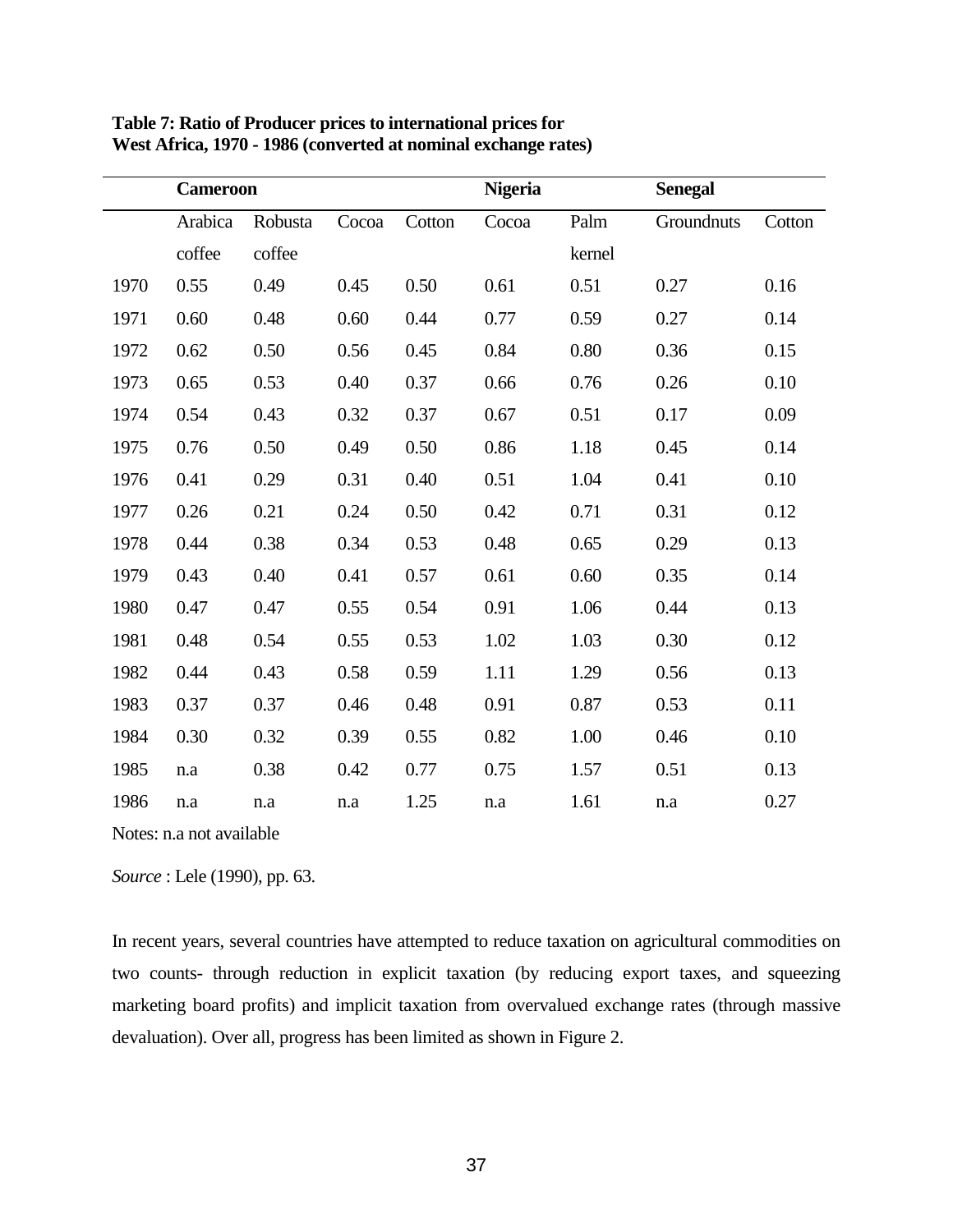

*Source*: Adapted from World Bank (1994)

Apart from trade taxes, African countries display an enormous variety of institutional arrangements, and this critically influence taxation in product/commodity markets. Multi-level taxation at various tiers of government is the norm in several commodity/product markets in Africa. Although evidence is rare, Table 8 presents the types of levies on cashew nut sales in Tanzania. The table indicates that there were a total of nine levies imposed on cashew trade by district councils for several outrageous reasons ranging from road maintenance to sports development. Similarly, in Malagasy, shortly before the first steps towards liberalization, the government required grain traders to secure a license from the local jurisdiction *fiivondroonana,* for which intermediaries had to agree to pay commissions to *fonkotany.* Despite the repeal of this decree almost ten years ago, many jurisdictions still enforce it, whether through road barriers or moral suasion ( Azam, *et al.*, 1993; Barret, 1994).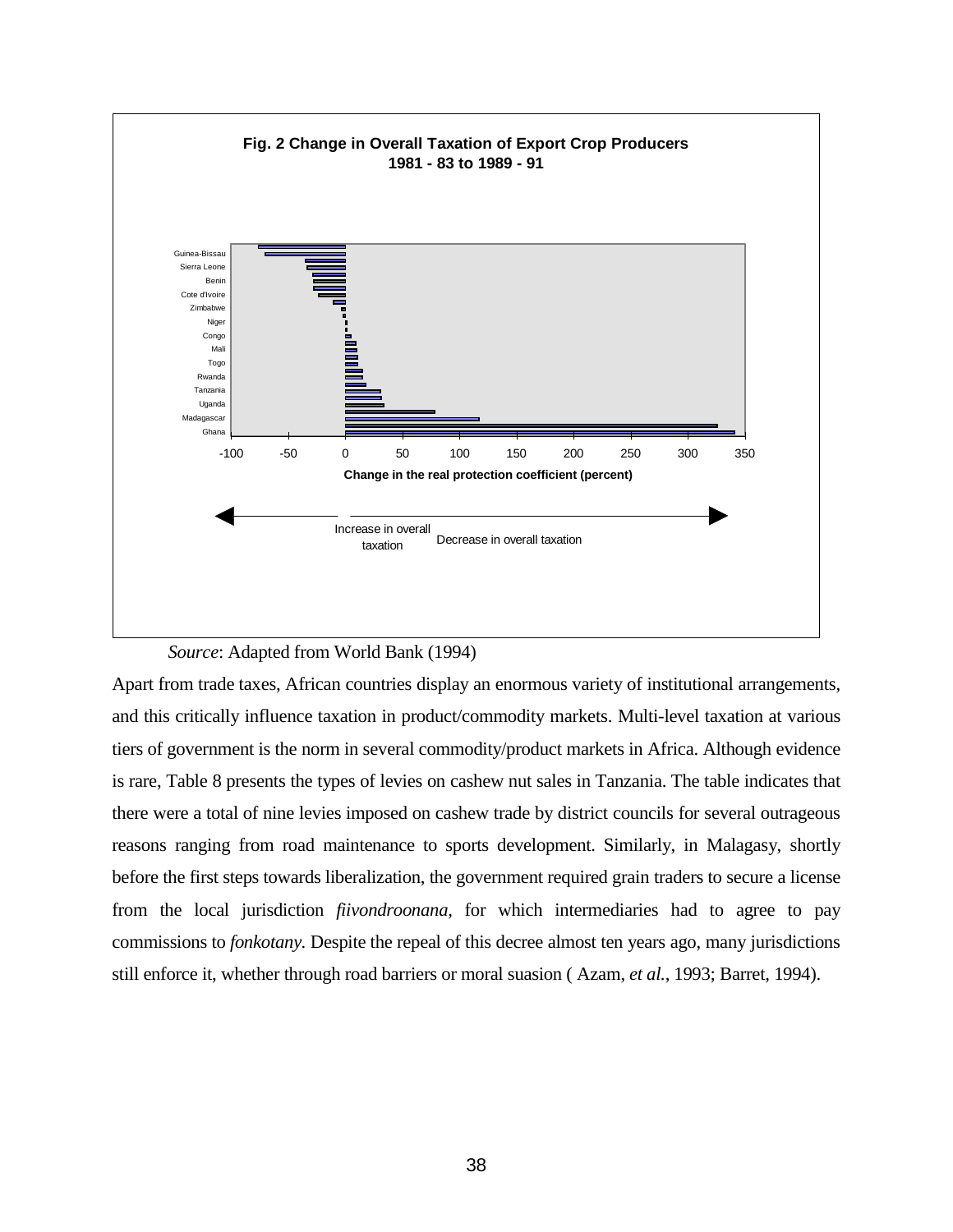| Types of<br>levy | Council<br>levy | Council<br>devt. | Input<br>levy/ | School<br>fund | Primary<br>society | Desks<br>fund   | Weighing<br>scale | Tore<br>fund-<br>ation<br>levy | Sport<br>levy  | Others <sup>t</sup> | Total     |
|------------------|-----------------|------------------|----------------|----------------|--------------------|-----------------|-------------------|--------------------------------|----------------|---------------------|-----------|
| Newala           | 7.5             |                  | 30             |                | NL                 | NL              | NL                | NL                             | N <sub>L</sub> |                     | 54.50     |
| Masasi           | ⌒               |                  | 10             |                | 4.10               |                 |                   | 0.5                            | 0.2            | NA                  | 30.60     |
| Mtwara           |                 | NL               | 10             |                | 4.10               | $\Omega$<br>Z., |                   | 0.5                            | 6              | NL                  | 33.50     |
| Lindi            |                 |                  | 10             |                | 4.10               | $\sim$          | 0.5               | 0.5                            | NL             | NL                  | 29.60     |
| Bagamoyo         |                 | NL               | 20             | ∽              | 12.00              |                 | NL                | NL                             | NL             | $18^{D}$            | 63.00     |
| Rufiji           | 10              | NL               | NL             | NL             | NL                 | NL              | NL                | NL                             | NL             | NL                  | 13.00     |
| Kisarawe         | 10              | 10               | 20             | ◠              | 15                 | NL              | NL                | NL                             | NL             | NL                  | NA        |
| Tanga            | NA              | NA               |                |                | <b>NA</b>          | <b>NA</b>       | <b>NA</b>         | NL                             | <b>NA</b>      | NA                  | NA        |
| Muheza           |                 | NL               | NL             | NL             | NA                 | NA              | <b>NA</b>         | <b>NA</b>                      | NA             | NA                  | <b>NA</b> |
| Pangani          |                 | NL               | NL             | NL             | NL                 | NL              | NL                | NL                             | NL             | NL                  |           |
|                  |                 | NL               | NL             | NL             | NL                 | NL              | NL                | NL                             | NL             | NL                  |           |

**Table 8: District Council Cesses Levies on Cashewnut Sales, 1994/95 (sh/kg)**

Notes:

<sup>a</sup> For crop development fund<br><sup>b</sup> Village, stadium, road maintenance, etc.<br>c Stadium levy<br><sup>d</sup> Road maintenance levy

 $NL =$  Not levied

 $NA =$  Not available

Source: Mwase, 1998

#### **8) African Commodity/ Product Markets and Economic Growth**

Collier and Gunning (1997) in a recent review of the deficiencies of African product markets and their impact on economic growth identify five mechanisms through which they constrain growth. These include government policies which have the effect of restricting the activities and movement of traders, price control regulations, high taxation of trade, imposition of minimum sales quantities, as well as the impediments to trade arising from poor infrastructure. Collier and Gunning (1997, p.61) concludes that these deficiencies of African product markets have been detrimental to growth because they "increased the costs of trade, reduced market integration, reallocated resources inefficiently, caused a retreat into subsistence, increased risks, and criminalized economic activity".

Government heavy intervention in African product markets both directly through participation in the conduct of trade and indirectly through stringent regulations has mostly been detrimental to these markets and economic growth. Until recently, government played a major and direct role in African commodity/product markets

through the establishment of quasi government institutions often with conflicting mandates. The activities of these organisations exacerbated inefficiencies in product markets. Such inefficiencies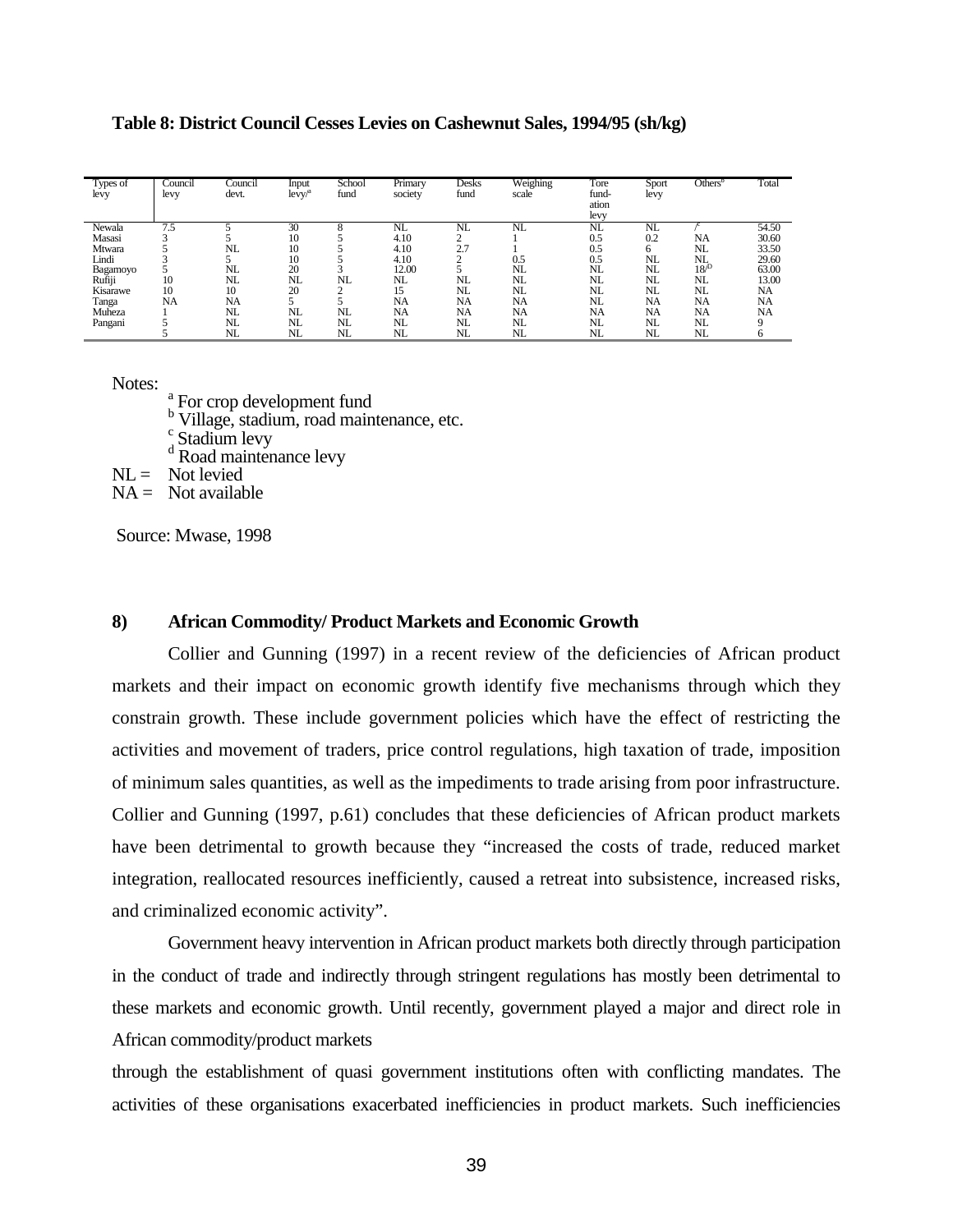often result from overstaffing, inadequate budgets, poor management and lack of competitive pressures in the conduct of trade. For example, Tanzania in the 1970s created six separate monopolymarketing parastatals for six different export crops. Each parastatal had to create a countrywide infrastructure of procurement and transport facilities, all staffed permanently thorough the year, even though the harvest of an individual crop in a particular location might only last for two or three weeks. The absurdity of this situation was demonstrated by one local branch of the Tobacco Authority of Tanzania, which had 15 permanent salaried employees and a truck in order to purchase 13 tons of tobacco leaf during two weeks each year (Ellis, 1983a: 234). Some marketing agencies, such as the Agricultural Development Corporation in Somalia, do not even have control of staff numbers, or hiring and firing decisions.

Stagnating food production in several African countries, a retreat towards subsistence by farmers and skyrocketing food bills is often blamed on heavy state control (Barret, 1997 pp 764). In the food-crop sector, price regulation has usually been accompanied by the creation and expansion of government agencies for marketing and distribution that, for the most part, require higher operating margins for their financial viability than those previously charged by private traders. Food marketing boards operated alongside policies to regulate the prices of food paid by urban dwellers. For example, a comprehensive system of price control prevailed in Tanzania in the 1970s. At the retail level, prices were set for a large number of goods, increasing from 400 in 1972 to 3,000 in 1976. In the 1970s, quite a number of African governments introduced pan-territorial pricing for certain agricultural output with a view to promoting balanced regional development. In regulating prices and providing subsidies, governments have frequently been ignorant of farmers' production costs and have failed to understand the complex relationships among prices and their possible effect on farmers' production decisions. In many cases, the dominant motive of price intervention appears to have been the need to pacify urban consumers, who are politically most powerful, rather than to provide incentives to farmers and livestock owners. Price controls adopted in the interests of urban consumers coupled with a high degree of protection for domestic manufacturers have often turned the terms of trade against the rural population. The uniform pricing of agricultural products militates against regional specialization in accordance with the principle of comparative advantage. It also increased transport costs, and necessitated costly state interventions in trade and transport.

Prior to on-going reforms, private trading particularly in agricultural markets was banned in several countries. In Tanzania, 'operation Maduka' in 1975 closed all village shops. By the early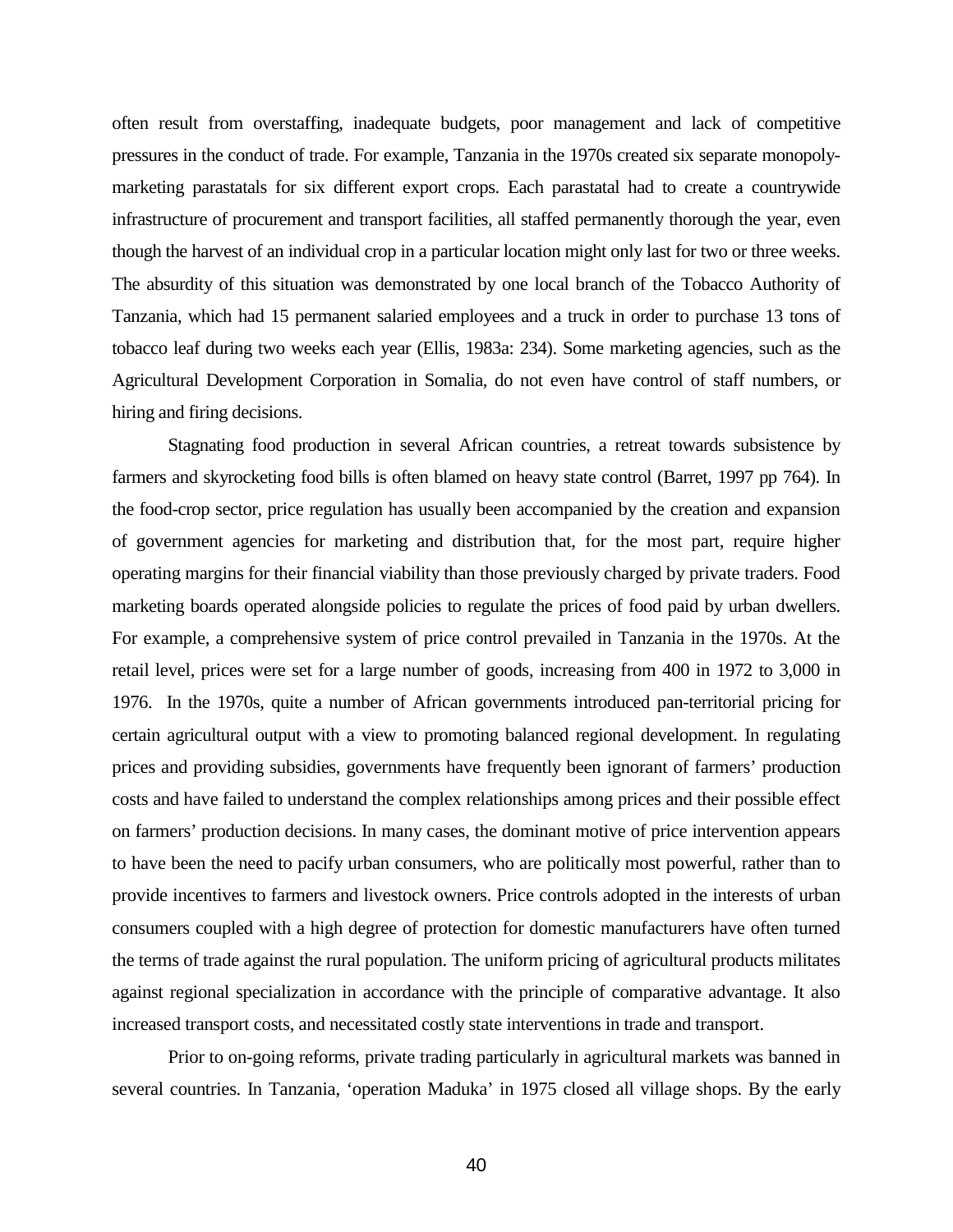1980s, private trading in urban areas was also very heavily restricted, with house searches against 'hoarders'. At times government suspicion of markets and frustration with the evasion of controls induced not just neglect but active destruction of market infrastructure. For example, as a punishment for not complying with price controls, the Ghanaian government had the central market in Accra blown up (Collier and Gunning, 1997). Attempts by African governments to ban private trading in certain basic products and create single official channels for trade through state marketing boards have proved to be politically and economically costly and unsustainable.

African governments have been more concerned with extracting the required contributions from agriculture than removing the deficiencies that obstruct growth. The high rates of taxation in African commodity/product markets have contributed in no small measure to Africa's alarming decline in the agricultural sector. Cleaver (1993) attributed the decline in the average annual rate of agricultural growth in Africa from 2.2 per cent in 1965-73 to 1.0 per cent in 1974-80 and 0.6 per cent in 1981-85 partly to taxation. In several cases, such taxes played a major role in bringing about stagnation or decline in output and exports, shifting resources to the production of non-tradeables or heavily protected products as well as encouraging smuggling. Newbery (1990) has documented how the high taxation rates on cocoa in Ghana gradually destroyed the industry by the early 1980s. While tree crop farmers were still harvesting, they definitely did not replant in the face of low prices.

Abundant and scattered evidence, often anecdotal, attests to the extremely compelling nature of infrastructure bottlenecks throughout Africa. A good harvest accrued to farmers in the Meatu district of Tanzania in 1992, but they were only able to market only a small part due to the collapse of transport infrastructure (Oxfam, 1993, p8). The cost of marketing are unusually high due to poorly developed facilities such as transport, storage, handling, packaging and processing techniques. The poor quality of infrastructure translates in unforeseen transportation losses and storage delays. Fragmentation is further accentuated by the lack of competition in the marketing chain, lack of market information, barriers to entry, narrowness of markets, immobility of buyers and sellers, lack of credit, and absence of legal contracts.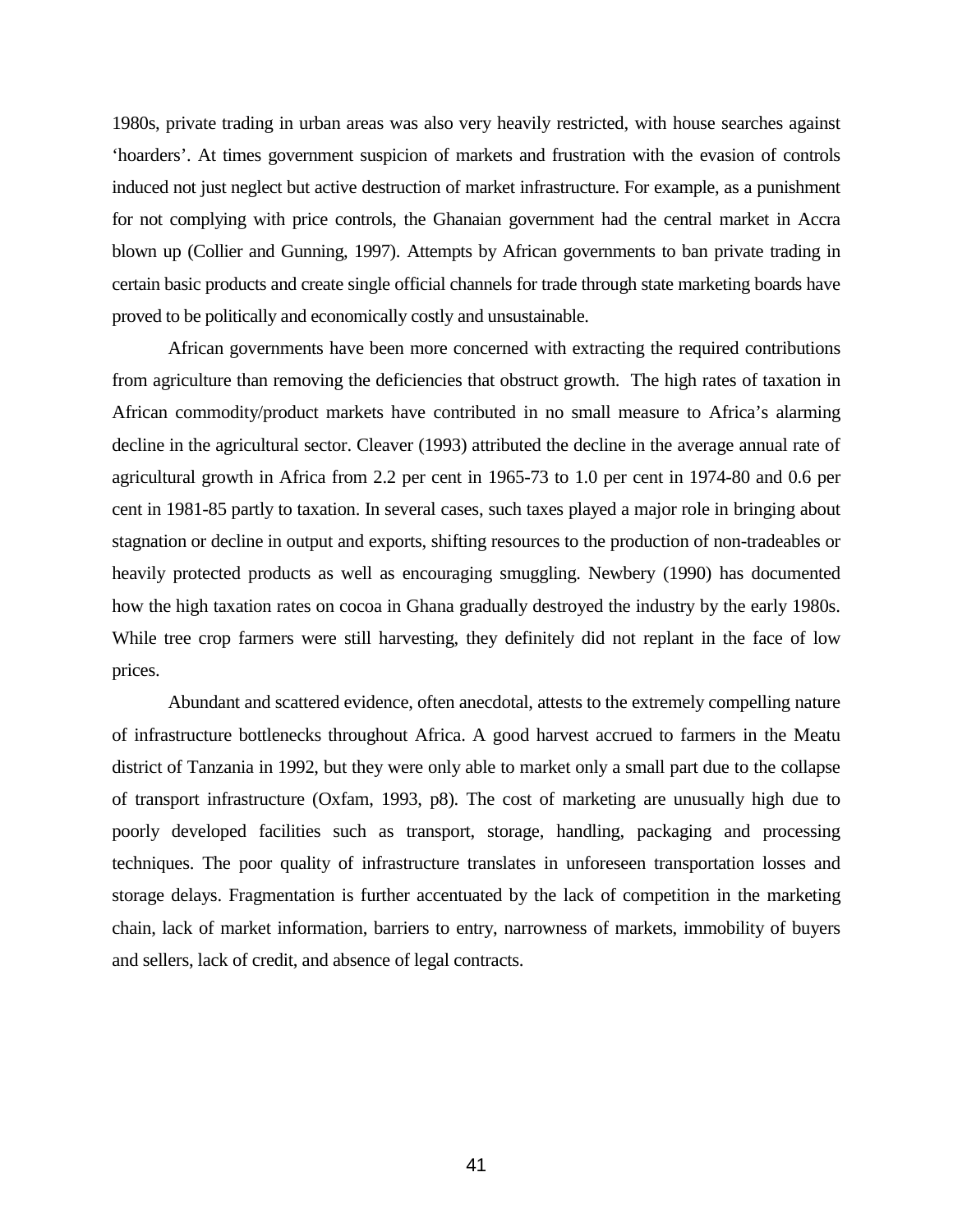#### **9) Conclusion**

In the main, African commodity/product markets have some peculiar features that have been growth retarding. These are pervasive government intervention, high taxation, lack of integration between disparate markets which makes product delivery and nation-wide distribution difficult, and the continued dominance of small-scale trading. Their contribution to economic growth appear to have been limited by high transaction costs and inadequacy of institutional and organisations governing exchange. The persistent shortages of market infrastructure, unclear market rules and systems of operations and lack of effective market information system all contribute to the seemingly high transaction costs, which probably explains why aggregate supply response to relative price changes is often quite slow.

In recent years, product market reform has been undertaken as part of the Structural Adjustment Programme adopted in several African countries since the mid-1980s. However, these reform measures have proved to be fragile and ineffective. In many African countries, governments continue to constrain the operation of commodity markets even though they have been legally liberated. The reform programmes are confronted with tremendous difficulties due to the structural weaknesses and structural deficiencies of domestic markets. These reforms have focussed exclusively on the removal of barriers to free trade and prices to the detriment of ensuring that the resulting private trading activity is competitive and transparent. Much less progress has been achieved in defining the new role that the state should play in reducing transaction costs, shaping a proper legal environment and promoting competition and transparency, the appropriate methods and instruments to undertake that role, and how donor support and state resources can most effectively be used to make markets more efficient and equitable. The private sector has been slow in filling the gaps created by the dismantling or downscaling of public parastatals. This has left marketing systems in various reforming countries in transitory situations. The need for accompanying measures is clearly indicated by the history of response to market liberalization of several African countries.

 Reform measures in African commodity and product markets will need to be strengthened to embrace measures designed to reduce barriers to entry, ensuring free flow of market information, defining and maintaining quality standards, the provision of adequate transport infrastructure and reforming the legal system to uphold enforceability of contracts and the guarantee of property rights. There is need to reduce obstacles to private sector participation in African commodity/product markets if growth is to be invigorated. There will be greater incentives for private participation in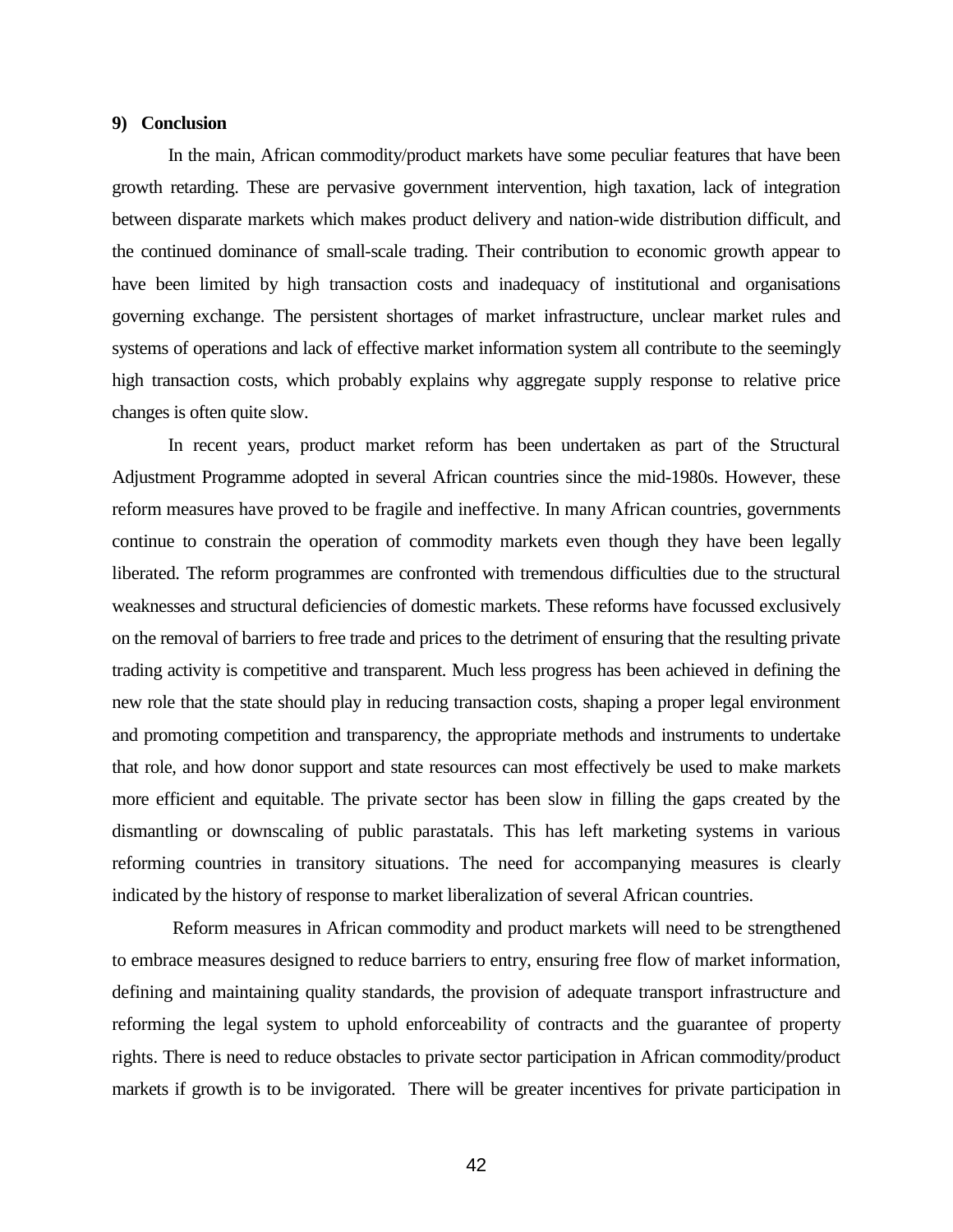marketing when property rights and collateral are well defined and given appropriate legal recognition, the scope and conditions of market entry are clearly defined and the exclusivity of any rights are conferred. A credible legal and judicial framework that supports private economic rights, which is enforced equitably and transparently is essential for attracting private capital.

The poor past performance of many marketing boards and *caisses de stabilisation* does not imply that their original rationale is no longer valid. Dismantling of marketing boards has tended to enlarge the institutional hiatus, as private institutions are generally unable to take up many of the functions previously rendered by marketing boards. For instance, one unexpected by-product of the cocoa reforms undertaken in Ghana was the discovery that the private sector had to be resuscitated. When merchants were finally allowed to participate with the government in the domestic marketing of cocoa, they responded weakly. Trader's eager to enter into cocoa marketing lacked working capital, transport, storage capacity, equipment, and trained staff. Hence, their participation was delayed for a year. In Nigeria, the government eliminated the cocoa marketing board without finding an alternative way to provide quality control. The results were disastrous when entrepreneurs new to the cocoa market and eager to acquire foreign exchange sold a large quantity of substandard product abroad. Some of the needs which they were established to satisfy can now be met by the private sector, but government action remains indispensable in several areas of commodity trade such as financing, risk management, market promotion, and the provision of infrastructure and services unlikely to be forthcoming from other sources. Thus there is a strong case for institutional pluralism in which reformed and depoliticized marketing boards and *caisses* are part of a landscape that also includes private organisations, parastatals and co-operatives.

.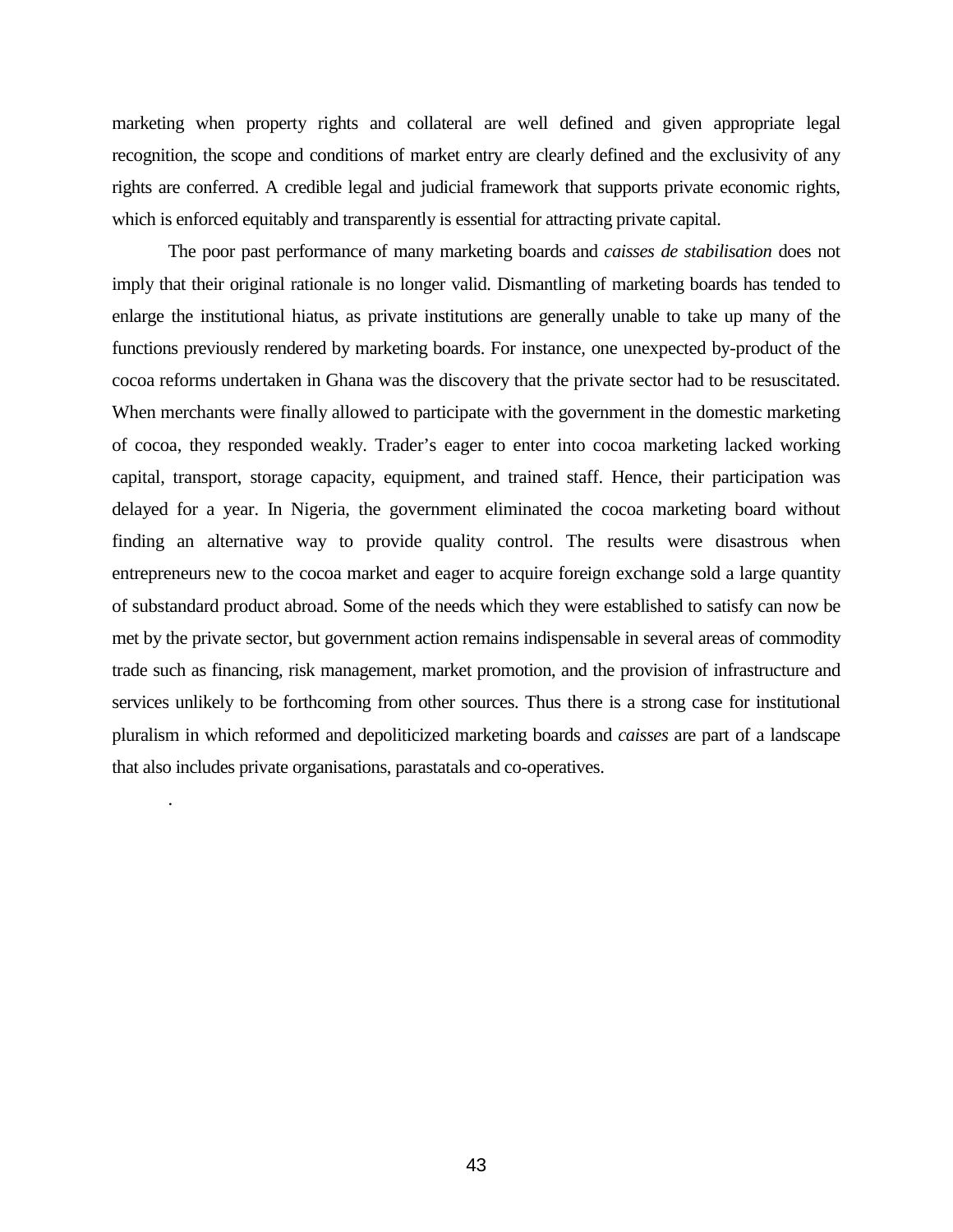# **References**

Abbott, J.C. et al (1986): *Marketing improvement in the Developing World' what happens and what we have learned?*, FAO marketing and credit service, FAO/UN publications, Rome, 1986.

Abumere, S. I. B. C Arimah and A. Jerome (1998). *The Informal Sector in Nigeria's Development Process.* Research Report, No.1, Development Policy Centre, Ibadan.

Ahmed, R and N. Rustagi (1987). "Marketing and Price Incentives in African and Asian Countries. A comparison" in Dieter Elz. ed. *Agricultural Marketing Strategy and Price Policy,* Washington D.C, World Bank.

Atteng, B. (1987) Food Marketing Activities of Low Income Households in Gihinger, J. P. *et al.,* (Ed) *Food Policy Integrating Supply, Distribution and Consumption,* EDI series in Economic Development, John Hopkins University Press.

Azam, *et al.,* (1993) Etude du marché du riz à Madagascar. Mimeo. Ministry of Agriculture, Antananarivo.

Azam, J. P., P. Collier and A. Cravinho (1994), "Crop Sales, Crop Shortages and Peasant Portfolio Behaviour: An Analysis of Angola", *Journal of Development Studies,* Vol. 30, pp. 361-79.

Barrett, C. B. (1994) Understanding uneven agricultural liberalization in Madagascar. *Journal of Modern African Studies* 32(3), 449 – 476.

Barrett, C. B. (1997) "Food Marketing Liberalization and Trader Entry: Evidence from Madagascar", *World Development,* Vol. 25, pp. 763 – 777.

Barrett, H. R. (1998). *The Marketing of Foodstuffs in the Gambia, 1400 - 1980,* Avebury Gower Publishing Company Limited.

Bates, R.H. (1981), *Markets and States in Tropical Africa,* Berkeley, University of California Press.

Bauer, P. T. (1954) West African Trade, (Cambridge, Cambridge University Press).

Bauer, P. T. and B. S. Yamey (1954) 'The Economics of Marketing Reform *Journal of Political Economy* vol. 62.

Bevan, D. P. Collier, and J. Gunning (1989). 'Black Markets: Illegality, Information and Rents' *World Development,* vol. 17, December. pp. 1955 - 63.

Binswanger, H. and J. Mcintire (1986) "Behavioural and Material Determinants of Production Relations in Land Abundant Tropical Agriculture. *Economic Development and Cultural Change.* 36(1) 73-991.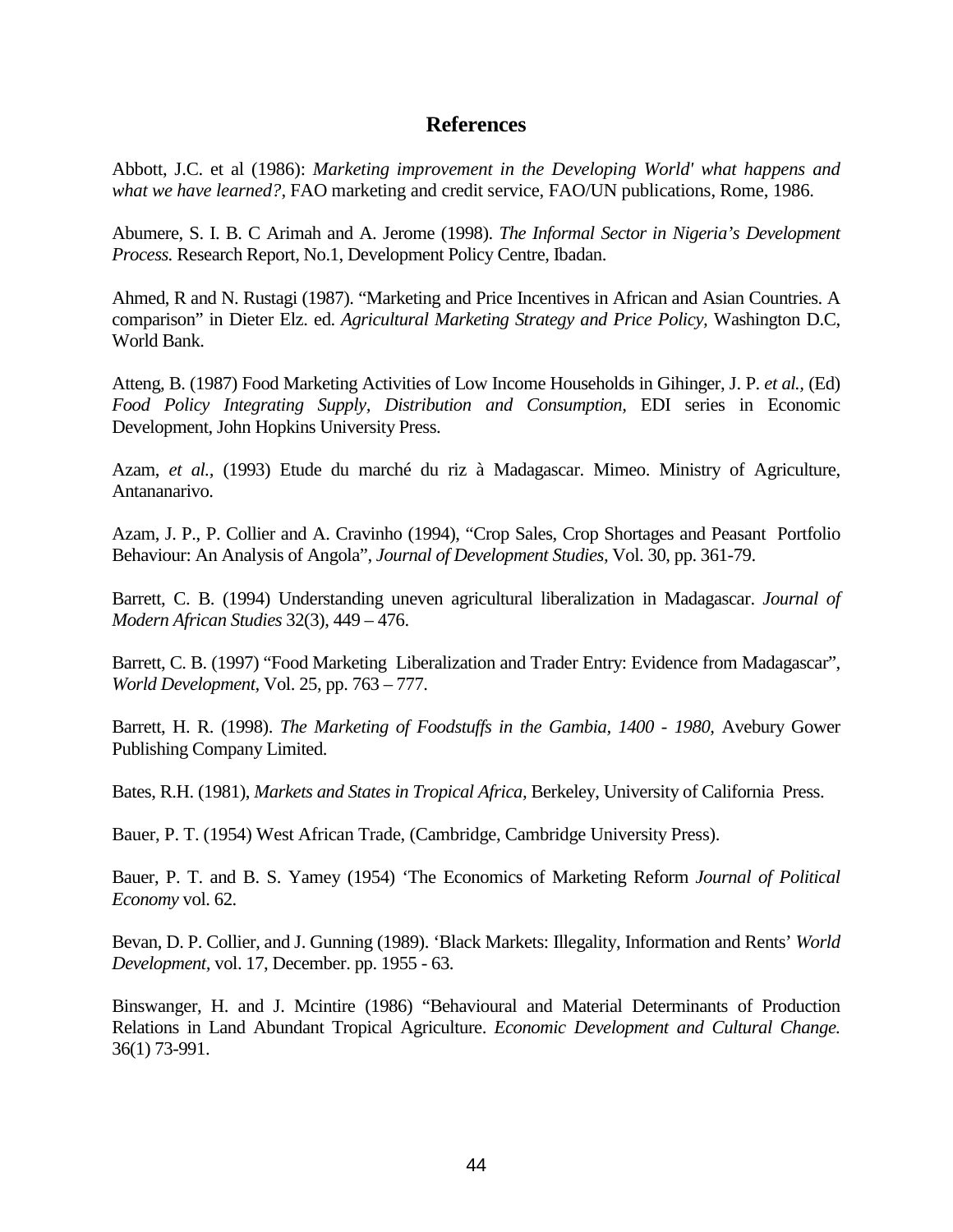Binswanger, H. P. and M. Rosenzweig (1986) Behavioural and Material Determinants of Production Relations in Agriculture, *The Journal of Development Studies,* vol. 22, No. 3 pp. 503 - 39.

Calvo, C. M. (1998). *Options for Managing and Financing Rural Transport Infrastructure.* World Bank Technical Paper No. 411, The World Bank Washington D.C.

Christiansen, R. and L. Stackhouse (1987) *The privatization of Agricultural Trading in Malawi,* Cambridge M. A. Centre for Business and Government, Harvard University.

Clapp, R. A. J. (1988) 'Representing Reciprocity, Reproducing Domination: Ideology and the Labour Process in Latin American Contract Farming', *Journal of Peasant Studies,* 16: 5 – 39.

Cleaver, K. M. (1993) A Strategy to Develop Agriculture in sub-Saharan Africa and a Focus for the World Bank. World Bank Technical Paper 203, Africa Technical Department Series. World Bank, Washington.

Collier, P and J. W. Gunning (1997). *Explaining African Economic Performance.* Centre for the Study of African Economics. WPS/197/2-1.

Coulter, J. (1994). Liberalization of Cereal Markets in Sub-Saharan Africa. Lessons from Expensive Marketing Series No. 9, Overseas Development Administration, Chatham, U.K: Natural Resource Institute.

Coulter, J., and J.A.F Compton (1991). "Liberalisation of cereals marketing in sub-saharan Africa: Implementation Issues". *Marketing series Natural Resources Institute No. 1* Chatham: UK

De Alessi, L. (1983) Property Rights, Transaction Costs, and X-Efficiency: An Essay in Economic Theory.

Deaton, A and R. Miller (1996). "International Commodity Prices, Macroeconomic performance and polities in Sub-Saharan Africa. *Journal of African Economics,* Supplement of Vol. 5, No. 3.

Dercon, S. (1995), `On Market Integration and Liberalization: Method and Application to Ethiopia', *Journal of Development Studies*, Vol. 32, pp. 112-143.

Easterly, W. and R. Levine (1995) 'Africa's Growth Tragedy' Policy Research Working paper 1503, World Bank, Policy Research Department, Washington, D.C.

Ellis, F. (1983). "Agricultural Marketing and Pleasant-state Transfers in Tanzania", *Journal of Peasant Studies*, w1.10, N.4

Fafchamps, M. (1999) "Networks, Communities, and Markets in Sub-Saharan Africa: Implication for Firm Growth and Investment", Paper Presented at the Plenary Section of AERC, May.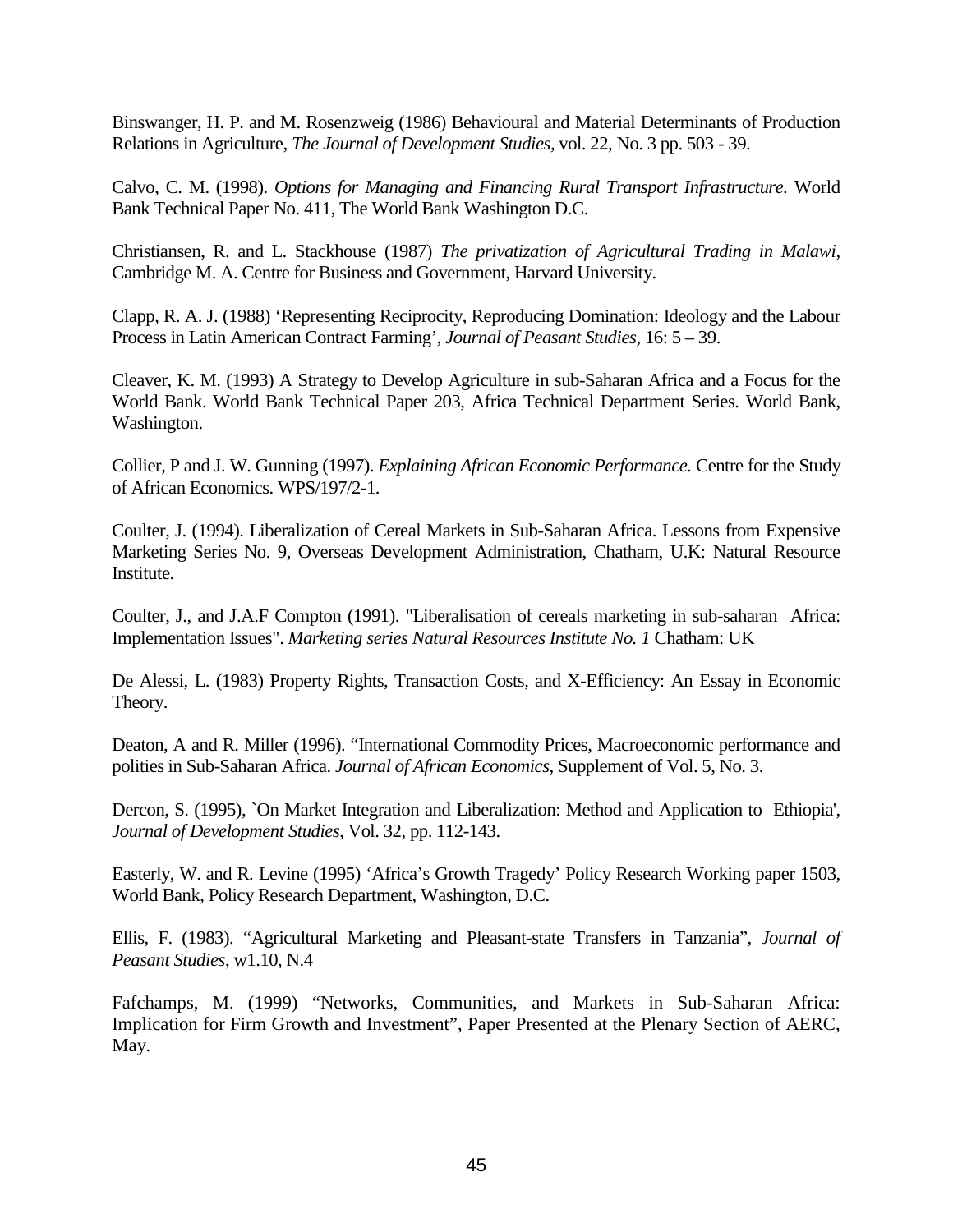Ghura, D. (1995) "Macro Policies, External Forces, and Economic Growth in Sub-Saharan Africa", *Economic Development and Cultural Change;* Vol. 43 pp. 759 – 777.

Goletti, F. et. al (1995). "Structural Determinants of Market Integration: The Case of Rice Markets in Bangladesh", *The Developing Economics,* Vol. 33 No. 2 June.

Good, C. M. (1973). 'Markets in Africa' A Review of Research Themes and Market Origins" *Cahiers d'Etudes Africaines,* Vol. 13

Grosh, B. (1994). "Contract Farming in Africa: An Application of the New Institutional Economics, Journal of African Economics, Vol. 3, No. 2. Oct.

Harriss-White, B. (1995). "The Legal Regulation of Food Markets in India" *Food Policy*, Vol. 20. No. 6.

Harrisson, K. et. al. (1987) *Improving Food Marketing systems in Developing Countries', Experience form Latin America.* Michigan State University International Development papers, reprint No. 9, 1.

Hill, P. (1963) "Markets in Africa", *Journal of Modern African Studies,* Vol. 1 No 1, pp 441-454.

Hodder, B. W. (1965). "The Distribution of Markets in Yorubaland" *Scottish Geographical Magazine* W1.81.

Holton, R. H. (1953) 'Marketing Structure and Economic Development' *Quarterly Journal of Economics,* vol. 67 Aug IFPRI (199

Hudson, G (1988) *Economics and Institutions,* Cambridge Polity Press.

Jaffee, S. (1988) 'Case Studies of Contract Farming in the Horticultural Sector of Kenya', in P. Little and M. Watts (eds) *Contract Farming in Africa, Volume II, Case Studies,* Binghamton, New York: Institute of Development Anthropology.

Jaffee, S. (1994), "Private Trader Response to Market Liberalization in Tanzania's Cashew Nut Industry". *Policy Research working paper No. 1277*. The World Bank. Washington, D.C. U.S.A.

Jones, S. (1994) Agricultural Marketing in Africa: Privatisation and Policy reform. Mimeo. Economic and Social Committee for Overseas Research of the UK Overseas Development Administration, London.

Jones, W. O. (1972). *Marketing Staple Food Crops in Tropical Africa*. Ithaca, N.Y. Cornell University Press.

Killick, T. (1995), Privitisation and Market Development in Africa ( A paper commisioned by the African Development Bank) ODI London.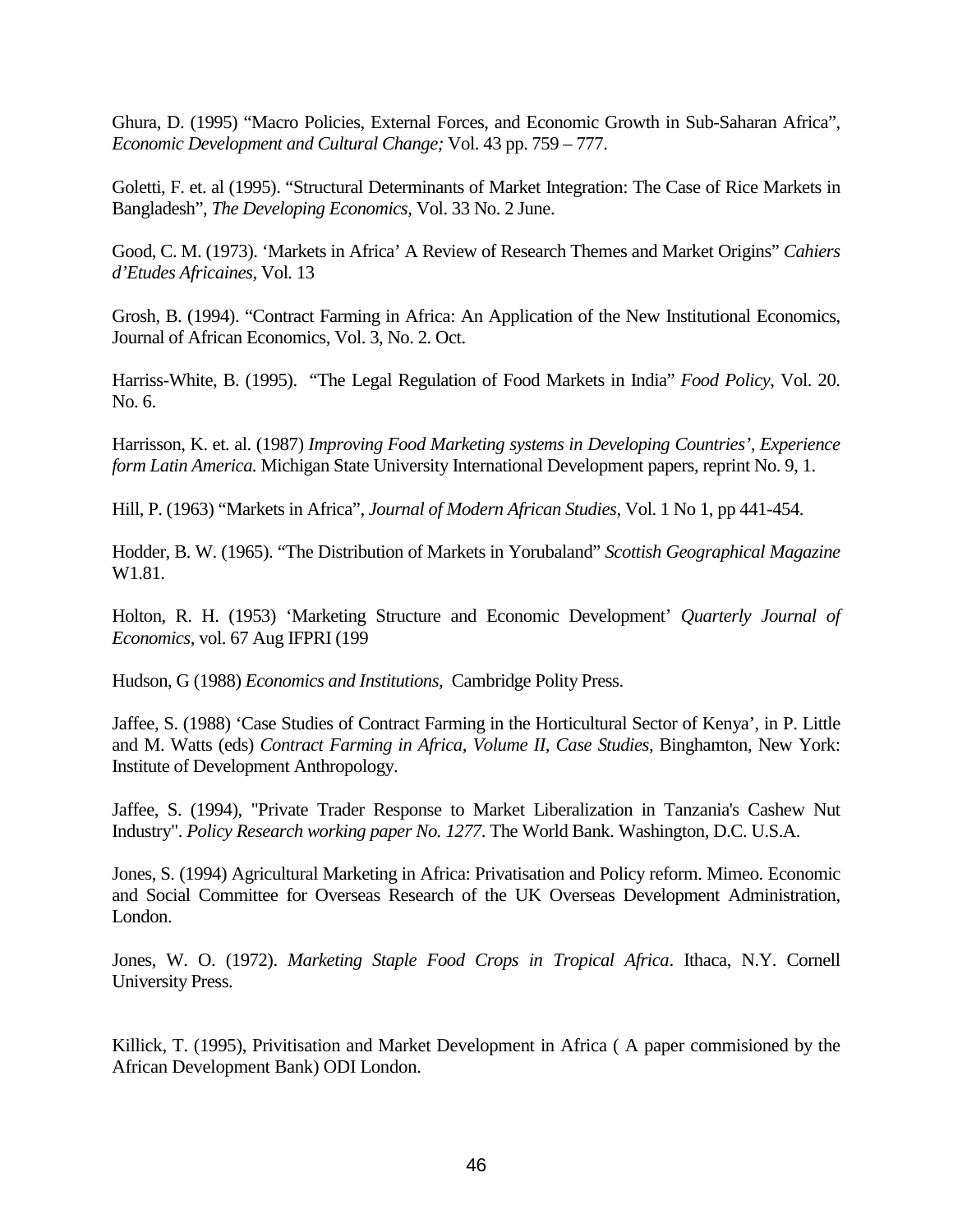Kirzner, I. M. (1973). *Competition and Entrepreneurship.* Chicago : University of Chicago Press.

Klitgaard, R. (1991) *Adjusting to Reality: Beyond "State Versus Market" in Economic Development.* International Center for Economic growth publication., Ics Press San Francisco.

Kriesel, H. C. *et al.,* (1970) *Agricultural Marketing in Tanzania,* Michigan State University, July 1.

Kydd, J. and Scarborough, V. (1989) *Liberalisation and Privitization in sub-Saharan African food marketing: a survey of the issues, paper contributed to 19<sup>th</sup> Seminar of European Agricultural* Economics Association, Montpellier.

Kydd, J. and Spooner, N. (1989) *Agricultural Marketing Policy Adjustment:* Synthesis and Review of Case Studies from Sub-Saharan Africa (Rome, FAO Marketing and Credit Service).

Lele, U. (1972). *"Food Marketing in India Private Performance and Public Policy"* Ithaca, N. Y.: Cornell University Press.

Lele, U (1990) *Agricultural Growth and Assistance to Africa. Lessons of a Quarter Century,* International Center for Economic Growth, ICS Press.

Lele, U and R. E. Christiansen, (1989) Markets, Marketing Boards and Co-operatives in Africa: Issues in Adjustment Policy, MADIA Discussion paper No. 11, The World Bank, Washington D. C.

Lele, U and R. Jain (1989) "Synthesis: Aid to African Agriculture – Lessons from Two Decades of Donor Experience" Uma Lele, Ed, *Aid to African Agriculture – Lessons from Two Decades of Donor Experience* Washington D. C. World Bank.

Livingstone, D. and H.W. Ord (1981) *Agricultural Economics for Tropical Africa*: Heinemann Educational Books Ltd.

Lutz, C. (1995), *The Functioning of the Maize Market in Benin: Spatial and Temporal Arbitrage on the Market of a Staple Food Crop,* Ph.D. thesis, University of Amsterdam.

Lyakurwa, W. M. (1991). Trade policy and promotion in Sub-Saharan Africa. African Economic Research Consortium, Special paper 12.

Marquet, Y. (1991), "Liberalization of the systems for marketing agricultural commodities in the subsaharan African Countries and Economic effectiveness". *Aproma (France) No. 19,* pp. 6 - 23.

Meerman, J. P. (1997) *Reforming Agriculture, The World Bank Goes to Market* The World Bank, Washington, D. C.

Meillasoux, C (ed.) (1971). *The Development of Indigenous Trade and Markets in West Africa,* London, Oxford University Press.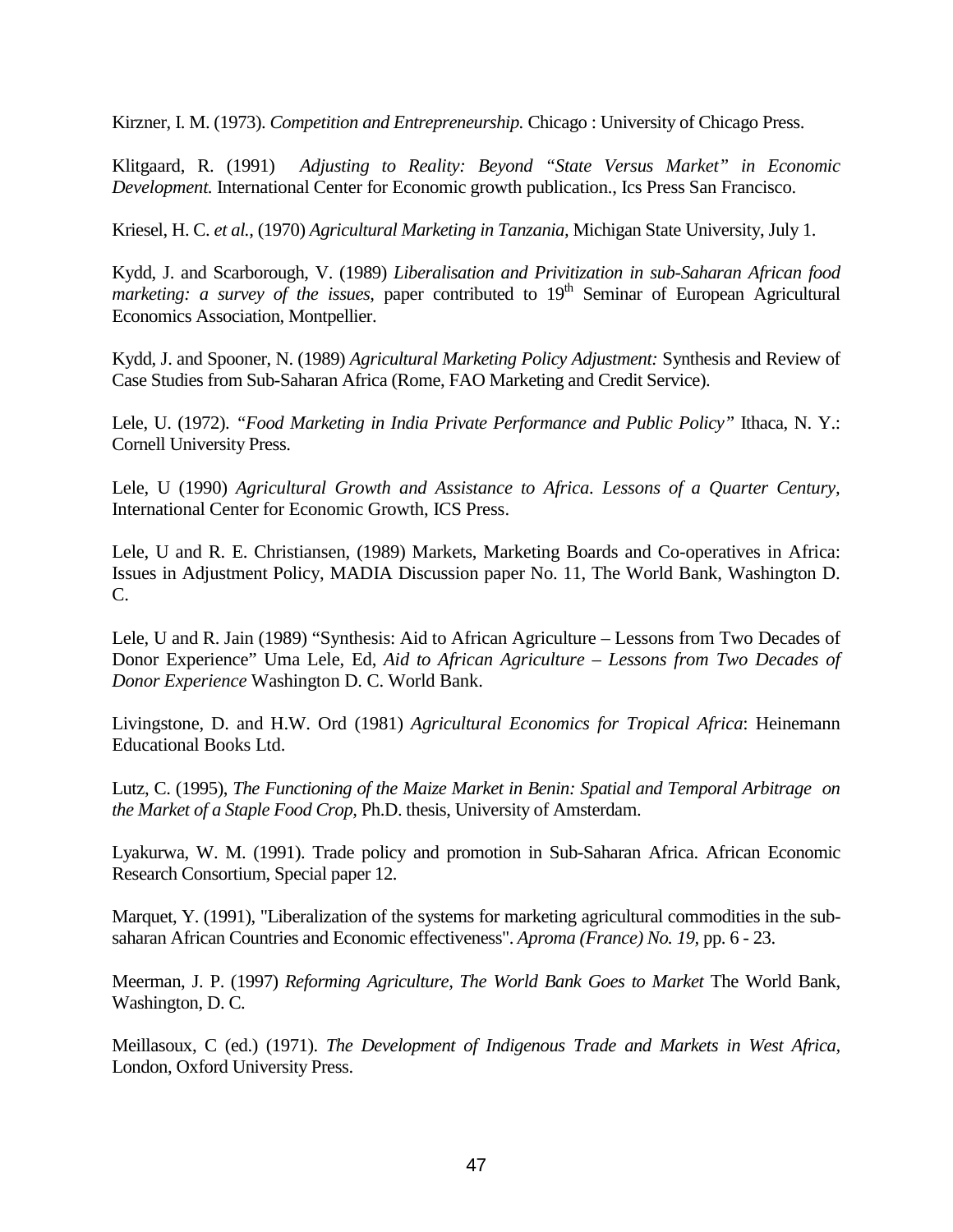Mwase, N. (1998), Economic Liberalisation of Agricultural Marketing and Input Supply in Tanzania: A case Study of Cashewnuts, AERC Research Paper 86

Newbery, D. (1990) "Cocoa Tax and Revenue Alternatives" in M. J Batrman et al., (eds) *Ghana's Cocoa Pricing Policy,* World Bank Policy, Planning and Research Working Paper cWps 429, Washington, D. C.: World Bank.

Nindi, B.C. (1991), "State intervention, contradictions and agricultural stagnation in Tanzania: Cashew nut versus Charcoal production" *Public Administration and Development* (UK) Vol. 11(2), pp. 127 - 134

Oben, D. (1991), "Increasing good supply and availability in Africa through efficient marketing and distribution". *Food and Agricutlure in Africa (FAO) No. 1*, pp. 47 - 72.

Okafor, F. C. (1982) "The dynamics of change in the rural marketing system of southeastern Nigeria" *Malaysia Journal of Tropical Geography* 6:40-49.

Oxfam (1993). *African, Make or Break-Action for Recovery,* (London-Oxfam).

Palaskas, T. B and B. Harriss (1991). *Testing Market Integration: New Approach with Case Material From the West Bengal Food Economy,* Oxford: Institute of Economic Analysis.

Porter, G. (1990) 'Retailing in Northern Nigeria' in Findley, A. M. et. al. [Eds] *Retailing Elements in Developing Countries*, Routledge, London and New York.

Raikes, P. (1993), "Business as usual: National and Local good marketing in Kenya". Centre for Development Research (CDR) working papers. No. 93:9.

Ravallion, M. (1986). "Testing Market Integration" American Journal of Agricultural Economics, February.

Reusse, E. (1987) Liberalisation and Agricultural Marketing, *Food Policy,* 12(4), pp. 299-317.

Rodrick, D. (1988) 'Trade Policy Issues facing Sub-Saharan Africa' Discussion paper Series 172D, J. F Kennedy School of Government, Harvard University, September.

Roemer, M. and C. Jones, (1991) Markets in Developing Countries. Parallel Fragmented and Black International Centre for Economic Growth, ICS Press.

Savvides, A. (1995) " Economic Growth in Africa" World Development, Vol 23, No 3. PP 449-458.

Smith, H. M. and M. E. Luttrell (1994): "Cartels in an "Nth-Best" World: The Wholesale Foodstuff Trade in Ibadan, Nigeria, *World Development,* Vol. 22, No. 3, pp. 323 – 335.

Smith, M. G. (1962). 'Exchange and Marketing among the Hausa' in Bohannan and Dalton (eds.) *Market in Africa*, Evanston, North Western University Press.